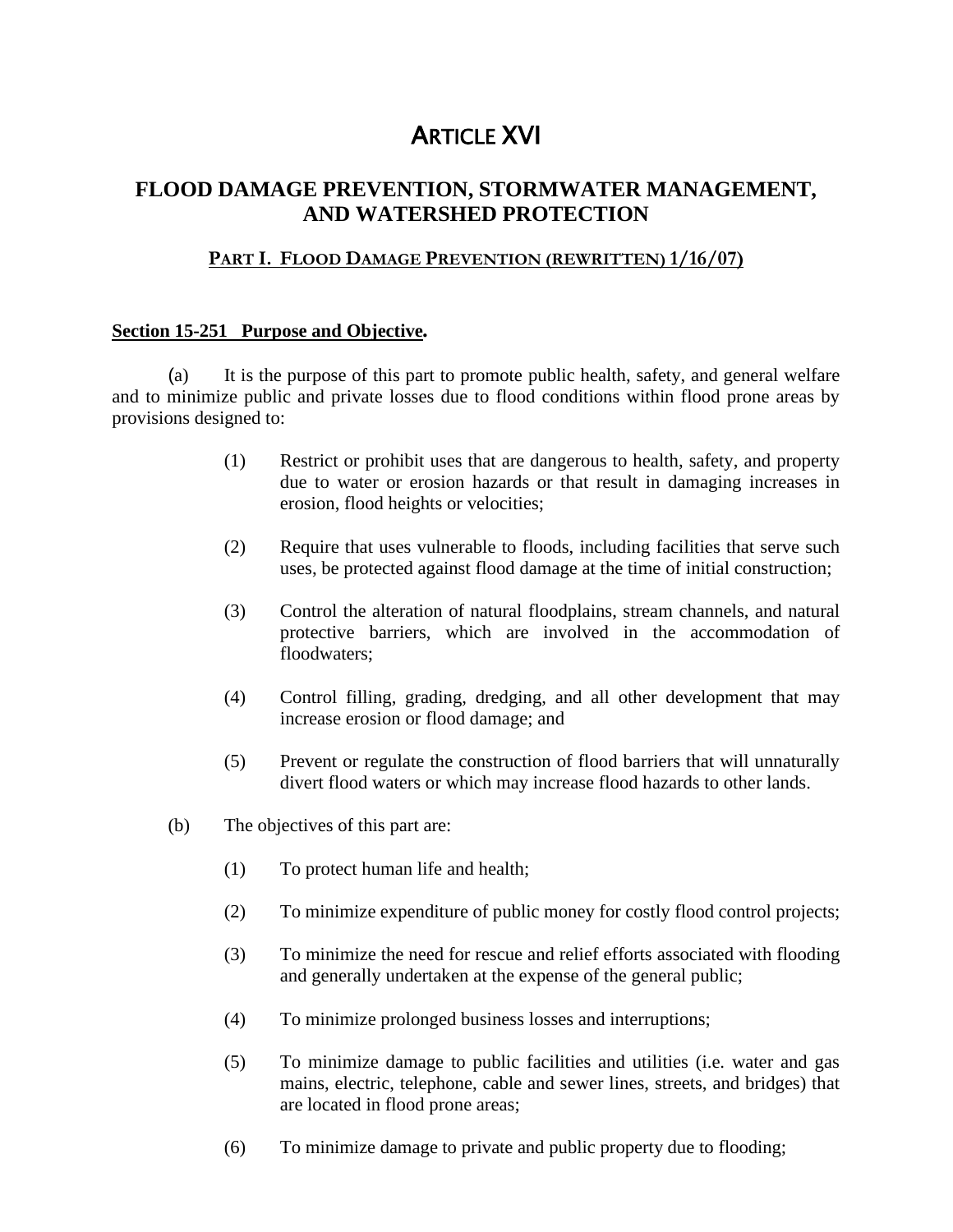- (7) To make flood insurance available to the community through the National Flood Prevention Program;
- (8) To maintain the natural and beneficial functions of floodplains;
- (9) To ensure that potential buyers are aware that property is in a Special Flood Hazard Area. **(AMENDED 09/26/17)**

### **Section 15-251.1 Definitions. (REWRITTEN 09/26/17)**

Unless otherwise specifically provided, or unless clearly required by the context, the words and phrases defined in this section shall have the meaning indicated when used in this article.

- 1. Accessory Structure (Appurtenant Structure). A structure located on the same parcel of property as the principal structure and the use of which is incidental to the use of the principal structure. Garages, carports and storage sheds are common urban accessory structures. Pole barns, hay sheds and the like qualify as accessory structures on farms, and may or may not be located on the same parcel as the farm dwelling or shop building.
- 2. Addition (to an existing building). An extension or increase in the floor area or height of a building or structure.
- 3. Alteration of a Watercourse. A dam, impoundment, channel relocation, change in channel alignment, channelization, or change in cross-sectional area of the channel or the channel capacity, or any other form of modification which may alter, impede, retard or change the direction and/or velocity of the riverine flow of water during conditions of the base flood.
- 4. Appeal. A request for a review of the administrator's interpretation of any provision of this ordinance.
- 5. Area of Special Flood Hazard. See "Special Flood Hazard Area (SFHA)"
- 6. Basement. Any area of the building having its floor subgrade (below ground level) on all sides.
- 7. Base Flood. The flood having a one (1) percent chance of being equaled or exceeded in any given year.
- 8. Base Flood Elevation (BFE). A determination of the water surface elevations of the base flood as published in the Flood Insurance Study or, for areas not covered in the Flood Insurance Study, as may be obtained from engineering studies available from a Federal or State or other source using FEMA approved engineering methodologies. This elevation, when combined with the "Freeboard," establishes the "Regulatory Flood Protection Elevation."
- 9. Chemical Storage Facility. A building, portion of a building, or exterior area adjacent to a building used for the storage of any chemical or chemically reactive products.
- 10. Design Flood. See "Regulatory Flood Protection Elevation."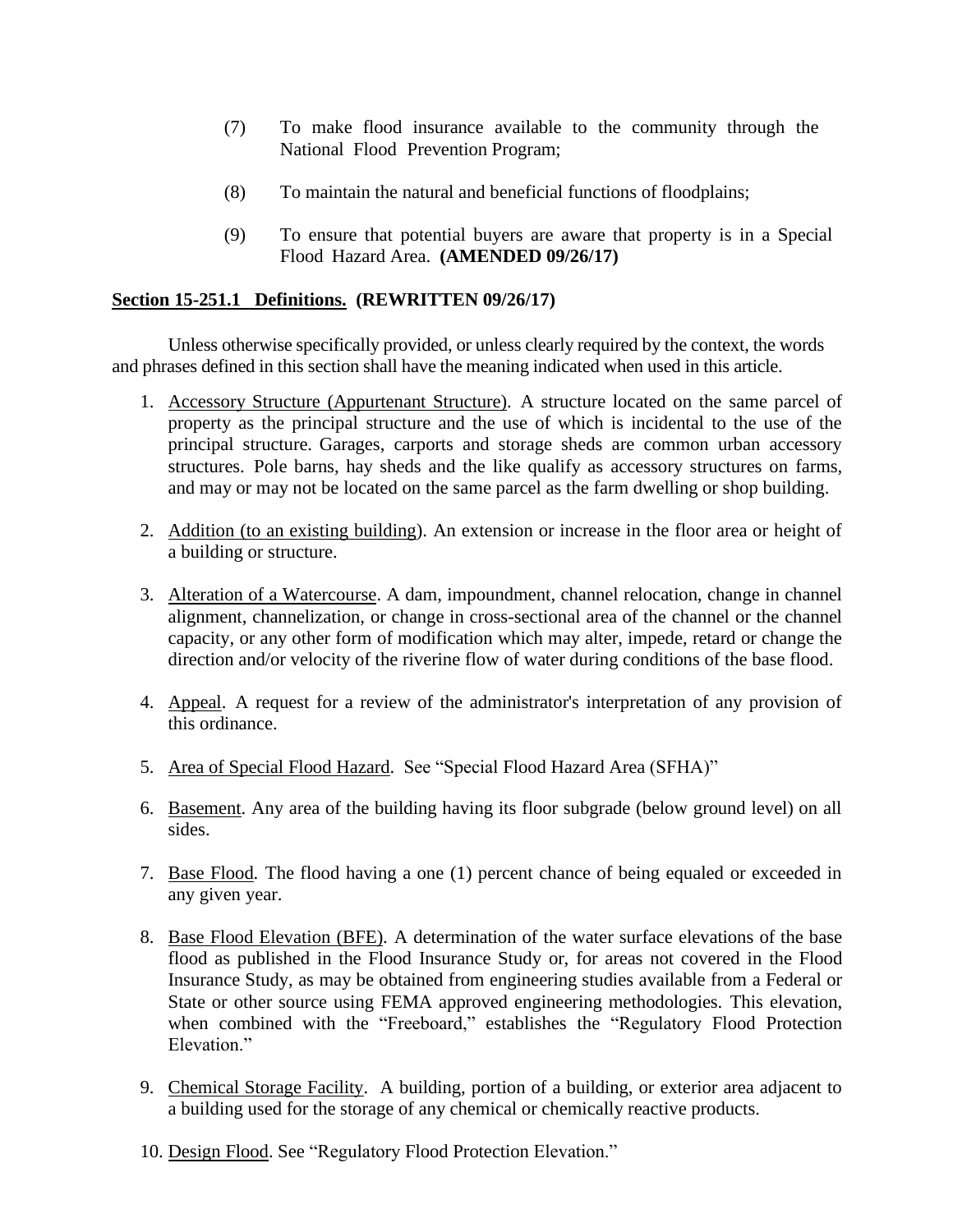- 11. Development. Any human-made change to improved or unimproved real estate, including, but not limited to, buildings or other structures, mining, dredging, filling, grading, paving, excavation or drilling operations, or storage of equipment or materials.
- 12. Development Activity. Any activity defined as Development which will necessitate a Floodplain Development Permit. This includes buildings, structures, and non-structural items, including (but not limited to) fill, bulkheads, piers, pools, docks, landings, ramps, and erosion control/stabilization measures.
- 13. Development Permit. A zoning, special use permit-B, special use permit-A or sign permit required under the provisions of Article IV of this chapter.
- 14. Digital Flood Insurance Rate Map (DFIRM). The digital official map of the Town, issued by the Federal Emergency Management Agency (FEMA), on which both the Special Flood Hazard Areas and the risk premium zones applicable to the community are delineated.
- 15. Disposal. As defined in NCGS 130A-290(a)(6), the discharge, deposit, injection, dumping, spilling, leaking, or placing of any solid waste into or on any land or water so that the solid waste or any constituent part of the solid waste may enter the environment or be emitted into the air or discharged into any waters, including groundwaters.
- 16. Elevated Building. A non-basement building which has its lowest elevated floor raised above ground level by foundation walls, shear walls, posts, piers, pilings, or columns.
- 17. Encroachment. The advance or infringement of uses, fill, excavation, buildings, permanent structures or development into a floodplain, which may impede or alter the flow capacity of a floodplain.
- 18. Existing Building and Existing Structure. Any building and/or structure for which the "start of construction" commenced before the date the Town's first floodplain management ordinance was adopted.
- 19. Existing Manufactured Home Park or Manufactured Home Subdivision. A manufactured home park or subdivision for which the construction of facilities for servicing the lots on which the manufactured homes are to be affixed (including, at a minimum, the installation of utilities, the construction of streets, and either final site grading or the pouring of concrete pads) was completed before the original effective date of the floodplain management regulations adopted by the town.
- 20. Flood or Flooding. A general and temporary condition of partial or complete inundation of normally dry land areas from:
	- (a) the overflow of inland waters; and/or
	- (b) the unusual and rapid accumulation of runoff of surface waters from any source.
- 21. Flood Insurance. The insurance coverage provided under the National Flood Insurance Program.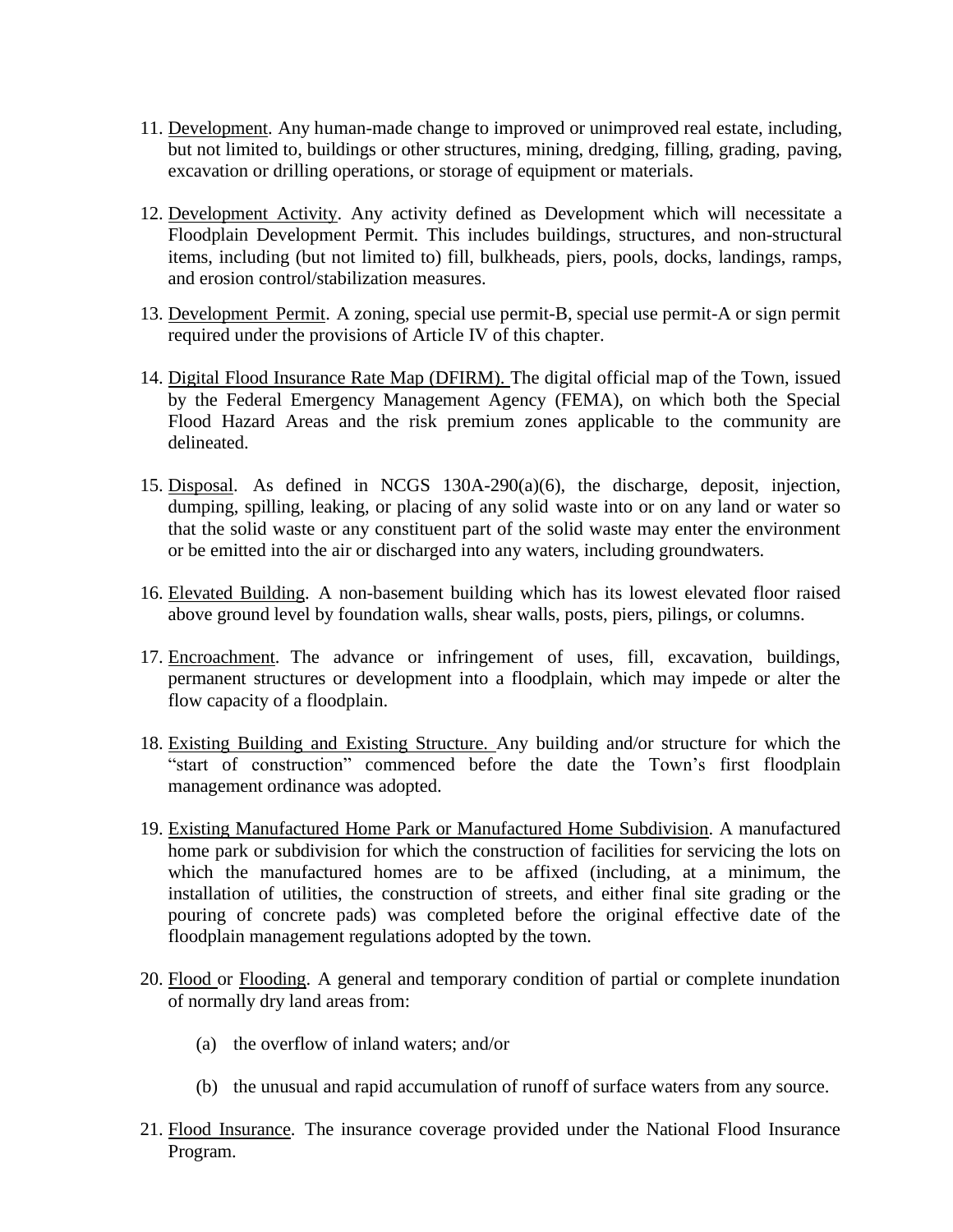- 22. Flood Insurance Rate Map (FIRM). An official map provided to the town by the Federal Emergency Management Agency, on which both the Special Flood Hazard Areas and the risk premium zones applicable to the community are delineated.
- 23. Flood Insurance Study (FIS). An examination, evaluation, and determination of flood hazards, corresponding water surface elevations (if appropriate), flood hazard risk zones, and other flood data provided to the town by the Federal Emergency Management Agency. The Flood Insurance Study report includes Flood Insurance Rate Maps (FIRMs) and Flood Boundary and Floodway Maps (FBFMs), if published.
- 24. Flood Prone Area. See Floodplain.
- 25. Floodplain. Any land area susceptible to being inundated by water from any source.
- 26. Floodplain Management. The operation of an overall program of corrective and preventive measures for reducing flood damage and preserving and enhancing, where possible, natural resources in the floodplain, including, but not limited to, emergency preparedness plans, flood control works, floodplain management regulations, and open space plans.
- 27. Floodplain Management Regulations. This ordinance and other zoning ordinances, subdivision regulations, building codes, health regulations, special purpose ordinances, and other applications of police power which control development in flood-prone areas. This term describes federal, state or local regulations, in any combination thereof, which provide standards for preventing and reducing flood loss and damage.
- 28. Floodproofing. Any combination of structural and nonstructural additions, changes, or adjustments to structures, which reduce or eliminate flood damage to real estate or improved real property, water and sanitation facilities, structures, and their contents.
- 29. Flood-resistant Material. Any building product, material, component, or system capable of withstanding direct and prolonged contact (minimum of 72 hours) with floodwaters without sustaining damage that requires more than low-cost cosmetic repair. Any material that is water-soluble or is not resistant to alkali or acid in water, including normal adhesives for above-grade use, is not flood-resistant. Pressure-treated lumber or naturally decay-resistant lumbers are acceptable flooring materials. Sheet-type flooring coverings that restrict evaporation from below and materials that are impervious, but dimensionally unstable are not acceptable. Materials that absorb or retain water excessively after submergence are not flood-resistant. Please refer to Technical Bulletin 2, *Flood Damage-Resistant Materials Requirements*, available from FEMA. Class 4 and 5 materials, referenced therein, are acceptable flood-resistant materials.
- 30. Floodway. The channel of a river or other watercourse, including the area above a bridge or culvert when applicable, and the adjacent land areas that must be reserved in order to discharge the base flood without cumulatively increasing the water surface elevation more than one (1) foot.
- 31. Floodway Encroachment Analysis. An engineering analysis of the impact that a proposed encroachment into a floodway or non-encroachment area is expected to have on the floodway boundaries and flood levels during the occurrence of the base flood discharge.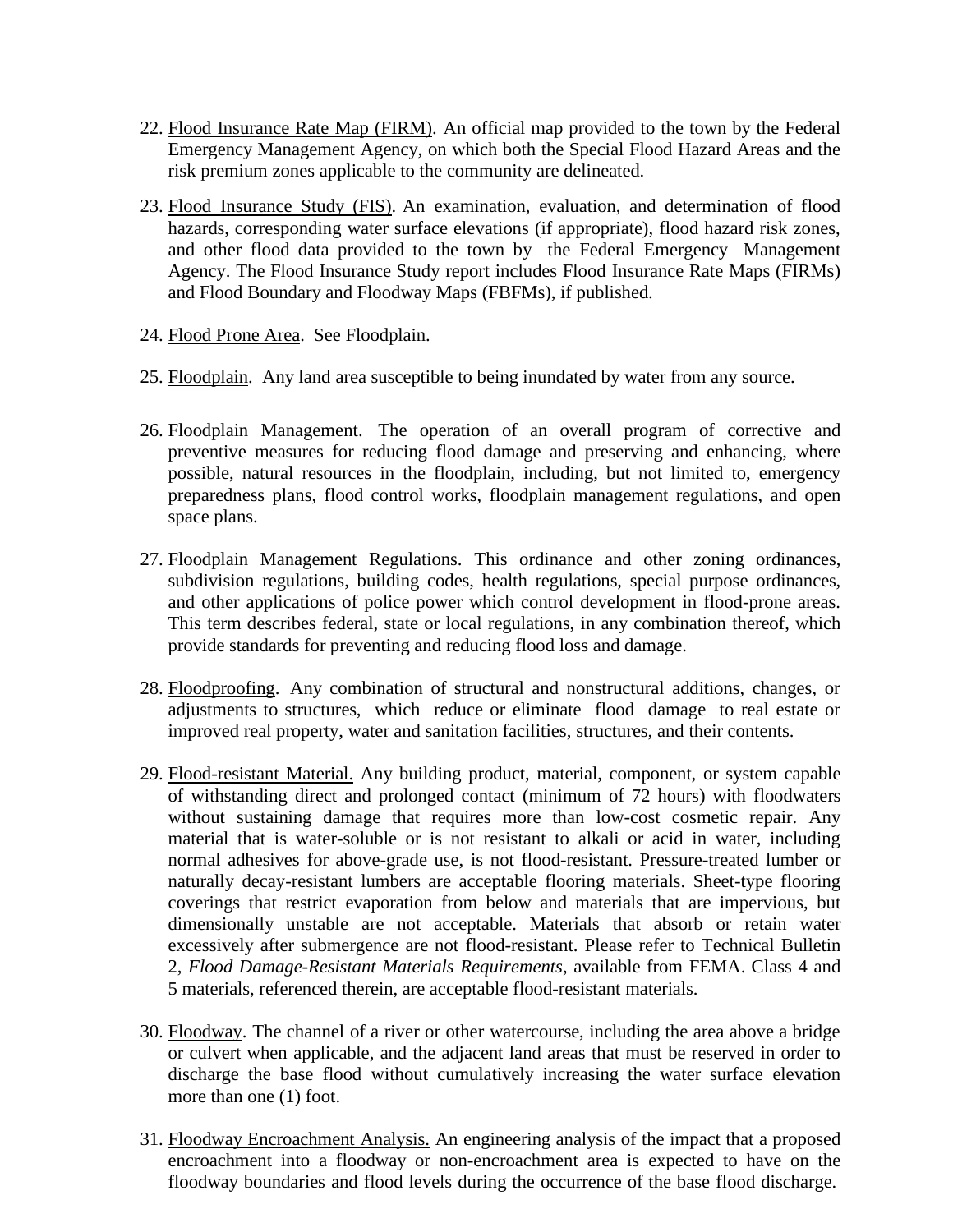The evaluation shall be prepared by a qualified North Carolina licensed engineer using standard engineering methods and models.

- 32. Flood Zone. Means a geographical area shown on a Flood Hazard Boundary map or Flood Insurance Rate Map that reflects the severity or type of flooding in the area.
- 33. Freeboard. The height added to the Base Flood Elevation (BFE) to account for the many unknown factors that could contribute to flood heights greater than the height calculated for a selected size flood and floodway conditions, such as wave action, bridge openings, and the hydrological effect of urbanization on the watershed. The Base Flood Elevation plus the freeboard establishes the "Regulatory Flood Protection Elevation". The freeboard shall be two feet.
- 34. Functionally Dependent Facility. A facility which cannot be used for its intended purpose unless it is located in close proximity to water, such as a docking or port facility necessary for the loading and unloading of cargo or passengers, shipbuilding, or ship repair. The term does not include long-term storage, manufacture, sales, or service facilities.
- 35. Hazardous Waste Facility. As defined in NCGS 130A-290(a)(9), a facility for the collection, storage, processing, treatment, recycling, recovery, or disposal of hazardous waste.
- 36. Highest Adjacent Grade (HAG). The highest natural elevation of the ground surface, prior to construction, immediately next to the proposed walls of the structure.
- 37. Historic Structure. Any structure that is:
	- (a) listed individually in the National Register of Historic Places (a listing maintained by the US Department of Interior) or preliminarily determined by the Secretary of Interior as meeting the requirements for individual listing on the National Register; or
	- (b) certified or preliminarily determined by the Secretary of Interior as contributing to the historical significance of a registered historic district or a district preliminarily determined by the Secretary to qualify as a registered historic district; or
	- (c) certified as contributing to the historical significance of any historic district that may be designated by the town.
- 38. Letter of Map Change (LOMC). An official determination issued by FEMA that amends or revises an effective Flood Insurance Rate Map or Flood Insurance Study. Letters of Map Change include:
	- (a) Letter of Map Amendment (LOMA): An official amendment, by letter, to an effective National Flood Insurance Program map. A LOMA is based on technical data showing that a property had been inadvertently mapped as being in the floodplain, but is actually on natural high ground above the based flood elevation. A LOMA amends the current effective Flood Insurance Rate Map and establishes that a specific property, portion of a property, or structure is not located in a special flood hazard area.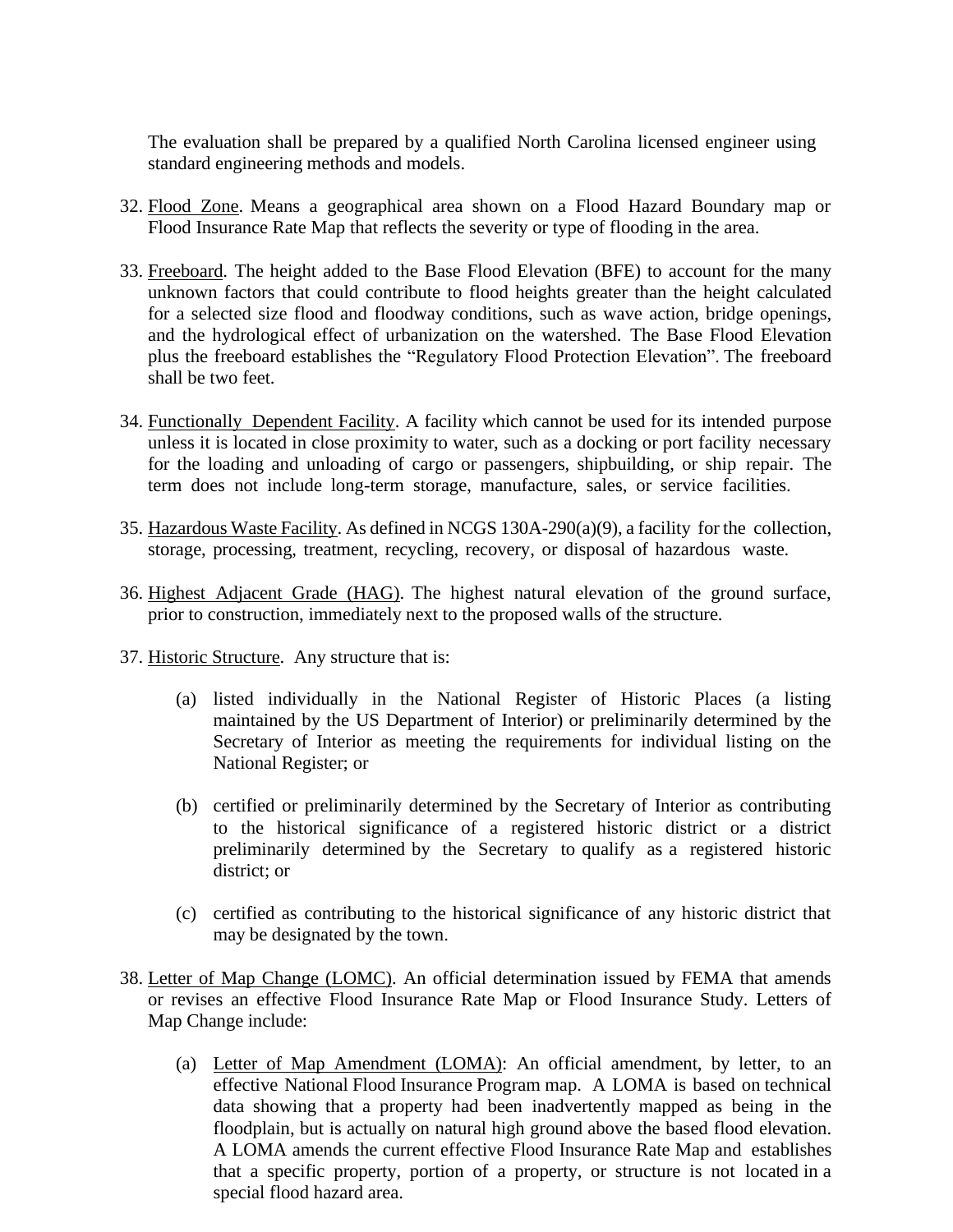- (b) Letter of Map Revision (LOMR): A revision based on technical data that may show changes to flood zones, flood elevations, special flood hazard area boundaries and floodway delineations, and other planimetric features.
- (c) Letter of Map Revision based on Fill (LOMR-F): A determination that a structure or parcel of land has been elevated by fill above the BFE and is, therefore, no longer located within the special flood hazard area. In order to qualify for this determination, the fill must have been permitted and placed in accordance with the community's floodplain management regulations.
- (d) Conditional Letter of Map Revision (CLOMR): A formal review and comment as to whether a proposed project complies with minimum NFIP requirements for such projects with respect to delineation of special flood hazard areas. A CLOMR does not revise the effective Flood Insurance Rate Map or Flood Insurance Study; upon submission and approval of certified as-built documentation, a Letter of Map Revision may be issued by FEMA to revise the effective FIRM.
- 39. Light Duty Truck. Any motor vehicle rated at 8,500 pounds Gross Vehicular Weight or less which has a vehicular curb weight of 6,000 pounds or less and which has a basic vehicle frontal area of 45 square feet or less as defined in 40 CFR 86.082-2 and is:
	- (a) Designed primarily for purposes of transportation of property or is a derivation of such a vehicle; or
	- (b) Designed primarily for the transportation of persons and has a capacity of more than 12 persons; or
	- (c) Available with special features enabling off-street or off-highway operation and use.
- 40. Lowest Adjacent Grade (LAG). The elevation of the ground, sidewalk or patio slab immediately next to the building, or deck support, after completion of the building.
- 41. Lowest Floor. Lowest floor of the lowest enclosed area (including basement). An unfinished or flood resistant enclosure, usable solely for parking of vehicles, building access, or limited storage in an area other than a basement area is not considered a building's lowest floor, provided that such an enclosure is not built so as to render the structure in violation of the applicable non-elevation design requirements of this ordinance.
- 42. Manufactured Home. A structure, transportable in one or more sections, which is built on a permanent chassis and designed to be used with or without a permanent foundation when connected to the required utilities. The term "Manufactured Home" does not include a "Recreational Vehicle."
- 43. Manufactured Home Park or Subdivision. A parcel (or contiguous parcels) of land divided into two or more manufactured home lots for rent or sale.
- 44. Market Value. The building value, not including the land value and that of any accessory structures or other improvements on the lot. Market value may be established by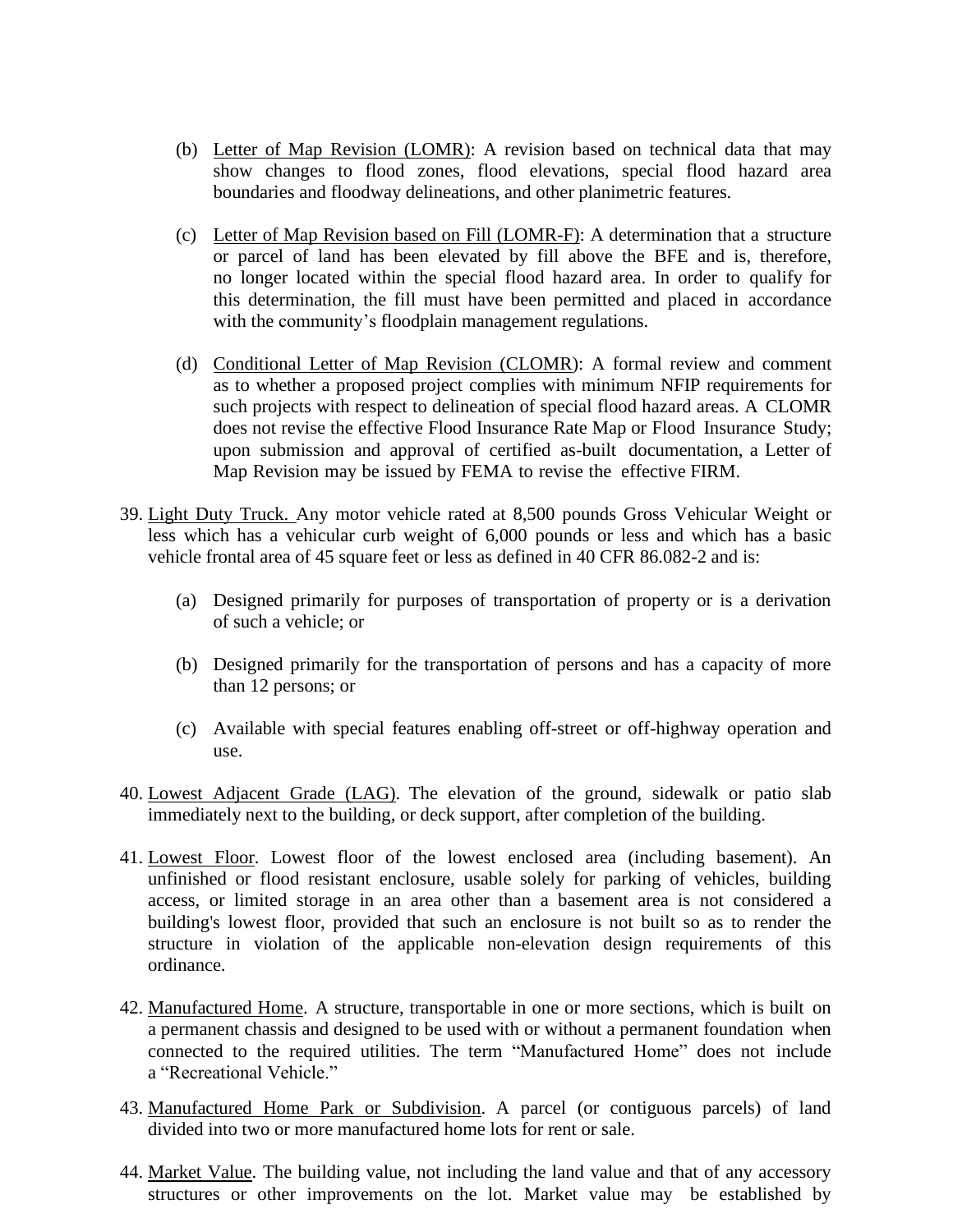independent certified appraisal; replacement cost depreciated for age of building and quality of construction (Actual Cash Value); or adjusted tax assessed values.

- 45. New Construction. Structures for which the "Start of Construction" commenced on or after April 22, 1975 and includes any subsequent improvements to such structures.
- 46. Non-Encroachment Area. The channel of a river or other watercourse and the adjacent land areas that must be reserved in order to discharge the base flood without cumulatively increasing the water surface elevation more than one (1) foot as designated in the Flood Insurance Study report.
- 47. Post-FIRM. Means construction or other development for which the "Start of Construction" occurred on or after April 22, 1975.
- 48. Pre-FIRM. Construction or other development for which the "Start of Construction" occurred before April 22, 1975.
- 49. Principally Above Ground. At least 51% of the actual cash value of the structure is above ground.
- 50. Public Safety Hazard and/or Nuisance. Anything which is injurious to the safety or health of an entire community or neighborhood, or any considerable number of persons, or unlawfully obstructs the free passage or use, in the customary manner, of any navigable lake, river, bay, stream, canal, or basin.
- 51. Recreational Vehicle (RV). A vehicle, which is (i) built on a single chassis; (ii) 400 square feet or less when measured at the largest horizontal projection; (iii) designed to be selfpropelled or permanently towable by a light duty truck; and (iv) designed primarily not for use as a permanent dwelling, but as temporary living quarters for recreational, camping, travel, or seasonal use, and (v) is fully licensed and ready for highway use.
- 52. Reference Level. The top of the lowest floor for structures within the Special Flood Hazard Area designated as Zone AE.
- 53. Regulatory Flood Protection Elevation. The "Base Flood Elevation" plus the "Freeboard." In "Special Flood Hazard Areas" where Base Flood Elevations (BFEs) have been determined, this elevation shall be the BFE plus two (2) feet of freeboard.
- 54. Remedy a Violation means to bring the structure or other development into compliance with State and community floodplain management regulations, or if this is not possible, to reduce the impacts of its noncompliance. Ways that impacts may be reduced include protecting the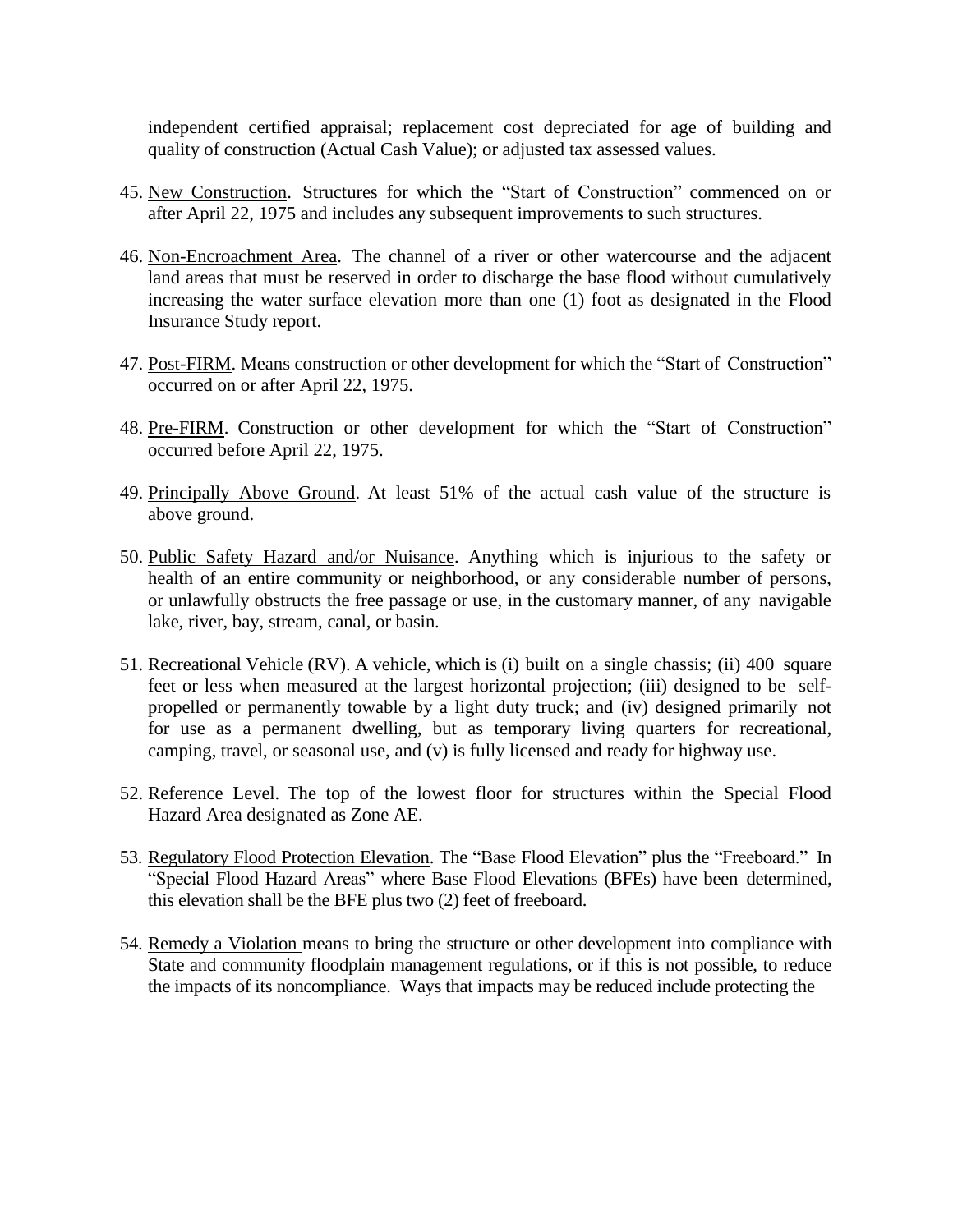structure or other affected development from flood damages, implementing the enforcement provisions of the ordinance or otherwise deterring future similar violations, or reducing Federal financial exposure with regard to the structure or other development.

- 55. Riverine. Relating to, formed by, or resembling a river (including tributaries), stream, brook, etc.
- 56. Salvage Yard. Any non-residential property used for the storage, collection, and/or recycling of any type of equipment, and including but not limited to vehicles, appliances and related machinery.
- 57. Solid Waste. Solid waste as defined in NCGS 130A-290(a) (35).
- 58. Solid Waste Management Facility. As defined in NCGS 130A-290(a) (35), any facility involved in the disposal of solid waste.
- 59. Solid Waste Disposal Site. As defined in NCGS 130A-290(a) (36), any place at which solid wastes are disposed of by incineration, sanitary landfill, or any other method.
- 60. Special Flood Hazard Area (SFHA). The land in the floodplain subject to a one (1%) percent or greater chance of being flooded in any given year, as determined in Section 15-251.2(b) of this part.
- 61. Start of Construction. This term includes substantial improvement, and means the date the building permit was issued, provided the actual start of construction, repair, reconstruction, rehabilitation, addition placement, or other improvement was within 180 days of the permit date. The actual start means either the first placement of permanent construction of a structure on a site, such as the pouring of slab or footings, the installation of piles, the construction of columns, or any work beyond the stage of excavation; or the placement of a manufactured home on a foundation. Permanent construction does not include land preparation, such as clearing, grading, and filling; nor does it include the installation of streets and/or walkways; nor does it include excavation for a basement, footings, piers, or foundations or the erection of temporary forms; nor does it include the installation on the property of accessory buildings, such as garages or sheds not occupied as dwelling units or not part of the main structure. For a substantial improvement, the actual start of construction means the first alteration of any wall, ceiling, floor, or other structural part of the building, whether or not that alteration affects the external dimensions of the building.
- 62. Structure. A walled and roofed building, a manufactured home, or a gas, liquid, or liquefied gas storage tank that is principally above ground.
- 63. Substantial Damage. Damage of any origin sustained by a structure during any one-year period whereby the cost of restoring the structure to its before damaged condition would equal or exceed 50 percent of the market value of the structure before the damage occurred. See definition of "Substantial Improvement."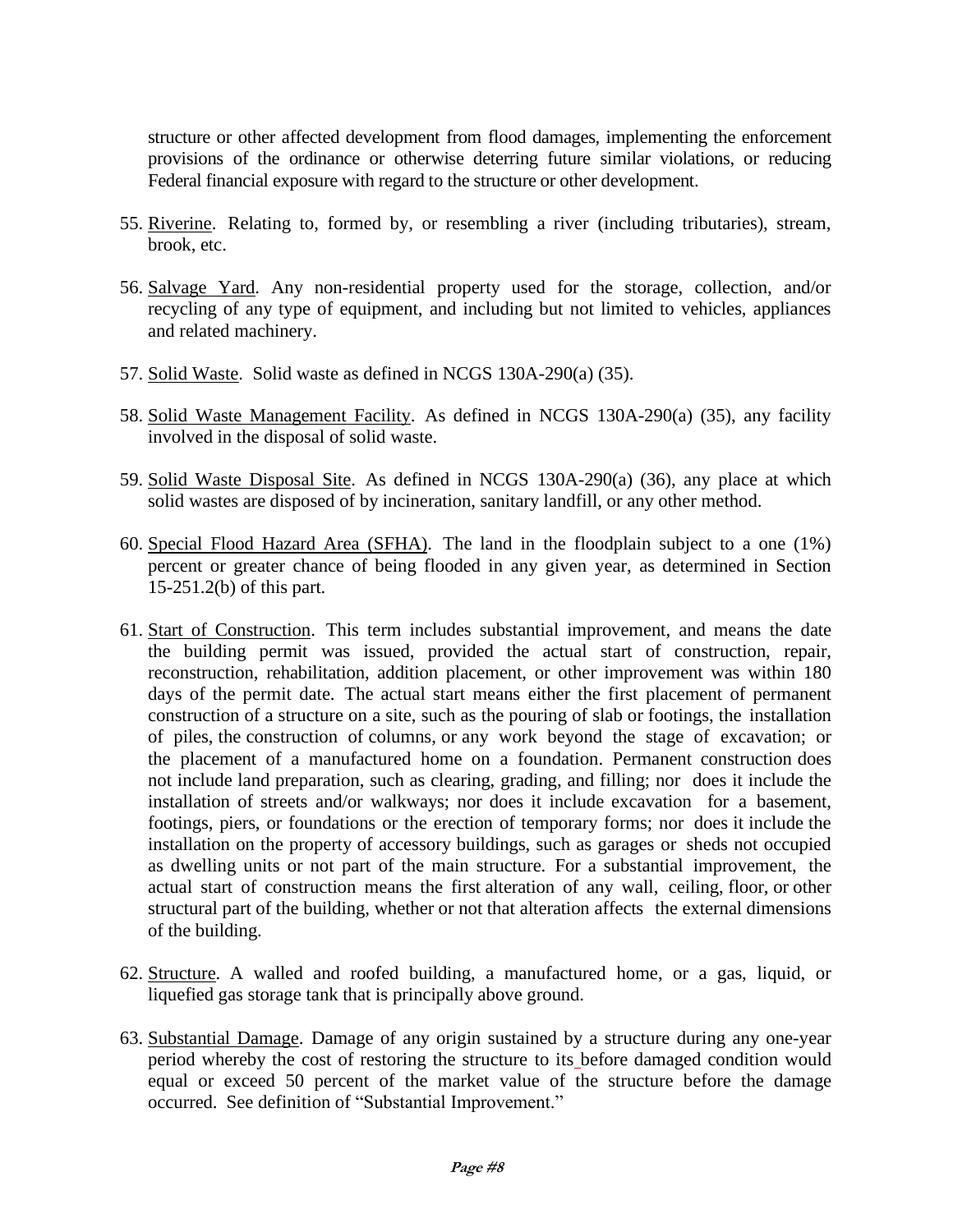- 64. Substantial Improvement. Any combination of repairs, reconstruction, rehabilitation, addition, or other improvement of a structure, taking place during any one-year period for which the cost equals or exceeds 50 percent of the market value of the structure before the "Start of Construction" of the improvement. This term includes structures which have incurred "Substantial Damage," regardless of the actual repair work performed. The term does not, however, include either: (i) any correction of existing violations of State or community health, sanitary, or safety code specifications which have been identified by the community code enforcement official and which are the minimum necessary to assure safe living conditions; or (ii) any alteration of a historic structure, provided that the alteration will not preclude the structure's continued designation as a historic structure.
- 65. Technical Bulletin and Technical Fact Sheet. A FEMA publication that provides guidance concerning the building performance standards of the NFIP, which are contained in Title 44 of the U.S. Code of Federal Regulations at Section 60.3. The bulletins and fact sheets are intended for use primarily by State and local officials responsible for interpreting and enforcing NFIP regulations and by members of the development community, such as design professionals and builders. New bulletins, as well as updates of existing bulletins, are issued periodically as needed. The bulletins do not create regulations; rather they provide specific guidance for complying with the minimum requirements of existing NFIP regulations.
- 66. Temperature Controlled. Having the temperature regulated by a heating and/or cooling system, built-in or appliance.
- 67. Variance. A grant of relief from the requirements of this ordinance as authorized in Section 15-92 of this chapter. See also Section 15-251.5.
- 68. Violation. The failure of a structure or other development to be fully compliant with the provisions of this part. A structure or other development without the elevation certificate, other certifications, or other evidence of compliance required in this part is presumed to be in violation until such time as that documentation is provided.
- 69. Water Surface Elevation (WSE). The height, in relation to mean sea level, of floods of various magnitudes and frequencies in the floodplains of riverine areas.
- 70. Watercourse. A lake, river, creek, stream, wash, channel, or other topographic feature on or over which waters flow at least periodically.

### **Section 15-251.2 General Provisions.**

(a) This part shall apply to all Special Flood Hazard Areas within the town's planning jurisdiction and joint planning transition area (as those latter terms are defined in Section 15-15), as well as the Town's Extra-Territorial Jurisdiction (ETJ). **(AMENDED 9/26/17)**

(b) The provisions of this part shall apply to the following two types of Special Flood Hazard Areas: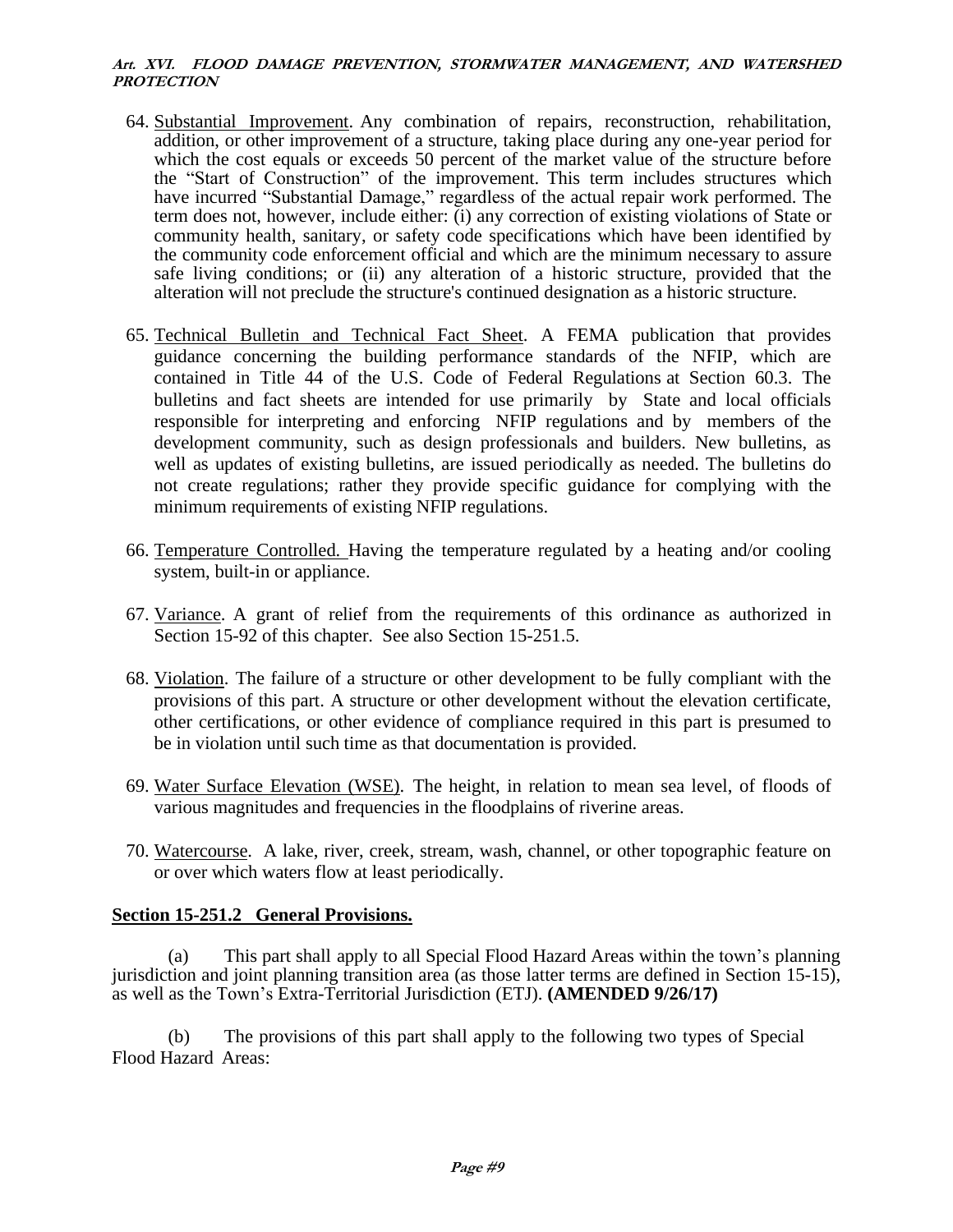(1) Those Special Flood Hazard Areas that are identified under the Cooperating Technical State (CTS) agreement between the State of North Carolina and FEMA in its Flood Insurance Study (FIS) and its accompanying Flood Insurance Rate Maps (FIRM), for Orange County, dated 09/26/2017, which are adopted by reference and declared to be a part of this ordinance. **(AMENDED 9/26/17)**

(c) As set forth in Part I of Article IV of this chapter, no development may take place within Special Flood Hazard Areas unless an appropriate permit has been issued authorizing such development, and no such permit shall be issued unless the proposed development is in full compliance with the provisions of this chapter.

(d) The provisions of this part are not intended to repeal, abrogate, or impair any existing easements, covenants, or deed restrictions. However, where the provisions of this part and the provisions or another ordinance conflict or overlap, whichever imposes the more stringent restrictions shall prevail.

(e) In the interpretation and application of this part, all provisions shall be considered as minimum requirements, liberally construed in favor of the town, and deemed neither to limit nor repeal any other powers granted under State statutes.

(f) The degree of flood protection required by this part is considered reasonable for regulatory purposes and is based on scientific and engineering consideration. Larger floods can and will occur. Actual flood heights may be increased by human-made or natural causes. This ordinance does not imply that land outside the Special Flood Hazard Areas or uses permitted within such areas will be free from flooding or flood damages. This ordinance shall not create liability on the part of the town or any officer or employee thereof for any flood damages that result from reliance on this ordinance or any administrative decision lawfully made hereunder.

(g) A violation of the provisions of this part shall subject the violator to the penalties and remedies set forth in Article VII of this chapter. Additionally, violations of the provisions of this part or failure to comply with any of its requirements, including violation of conditions and safeguards established in connection with grants of variances or special exceptions, shall constitute a Class 1 Misdemeanor pursuant to N.C.G.S. § 143-215.58. Any person who violates this ordinance or fails to comply with any of its requirements shall, upon conviction thereof, be fined not more than \$100.00 or imprisoned for not more than thirty (30) days, or both. Each day such violation continues shall be considered a separate offense. Nothing herein contained shall prevent the Town from taking such other lawful action as is necessary to prevent or remedy any violation. **(REWRITTEN 9/26/17)**

# **Section 15-251.3 Application Requirements.**

As provided in Section 15-46, no development may occur without a development permit, and no such permit shall be issued unless the administrator determines, based upon the plans and information submitted, that the development will comply with all the provisions of this chapter, including those applicable to development within Special Flood Hazard Areas. Appendix A to this chapter sets forth requirements related to the information that must generally be submitted with a permit application in order to demonstrate compliance with the requirements of this chapter.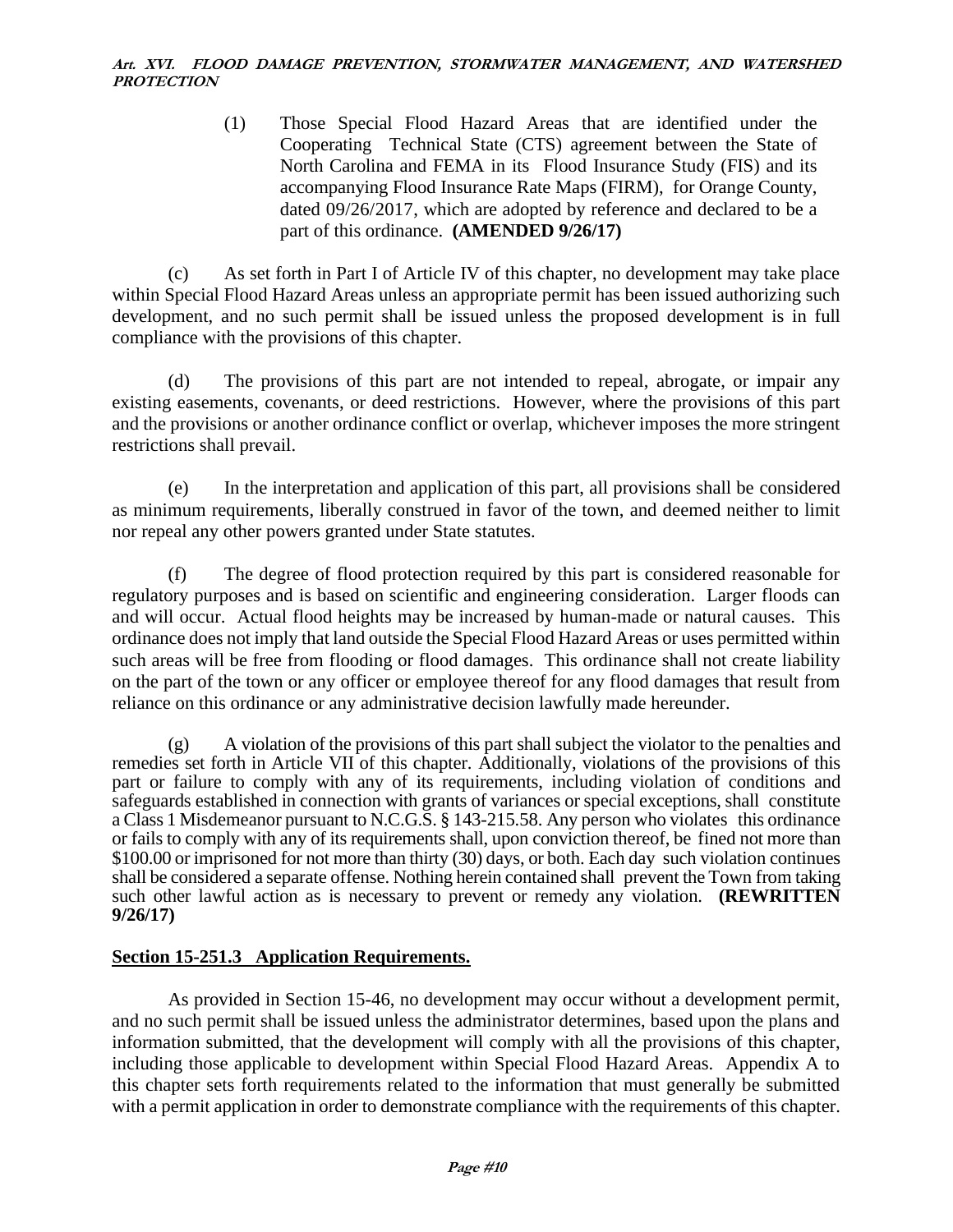However, when the lot or tract with respect to which a development permit is sought contains a SFHA, the following information shall also be submitted to the administrator:

- (1) A plot plan drawn to scale which shall include, but shall not be limited to, the following specific details of the proposed floodplain development:
	- a. The nature, location, dimensions, and elevations of the area of development/disturbance; existing and proposed structures, utility systems, grading/pavement areas, fill materials, storage areas, drainage facilities, and other development;
	- b. The boundary of the Special Flood Hazard or a statement that the entire lot is within the Special Flood Hazard Area;
	- c. Flood zone(s) designation of the proposed development area as determined on the Flood Insurance Rate Map;
	- d. The boundary of the floodway(s) or non-encroachment area(s);
	- e. Base Flood Elevation (BFE) information;
	- f. The old and new location of any watercourse that will be altered or relocated as a result of proposed development and any changes in Special Flood Hazard Areas that occur as a consequence of such changes.
- (2) Proposed elevation, and method thereof, of all development within a Special Flood Hazard Area including but not limited to: **(REWRITTEN 9/26/17)**
	- a. Elevation in relation to North American Vertical Datum (NAVD) 1988 of the proposed reference level (including basement) of all structures;
	- b. Elevation in relation to NAVD 1988 to which any non-residential structure in Zone AE will be flood-proofed; and
	- c. Elevation in relation to NAVD 1988 to which any proposed utility systems will be elevated or floodproofed.
- (3) If floodproofing, a Floodproofing Certificate *(FEMA Form 81-65)* with supporting data and an operational plan that includes, but is not limited to, installation, exercise, and maintenance of floodproofing measures.
- (4) Plans drawn to scale, shall include details of the proposed construction or development, and must demonstrate, among other things, that the foundation system requirements and other provisions of this ordinance are met. These details include but are not limited to:
	- a. The proposed method of elevation, if applicable (i.e., fill, solid foundation perimeter wall, solid backfilled foundation, open foundation on columns/posts/piers/piles/shear walls);
	- b. Openings to facilitate equalization of hydrostatic flood forces on walls in accordance with Subsection 15-251.9(e) (3) when solid foundation perimeter walls are used in Zone AE;
	- c. Usage details of any enclosed areas below the regulatory flood protection elevation.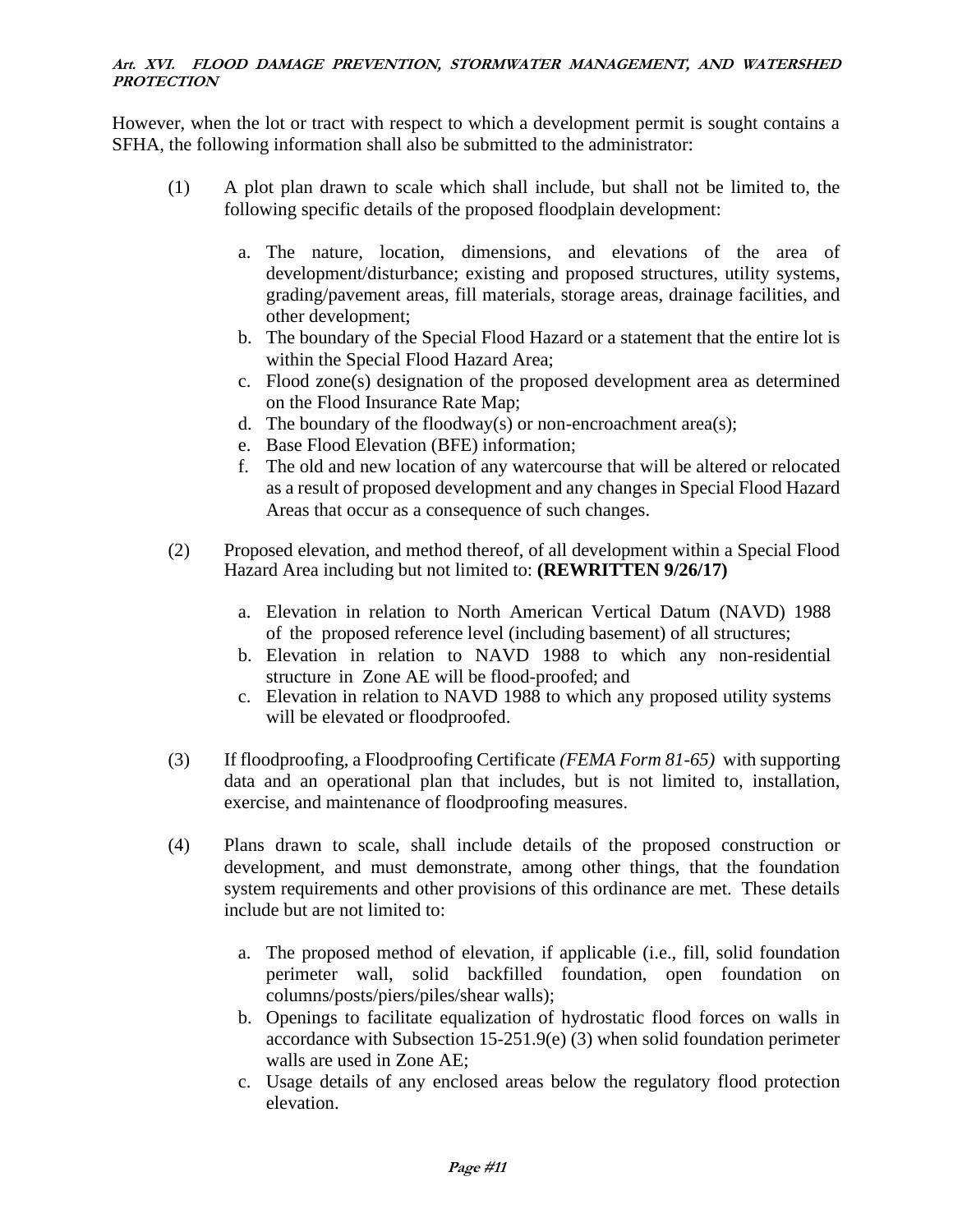- d. Plans and/or details for the protection of public utilities and facilities such as sewer, gas, electrical, and water systems to be located and constructed to minimize flood damage;
- e. Copies of all other Local, State and Federal permits required prior to development permit issuance (Wetlands, Endangered Species, Erosion and Sedimentation Control, Riparian Buffers, Mining, etc.)
- f. A description of proposed watercourse alteration or relocation, when applicable, including an engineering report on the effects of the proposed project on the flood-carrying capacity of the watercourse and the effects to properties located both upstream and downstream; and a map (if not shown on the plot plan) showing the location of the proposed watercourse alteration or relocation and any changes in Special Flood Hazard Areas that occur as a consequence of such changes.

# **Section 15-251.4 Permit Requirements.**

To the extent that a development permit is issued for a lot or tract that includes a SFHA, such permit (including the plans incorporated into the permit) shall contain at least the following information:

- (1) A description of the development to be permitted under the floodplain development permit, (including but not limited to a house, garage, pool, septic, bulkhead, cabana, pier, bridge, filling, grading, paving, excavation or drilling operations, or storage of equipment or materials, etc.). **(AMENDED 9/26/17)**
- (2) The location of the Special Flood Hazard Area.
- (3) The regulatory flood protection elevation required for the reference level and all attendant utilities.
- (4) The regulatory flood protection elevation required for the protection of all public utilities.
- (5) All certification submittal requirements with timelines.
- (6) A statement that no fill material or other development shall encroach into the floodway or non-encroachment area of any watercourse, unless the requirements of Section 15-251.10 of this ordinance have been met. **(AMENDED 9/26/17)**
- (7) The flood openings requirements, if in Zone AE.

### **Section 15-251.5 Certification Requirements.**

(a) Elevation certificates or information shall be required for the construction of structures on properties where Special Flood Hazard Areas are located, as set forth in this section.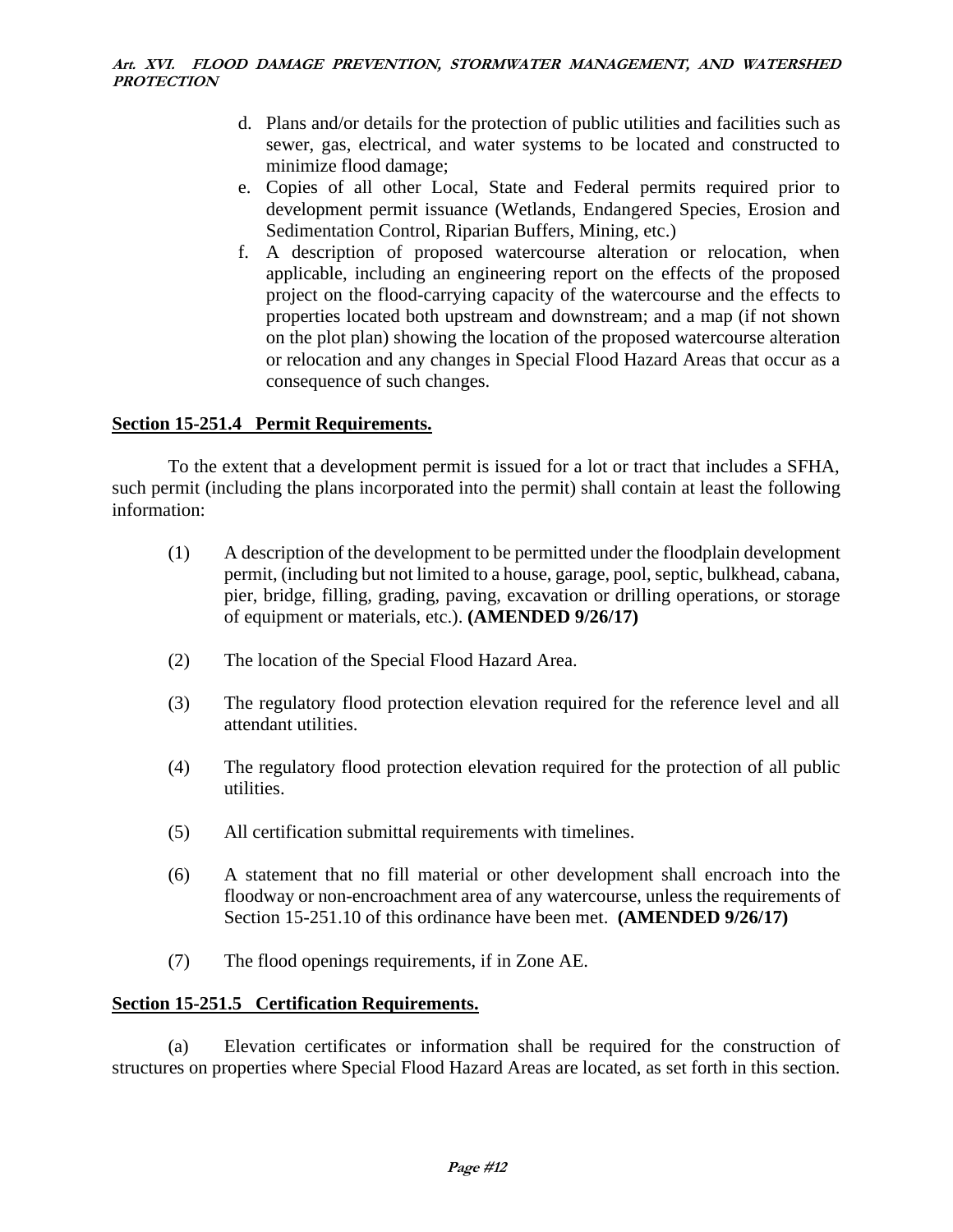- (1) An application for a development permit authorizing the construction of a structure on a lot containing a SFHA shall include information designating the elevation of the reference level in relation to mean sea level and demonstrating that the reference level will be elevated to a level that is consistent with the requirements of Section 15-251.9.
- (2) Upon completion of the foundation survey, the permit holder shall calculate the elevation of the reference level, in relation to mean sea level, based upon the foundation survey and the approved flooring system and shall certify to the administrator that the reference level will be elevated to a level that is consistent with the requirements of Section 15-251.9.
- (3) A final as-built Elevation Certificate is required after construction is completed and prior to issuance of a Certificate of Compliance/Occupancy. For construction within a FEMA established Special Flood Hazard Area, FEMA Form 81-31 shall be used. For other construction covered by this subsection (a), the administrator may designate an alternative form. It shall be the duty of the permit holder to submit to the administrator a certification of final as-built construction of the elevation of the reference level and all attendant utilities. The administrator shall review the certificate data submitted. Deficiencies detected by such review shall be corrected by the permit holder immediately and prior to Certificate of Compliance/Occupancy issuance. In some instances, another certification may be required to certify corrected as-built construction. Failure to submit the certification or failure to make required corrections shall be cause to withhold the issuance of a Certificate of Compliance/Occupancy.

# (b) Floodproofing Certificate. **(REWRITTEN 9/26/17)**

- (1) If non-residential floodproofing is used to meet the Regulatory Flood Protection Elevation requirements, a Floodproofing Certificate (FEMA Form 086-0-34), with supporting data and an operational plan, is required prior to the actual start of any new construction. It shall be the duty of the permit holder to submit to the Floodplain Administrator a certification of the floodproofed design elevation of the reference level and all attendant utilities, in relation to NAVD 1988. Floodproofing certification shall be prepared by or under the direct supervision of a professional engineer or architect and certified by same. The Floodplain Administrator shall review the certificate data and plan. Deficiencies detected by such review shall be corrected by the applicant prior to permit approval. Failure to submit the certification or failure to make any required corrections shall be cause to deny a building permit. Failure to construct in accordance with the certified design shall be cause to withhold the issuance of a Certificate of Compliance/Occupancy.
- (2) A final Finished Construction Floodproofing Certificate (FEMA form 086- 0-34), with supporting data, an operational plan, and an inspection and maintenance plan are required prior to the issuance of a Certificate of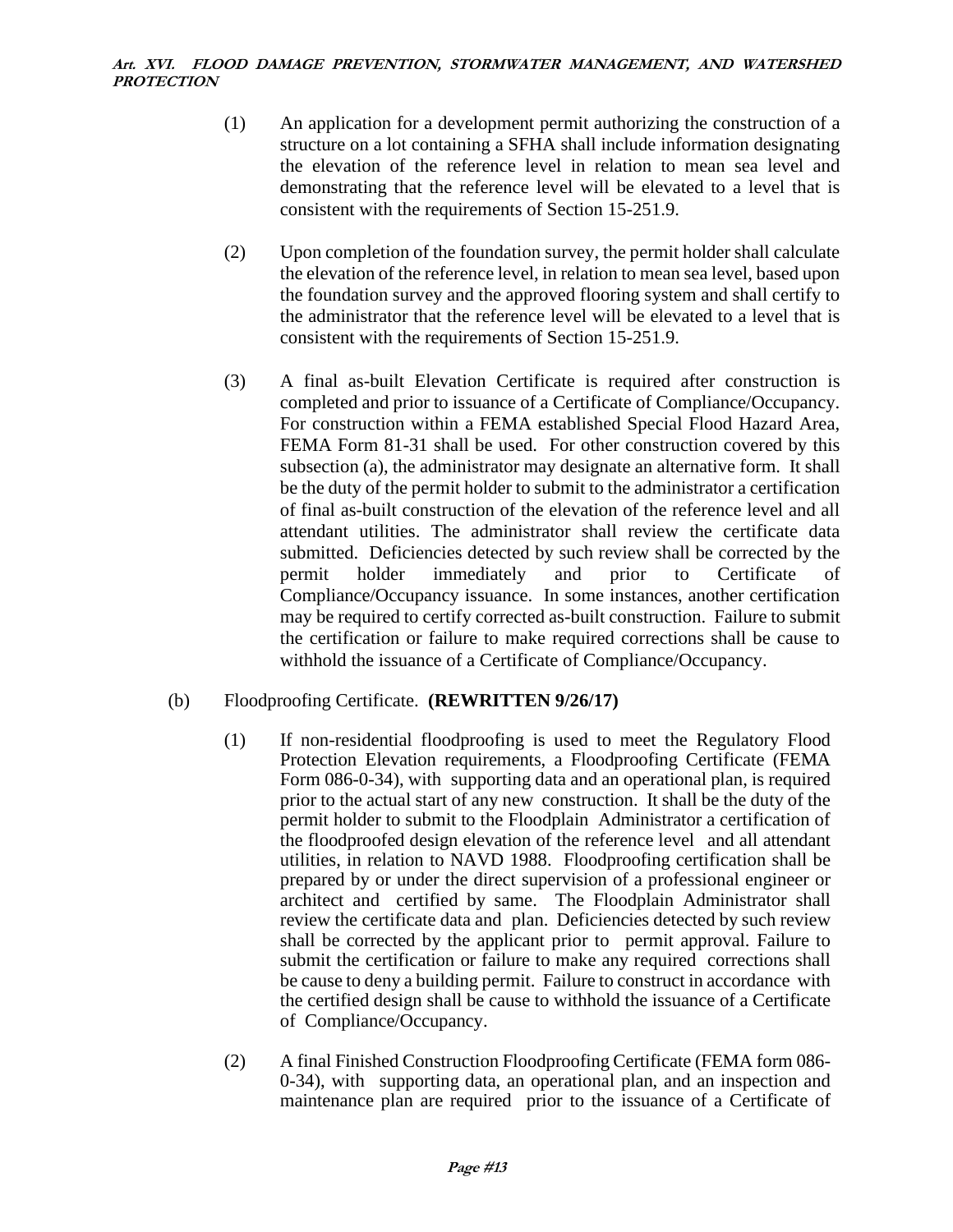Compliance/Occupancy. It shall be the duty of the permit holder to submit to the Floodplain Administrator a certification of the floodproofed design elevation of the reference level and all attendant utilities, in relation to NAVD 1988. Floodproofing certificate shall be prepared by or under the direct supervision of a professional engineer or architect certified by same. The Floodplain Administrator shall review the certificate data, the operational plan, and the inspection and maintenance plan. Deficiencies detected by such review shall be corrected by the applicant prior to Certificate of Occupancy. Failure to submit the certification or failure to make required corrections shall be cause to deny a Floodplain Development Permit. Failure to construct in accordance with the certified design shall be cause to deny a Certificate of Compliance/Occupancy.

(c) Foundation Certificate. If a manufactured home is placed within Zone AE, and the elevation of the chassis is more than 36 inches in height above grade, an engineered foundation certification is required per Section 15-253.9(d).

(d) Certificate Exemption. Accessory structures of less than 150 square feet in size, if located within Zone AE, are exempt from the elevation/floodproofing certification requirements specified in subsections (a) and (b) of this section.

(e) If a watercourse is to be altered or relocated, a description of the extent of watercourse alteration or relocation; a professional engineer's certified report on the effects of the proposed project on the flood-carrying capacity of the watercourse and the effects to properties located both upstream and downstream; and a map showing the location of the proposed watercourse alteration or relocation shall all be submitted by the permit applicant prior to issuance of a floodplain development permit.

(f) For applications for building permits to improve buildings and structures, including alterations, movement, enlargement, replacement, repair, change of occupancy, additions, rehabilitations, renovations, substantial improvements, repairs of substantial damage, and any other improvement of or work on such buildings and structures, the Floodplain Administrator, in coordination with the Building Official, shall: (i) Estimate the market value, or require the applicant to obtain an appraisal of the market value prepared by a qualified independent appraiser, of the building or structure before the start of construction of the proposed work; in the case of repair, the market value of the building or structure shall be the market value before the damage occurred and before any repairs are made; (ii) Compare the cost to perform the improvement, the cost to repair a damaged building to its pre-damaged condition, or the combined cost of improvements and repairs, if applicable, to the market value of the building or structure; (iii) Determine and document whether the proposed work constitutes substantial improvement or repair of substantial damage; and (iv) Notify the applicant if it is determined that the work constitutes substantial improvement or repair of substantial damage and that compliance with the flood resistant construction requirements of the NC Building Code and this ordinance is required. **(AMENDED 9/26/17)**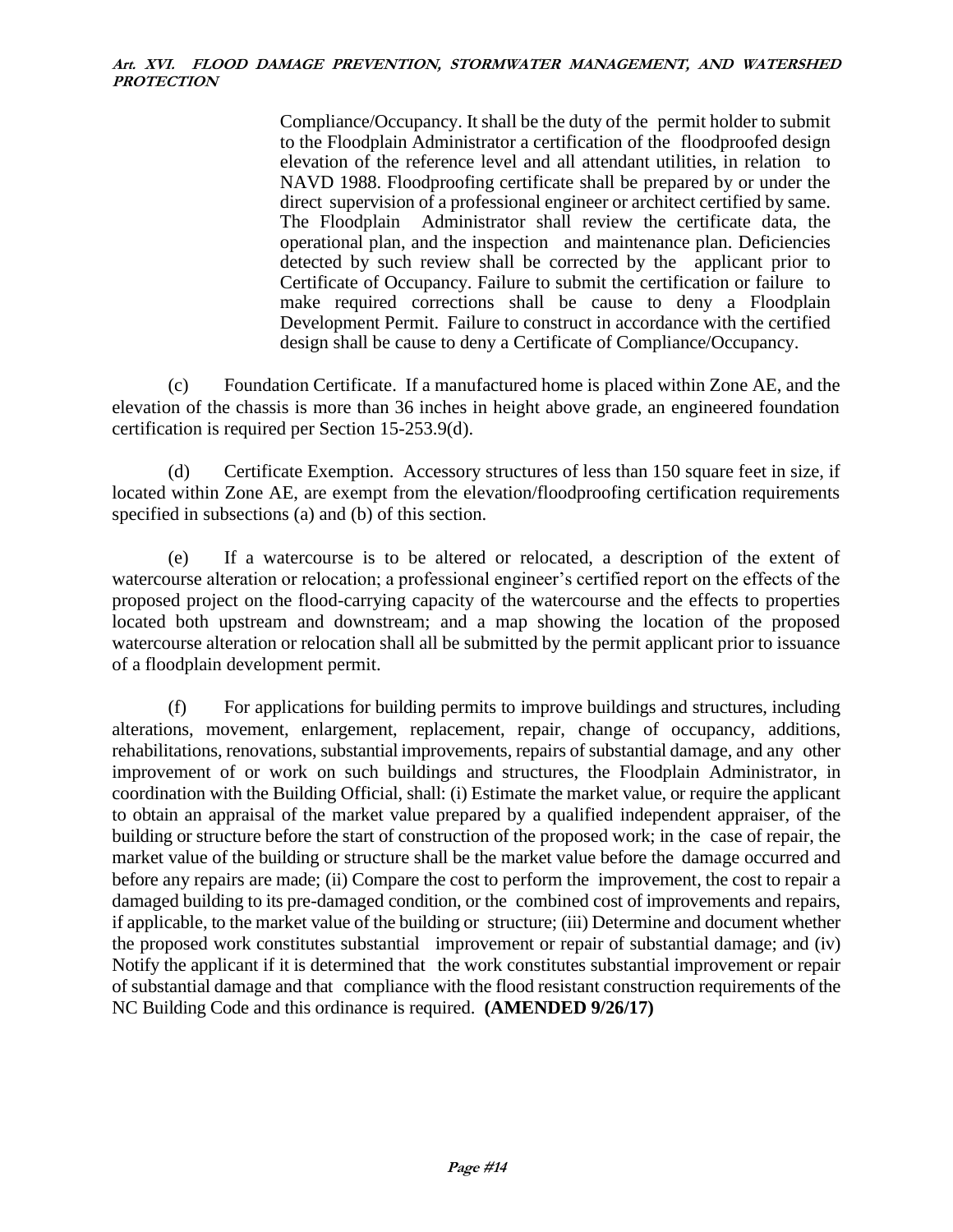### **Section 15-251.6 Duties and Responsibilities of the Administrator.**

As set forth in Part I of Article IV of this chapter, development permits (including permits for development within Special Flood Hazard Areas), shall not be issued unless the requirements of this chapter have been satisfied. In addition to their permit responsibilities, the administrator's responsibilities relating to the administration and enforcement of the provisions of this part shall include but shall not be limited to the following duties:

- (1) Advise permit recipients that additional Federal or State permits (Wetlands, Endangered Species, Erosion and Sedimentation Control, Riparian Buffers, Mining, etc.) may be required, and require that copies of such permits be provided and maintained on file with the development permit.
- (2) Notify adjacent communities and the North Carolina Department of Crime Control and Public Safety, Division of Emergency Management, State Coordinator for the National Flood Insurance Program prior to any alteration or relocation of a watercourse, and submit evidence of such notification to the Federal Emergency Management Agency (FEMA).
- (3) Assure that maintenance is provided within the altered or relocated portion of said watercourse so that the flood-carrying capacity is not diminished.
- (4) Prevent encroachments into floodways and non-encroachment areas except as authorized under Section 15-251.10.
- (5) Obtain actual elevation (in relation to mean sea level) of the reference level (including basement) and all attendant utilities of all new or substantially improved structures, in accordance with Subsection 15-251.5(a)(3).
- (6) Obtain actual elevation (in relation to mean sea level) to which all new and substantially improved structures and utilities have been floodproofed, in accordance with Subsection 15-251.5(b).
- (7) Obtain actual elevation (in relation to mean sea level) of all public utilities in accordance with Subsection 15-251.5(a) (3).
- (8) When floodproofing is utilized for a particular structure, obtain certifications from a registered professional engineer or architect in accordance with Section 15- 251.5 and Subsection 15-251.9(b).
- (9) Where interpretation is needed as to the exact location of boundaries of the Special Flood Hazard Areas (for example, where there appears to be a conflict between a mapped boundary and actual field conditions), make the necessary interpretation in accordance with the following principles: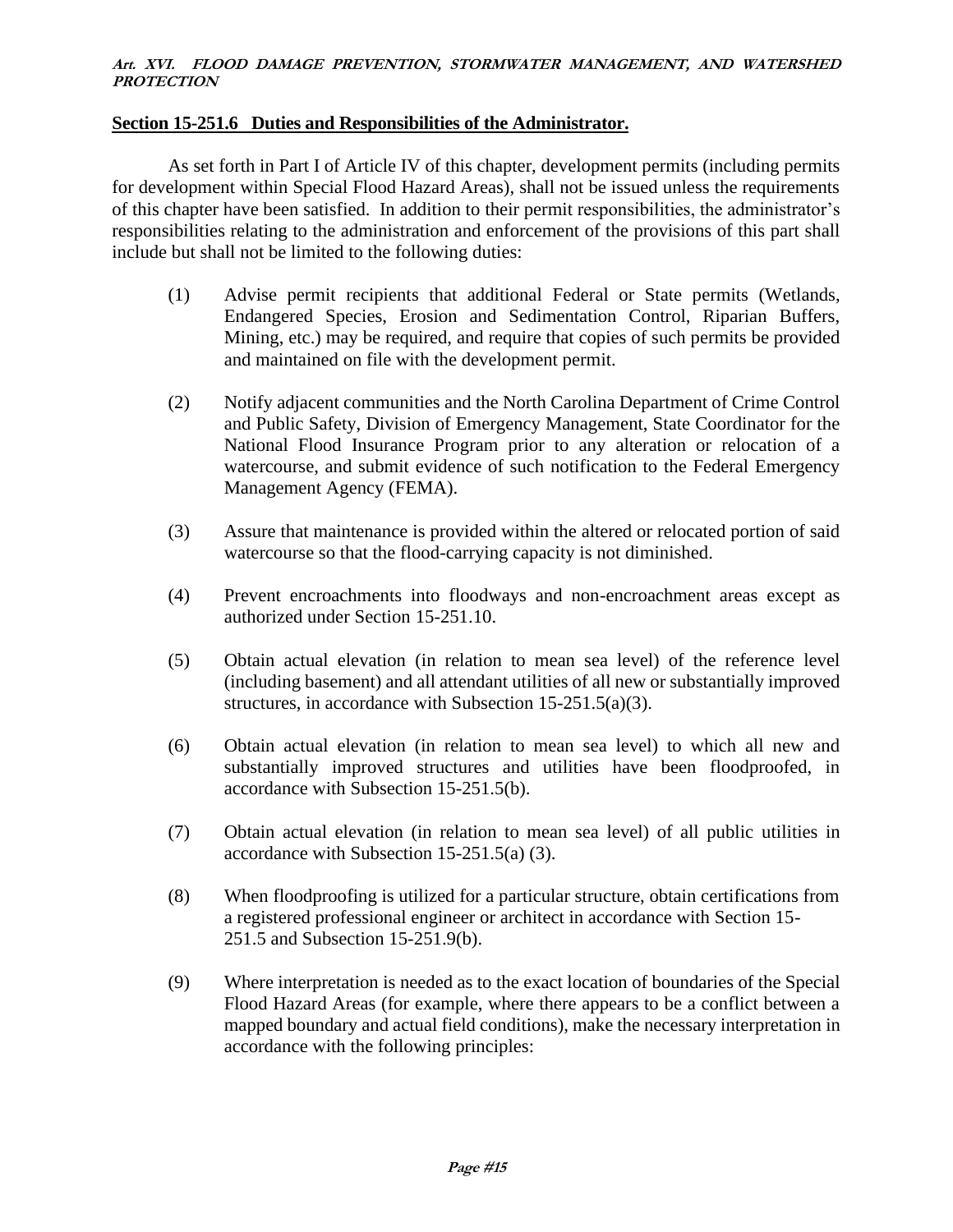- a. In areas between official cross-sections on the Flood Insurance Rate Maps, SFHA, floodway, and non-encroachment area boundaries shall be determined by scaling distances on these maps.
- b. The base flood elevation shall in all cases be the controlling factor in locating the outer limits of a SFHA boundary.
- c. Interpretations of floodway and non-encroachment area boundaries shall be based on the current procedures for interpreting such boundaries in accordance with FEMA guidelines.
- d. Appeals of the determinations of the administrator under this subsection may be taken to the board of adjustment in accordance with the provisions of Section 15-91 of this chapter.
- (10) When the lowest ground elevation of a parcel or structure in a Special Flood Hazard Area is above the Base Flood Elevation, advise the property owner of the option to apply for a Letter of Map Amendment (LOMA) from FEMA. Maintain a copy of the Letter of Map Amendment (LOMA) issued by FEMA in the floodplain development permit file.
- (11) Permanently maintain all records that pertain to the administration of this ordinance and make these records available for public inspection.
- (12) Make on-site inspections of work in progress. As the work pursuant to a development permit progresses, the administrator shall make as many inspections of the work as may be necessary to ensure that the work is being done according to the provisions of this chapter and the terms of the permit.
- (13) Issue stop-work orders as pursuant to Section 15-117 of this chapter.
- (14) Revoke or recommend the revocation of development permits for violations of the provisions of this part as set forth in Section 15-115.
- (15) Otherwise enforce the provisions of this part as provided in Article VII of this chapter.
- (16) Review, provide input, and make recommendations for variance requests.
- (17) Maintain a current map repository to include, but not limited to, the FIS Report, historical and effective FIRM and other official flood maps and studies adopted in accordance with Subsection 15-251.2(b) of this ordinance, including any revisions thereto including Letters of Map Change, issued by FEMA. Notify State and FEMA of mapping needs. **(AMENDED 9/26/17)**
- (18) Coordinate revisions to FIS reports and FIRMs, including Letters of Map Revision Based on Fill (LOMR-F) and Letters of Map Revision (LOMR).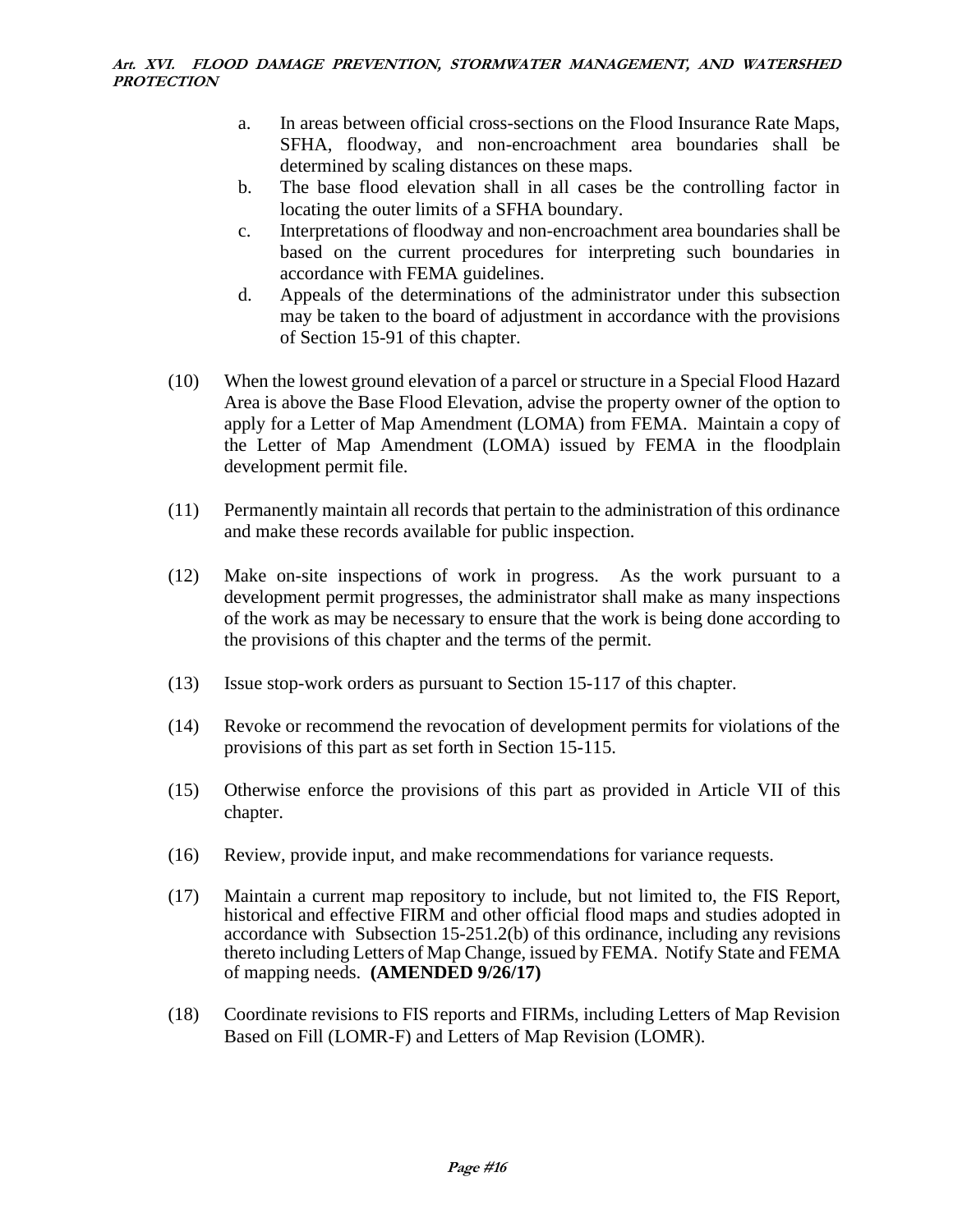### **Section 15-251.7 Variance Procedures.**

Variances from the restrictions of this part may be granted by the board of adjustment in accordance with the provisions of Section 15-92 of this chapter.

### **Section 15-251.8 General Standards for Flood Hazard Reductions.**

In all Special Flood Hazard Areas, if and to the extent any development is allowed, the following requirements shall be applicable:

- (1) All new construction and substantial improvements shall be designed (or modified) and adequately anchored to prevent flotation, collapse, and lateral movement of the structure.
- (2) All new construction and substantial improvements shall be constructed with materials and utility equipment resistant to flood damage.
- (3) All new electrical, heating, ventilation, plumbing, air conditioning equipment, and other service facilities shall be designed and/or located so as to prevent water from entering or accumulating within the components during conditions of flooding. These include, but are not limited to, HVAC equipment, water softener units, bath/kitchen fixtures, ductwork, electric/gas meter panels/boxes, utility/cable boxes, appliances (washers, dryers, refrigerators, freezers, etc.), hot water heaters, and electric outlets/switches. **(REWRITTEN 9/26/17)**
	- (a) Replacements part of a substantial improvement, electrical, heating, ventilation, plumbing, air conditioning equipment, and other service equipment shall also meet the above provisions.
	- (b) Replacements that are for maintenance and not part of a substantial improvement, may be installed at the original location provided the addition and/or improvements only comply with the standards for new construction consisted with the code and requirements for the original structure.
- (4) Electrical, heating, ventilation, plumbing, air conditioning equipment, and other service facilities shall be designed and/or located so as to prevent water from entering or accumulating within the components during conditions of flooding. These include, but are not limited to, HVAC equipment, water softener units, bath/kitchen fixtures, ductwork, electric/gas meter panels/boxes, utility/cable boxes, appliances (washers, dryers, refrigerators, freezers, etc.), hot water heaters, and electric outlets/switches.
- (5) All new and replacement water supply systems shall be designed to minimize or eliminate infiltration of floodwaters into the system.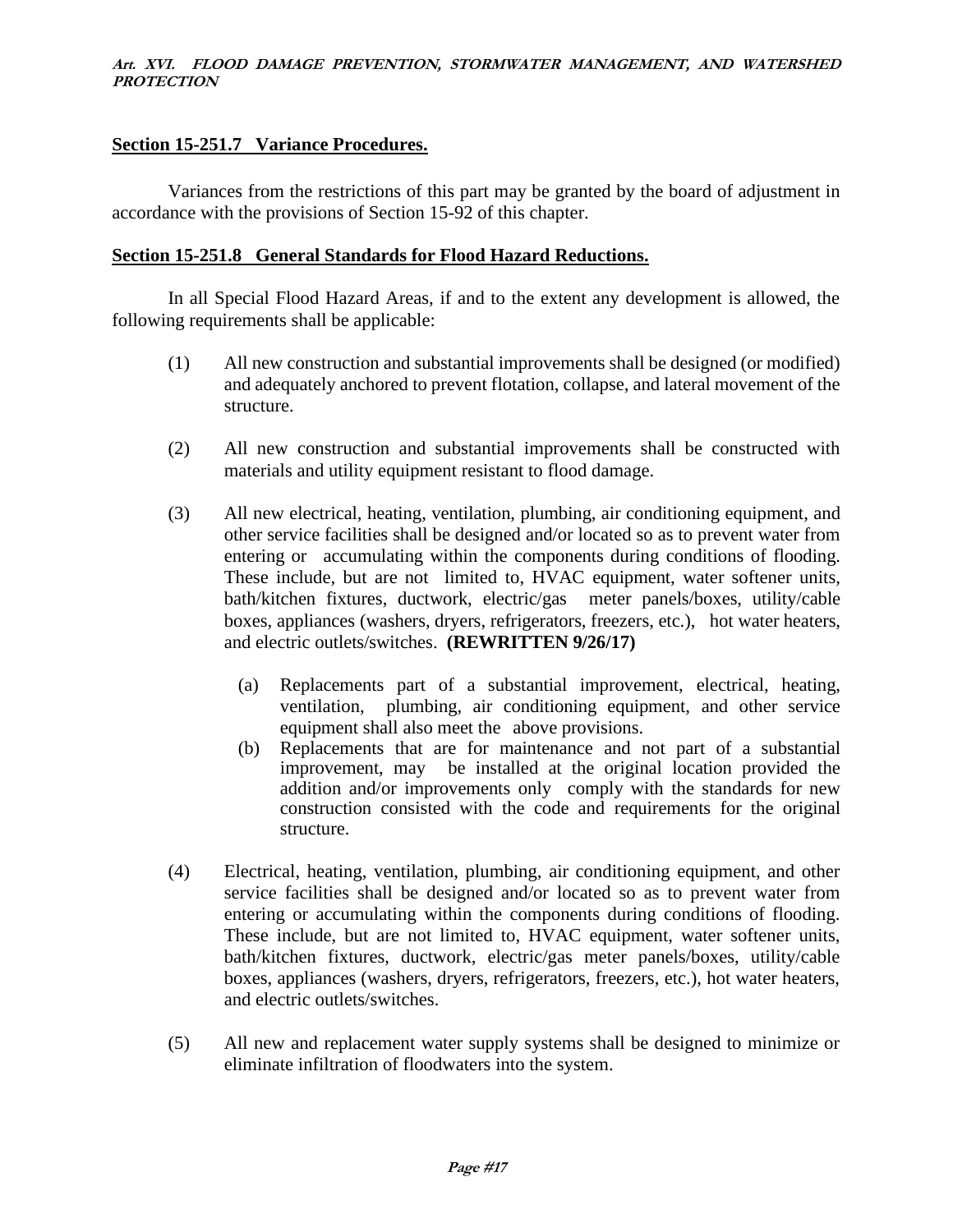- (6) New and replacement sanitary sewage systems shall be designed to minimize or eliminate infiltration of floodwaters into the systems and discharges from the systems into flood waters.
- (7) On-site waste disposal systems shall be located and constructed to avoid impairment to them or contamination from them during flooding.
- (8) Nothing in this article shall prevent the repair, reconstruction, or replacement of a building or structure existing on the effective date of this article and located totally or partially within the floodway or non-encroachment area, provided there is no additional encroachment below the regulatory flood protection elevation in the floodway or non-encroachment area, and provided that such repair, reconstruction, or replacement meets all of the other requirements of this article. **(AMENDED 9/26/17)**
- (9) New solid waste management facilities and sites, hazardous waste facilities, salvage yards, and chemical storage facilities shall not be permitted. A structure or tank for chemical or fuel storage incidental to an allowed use or to the operation of a water treatment plant or wastewater treatment facility may be located in a Special Flood Hazard Area only if the structure or tank is either elevated or floodproofed to at least the regulatory flood protection elevation and certified according to Subsection 15-251.5(b) of this part.
- (10) All subdivision proposals and other development proposals shall be consistent with the need to minimize flood damage.
- (11) All subdivision proposals and other development proposals shall have utilities and facilities such as sewer, gas, electrical, and water systems located and constructed to minimize flood damage.
- (12) All subdivision proposals and other development proposals shall have adequate drainage provided to reduce exposure to flood hazards.
- (13) All subdivision proposals and other development proposals shall have received all necessary permits from those governmental agencies for which approval is required by Federal or State law, including Section 404 of the Federal Water Pollution Control Act Amendments of 1972, 33 U.S.C. 1334. **(AMENDED 8 THRU 13 ON 9/26/17)**

### **Section 15-251.9 Specific Standards for Flood Hazard Reductions.**

(a) New structures generally prohibited within SFHAs. Within a Special Flood Hazard Area, no new structure (as defined in this part) may be constructed or located, and no substantial improvement of an existing structure may take place, unless and to the extent that the permit issuing authority for the proposed use determines that, in the absence of an authorization to do so, the owner would be deprived of all reasonable use of the subject property. Notwithstanding the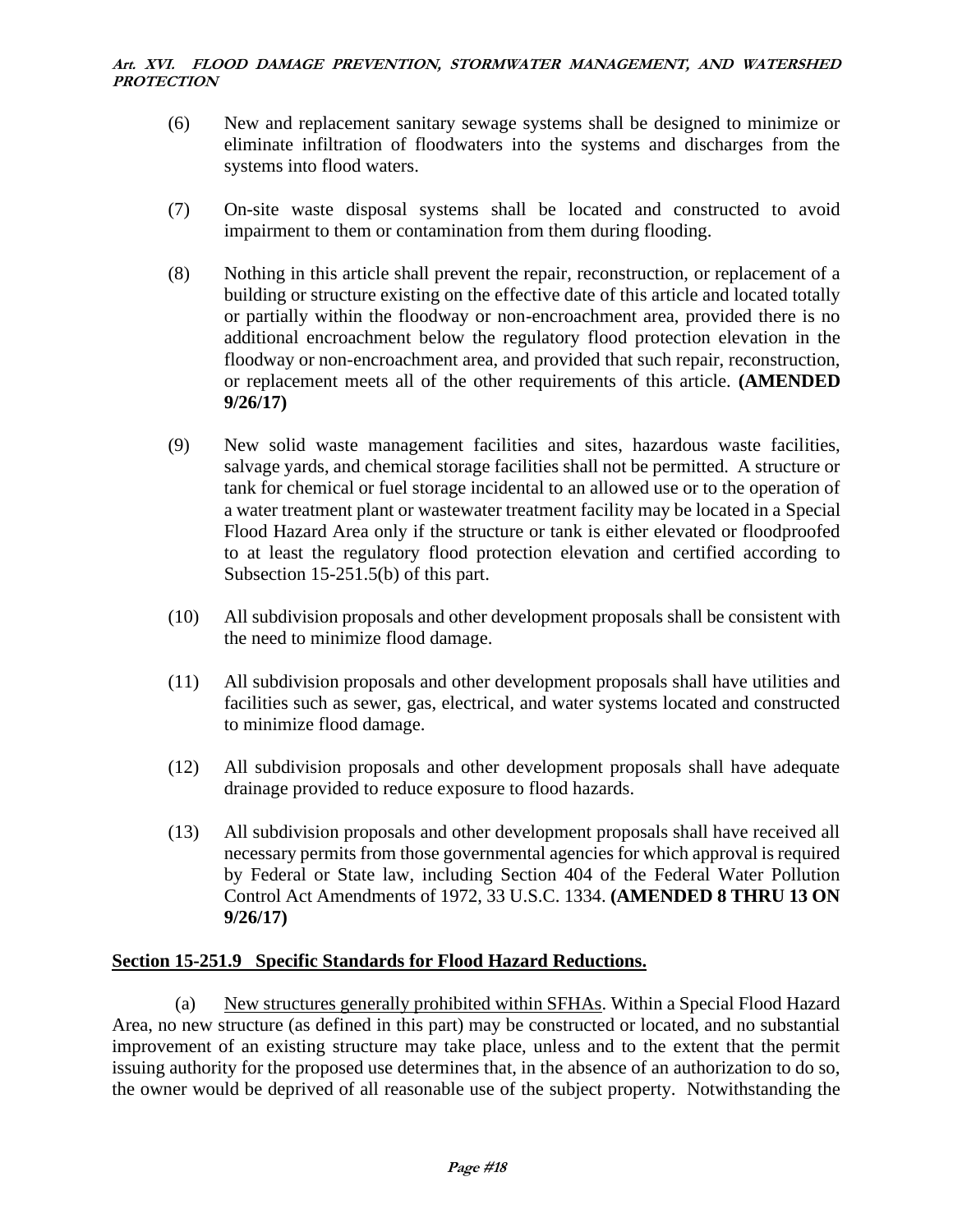foregoing, manufactured homes that are nonconforming because they are located within a SFHA may be replaced with another manufactured home. If such construction (or replacement of manufactured homes) is authorized, all such construction (or replacement) shall be in conformity with the remaining provisions of this section in addition to those set forth in Section 15-251.8.

(b) Residential construction. New construction and substantial improvement of any residential structure (including manufactured homes) located within a Special Flood Hazard Area or on any lot where a SFHA is located shall have the reference level, including basement, elevated no lower than the regulatory flood protection elevation.

(c) Non-residential construction. New construction and substantial improvement of any commercial, industrial, or other non-residential structure shall have the reference level, including basement, elevated no lower than the Regulatory Flood Protection Elevation as defined by this ordinance. Structures located in the AE Zone may be flood proofed to the Regulatory Flood Protection Elevation in lieu of elevation provided that all areas of the structure, together with attendant utility and sanitary facilities, below the Regulatory Flood Protection Elevation are watertight with walls substantially impermeable to the passage of water, using structural components having the capability of resisting hydrostatic and hydrodynamic loads and the effect of buoyancy. A registered professional engineer or architect shall certify that the standards of this subsection are satisfied. Such certification shall be provided to the administrator along with the operational and maintenance plans. **(AMENDED 9/26/17)**

(d) Manufactured homes. Manufactured homes that are located within a SFHA or on a lot where a SFHA is located shall be securely anchored to an adequately anchored foundation to resist flotation, collapse, and lateral movement, either by engineer certification, or in accordance with the most current edition of the State of North Carolina Regulations for Manufactured Homes adopted by the Commissioner of Insurance pursuant to NCGS 143-143.15. Additionally, when the elevation would be met by an elevation of the chassis thirty-six (36) inches or less above the grade at the site, the chassis shall be supported by reinforced piers or engineered foundation. When the elevation of the chassis is above thirty-six (36) inches in height, an engineering certification is required. Finally, all enclosures or skirting below the lowest floor shall meet the requirements of subsection (e).

(e) Elevated buildings. Fully enclosed areas of new construction and substantially improved structures that are below the lowest floor of buildings located with a SFHA: **(AMENDED 9/26/17)**

- (1) Shall not be designed or used for human habitation, but shall only be used for parking of vehicles, building access, or limited storage of maintenance equipment used in connection with the premises. Access to the enclosed area shall be the minimum necessary to allow for parking of vehicles (garage door) or limited storage of maintenance equipment (standard exterior door), or entry to the living area (stairway or elevator). The interior portion of such enclosed area shall not be finished or partitioned into separate rooms, except to enclose storage areas;
- (2) Shall not be temperature controlled or conditioned;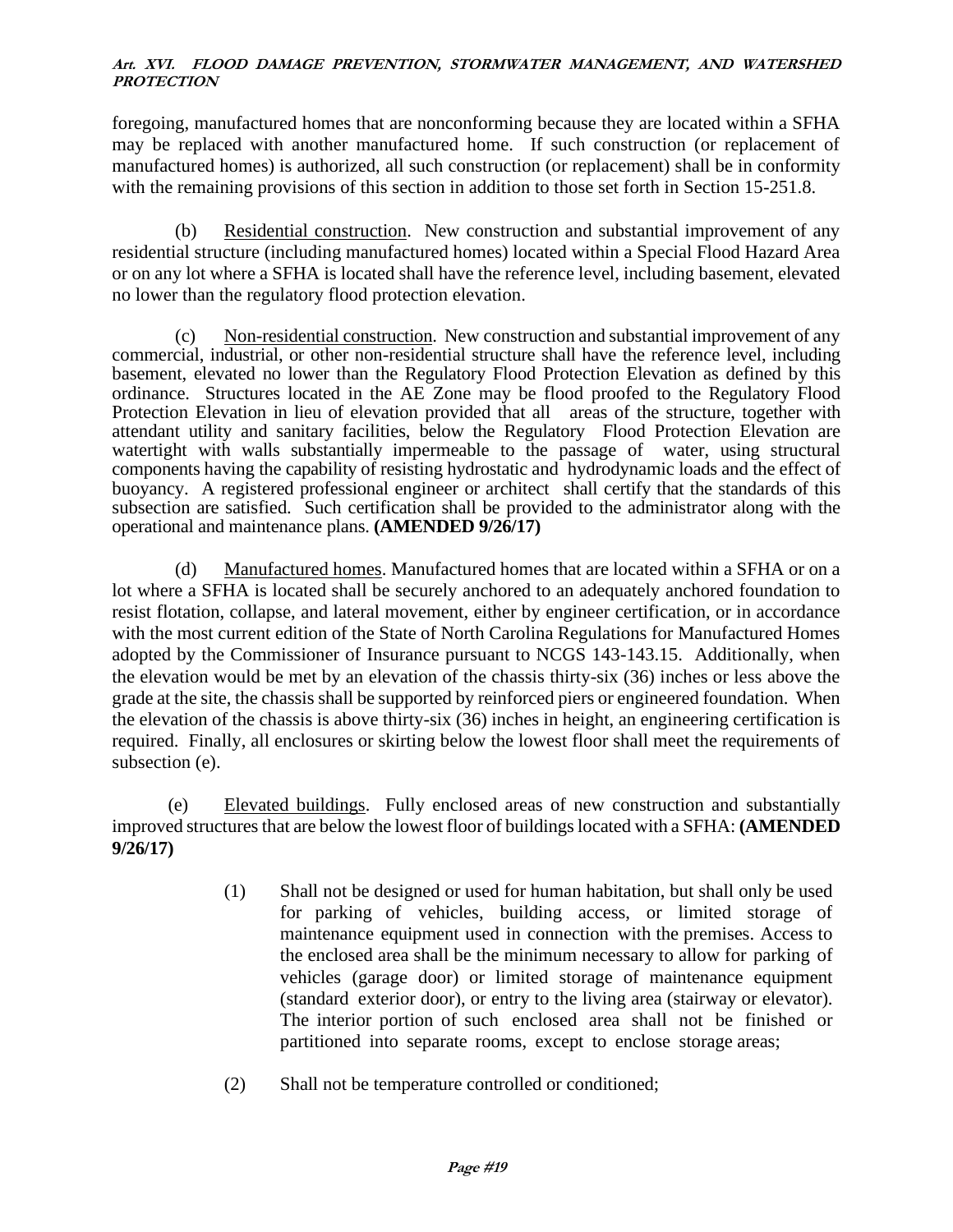- (3) Shall be constructed entirely of flood resistant materials below the regulatory flood protection elevation;
- (4) Shall include flood openings to automatically equalize hydrostatic flood forces on walls by allowing for the entry and exit of floodwaters. To meet this requirement, the openings must either be certified by a professional engineer or architect or meet or exceed the following minimum design criteria:
	- a. A minimum of two flood openings on different sides of each enclosed area subject to flooding;
	- b. The total net area of all flood openings must be at least one (1) square inch for each square foot of enclosed area subject to flooding;
	- c. If a building has more than one enclosed area, each enclosed area must have flood openings to allow floodwaters to automatically enter and exit;
	- d. The bottom of all required flood openings shall be no higher than one (1) foot above the adjacent grade;
	- e. Flood openings may be equipped with screens, louvers, or other coverings or devices, provided they permit the automatic flow of floodwaters in both directions; and
	- f. Enclosures made of flexible skirting are not considered enclosures for regulatory purposes, and, therefore, do not require flood openings. Masonry or wood underpinning, regardless of structural status, is considered an enclosure and requires flood openings as outlined above.

# (f) Fill/Grading. **(AMENDED 9/26/17)**

- (1) Fill is prohibited in the SFHA, consistent with this Ordinance.
- (2) Property owners shall be required to execute and record a non-conversion agreement prior to issuance of a building permit declaring that the area below the lowest floor shall not be improved, finished, or otherwise converted to habitable space; the Town will have the right to inspect the enclosed area. The Town will conduct annual inspections. This agreement shall be recorded with the Orange County Register of Deeds and shall transfer with the property in perpetuity.
- (3) Release of Restrictive Covenants. If a property which is bound by a non-conversion agreement is modified to remove enclosed area below BFE, then the owner may request release of restrictive covenants after staff inspection and submittal of confirming documentation.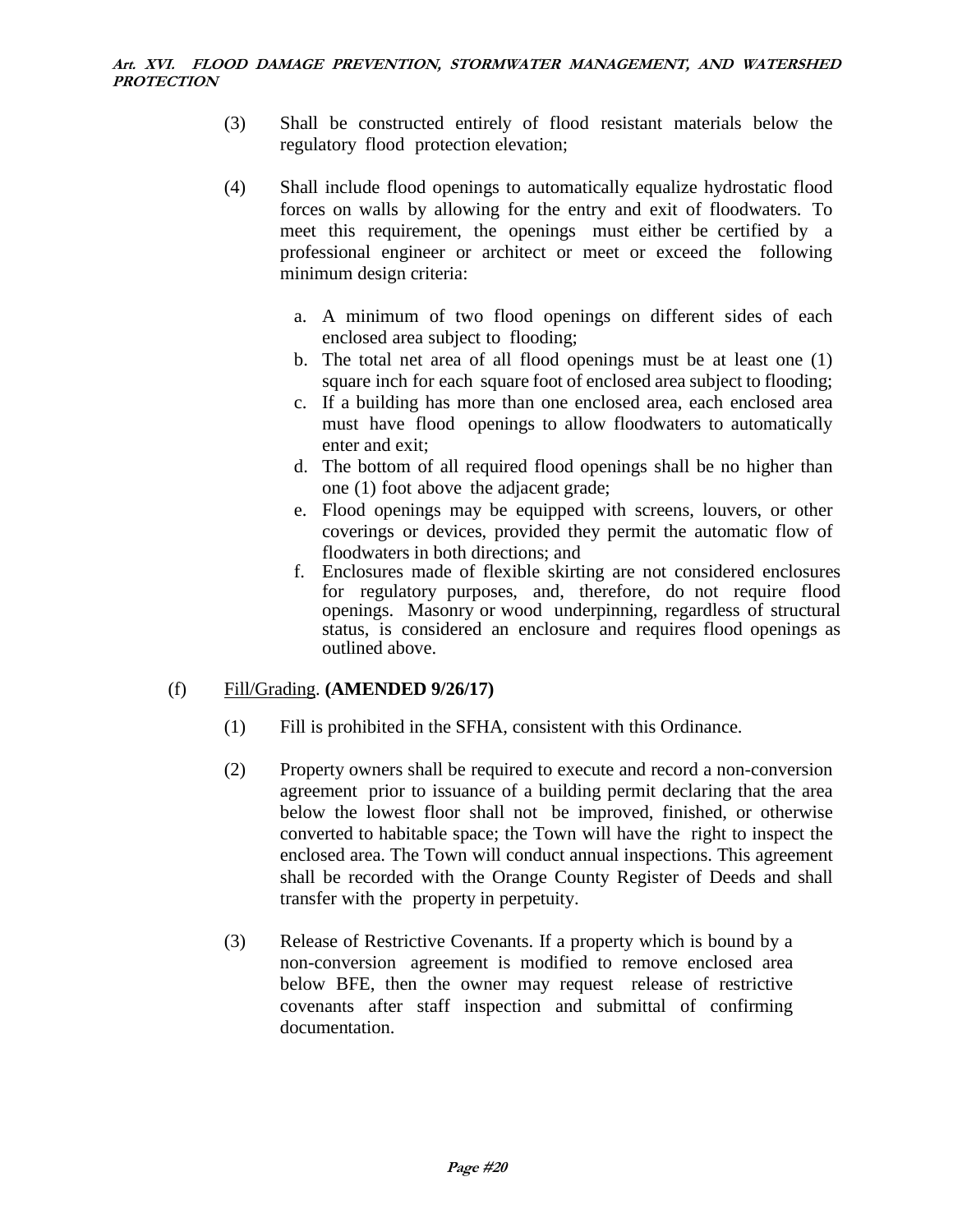(g) Additions/Improvements. With respect to additions and improvements to structures that are nonconforming because they are located within a Special Flood Hazard Area: **(AMENDED 09/26/17)**

- (1) When the addition or improvement constitutes a substantial improvement as defined in Section 15-251.1, both the existing structure and the addition or improvement must comply with the standards for new construction.
- (2) When the addition or improvement does not constitute a substantial improvement, the addition or improvement must be designed to minimize flood damages and must not be any more non-conforming than the existing structure.

(h) Accessory Structures. When accessory structures (sheds, detached garages, etc.) are allowed to be placed within a Special Flood Hazard Area pursuant to the provisions of subsection (a) of this section, the following criteria shall be met: **(AMENDED 9/26/17)**

- (1) Accessory structures shall not be used for human habitation (including working, sleeping, living, cooking or restroom areas);
- (2) Accessory structures shall not be temperature-controlled;
- (3) Accessory structures shall be designed to have low flood damage potential;
- (4) Accessory structures shall be constructed and placed on the building site so as to offer the minimum resistance to the flow of floodwaters;
- (5) Accessory structures shall be firmly anchored in accordance with Section 15-251.8;
- (6) All service facilities such as electrical shall be installed in accordance with Section 15-251.8; and
- (7) Flood openings to facilitate automatic equalization of hydrostatic flood forces shall be provided below regulatory flood protection elevation in conformance with Subsection (e) of this section.
- (8) An accessory structure with a footprint less than 150 square feet that satisfies the criteria outlined above does not require an elevation or floodproofing certificate. Elevation or floodproofing certifications are required for all other accessory structures*.*

(i) Tanks. When gas and liquid storage tanks are to be placed within a SFHA, the following criteria shall be met: **(AMENDED 9/26/17)**

> (1) Underground Tanks. Underground tanks in flood hazard areas shall be anchored to prevent flotation, collapse, or lateral movement resulting from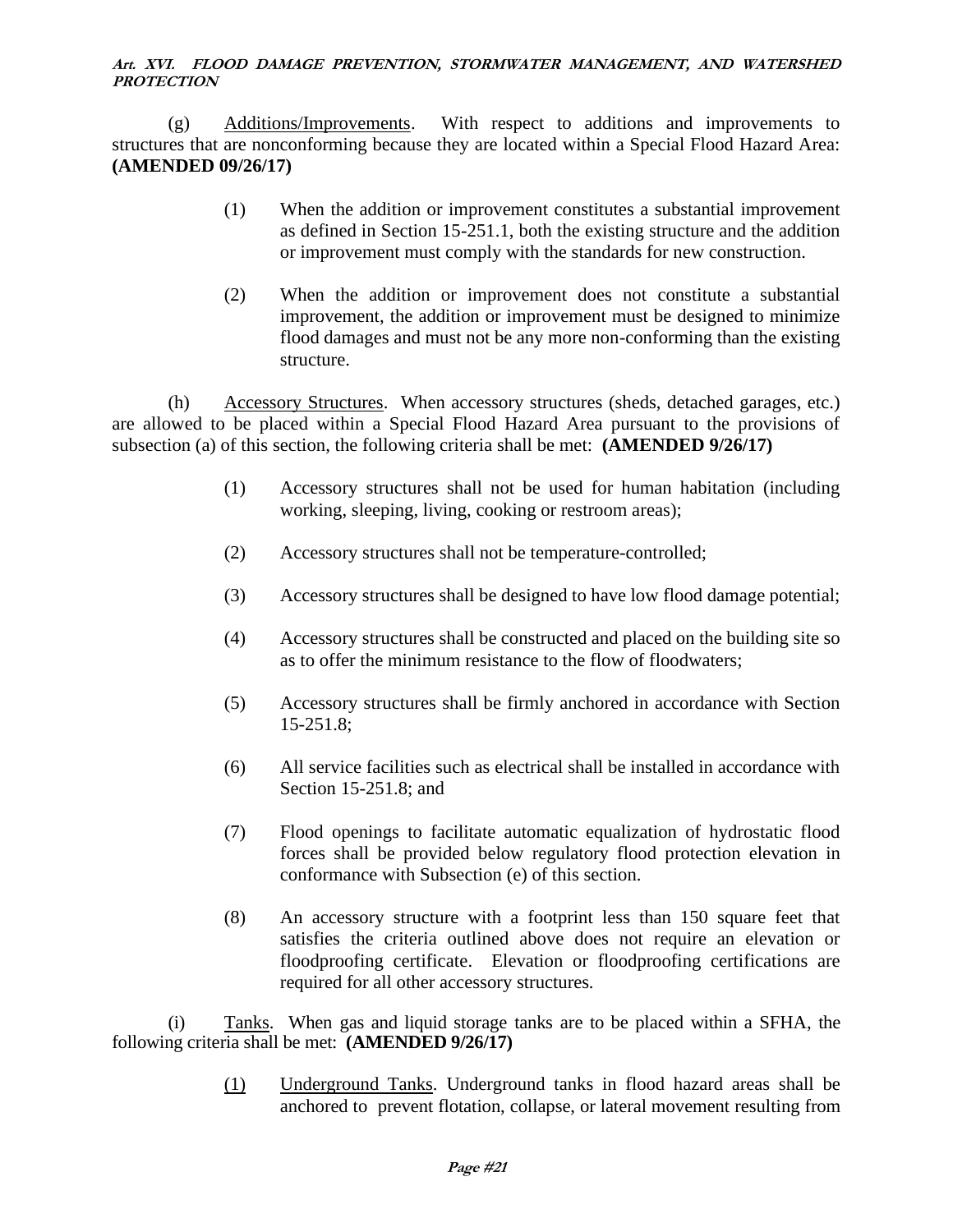hydrodynamic and hydrostatic loads during conditions of the design flood, including the effects of buoyancy assuming the tank is empty;

- (2) Above-ground Tanks, Elevated. Above-ground tanks in flood hazard areas shall be elevated to or above the Regulatory Flood Protection Elevation on a supporting structure that is designed to prevent flotation, collapse, or lateral movement during conditions of the design flood. Tank-supporting structures shall meet the foundation requirements of the applicable flood hazard area;
- (3) Above-ground Tanks, Not Elevated. Above-ground tanks that do not meet the elevation requirements of Section (2) of this ordinance shall be permitted in flood hazard areas provided the tanks are designed, constructed, installed, and anchored to resist all flood-related and other loads, including the effects of buoyancy, during conditions of the design flood and without release of the contents in the floodwaters or infiltration of floodwaters into the tanks. Tanks shall be designed, constructed, installed, and anchored to resist the potential buoyant and other flood forces acting on an empty tank during design flood conditions.
- (4) Tank Inlets and Vents. Tank inlets, fill openings, outlets, and vents shall be:
	- a. At or above the Regulatory Flood Protection Elevation or fitted with covers designed to prevent the inflow of floodwater or outflow of the contents of the tanks during conditions of the design flood; and
	- b. Anchored to prevent lateral movement resulting from hydrodynamic and hydrostatic loads, including the effects of buoyancy, during conditions of the design flood.

(j) Subsequent to the effective date of this subsection, no portion of any Special Flood Hazard Area outside of the floodway may be filled in with fill dirt or similar material for the purpose of elevating buildings. Whenever fill is placed within a SFHA for any other permitted purpose, slopes shall be adequately stabilized to withstand the erosive force of the base flood. **(AMENDED 9/26/17)**

- (k) Other Development.
	- (1) Fences in regulated floodways and NEAs that have the potential to block the passage of floodwaters, such as stockade fences and wire mesh fences, shall meet the limitations of Section 15-251.10 of this ordinance.
	- (2) Retaining walls, sidewalks, and driveways in regulated floodways or NEAs that involve the placement of fill in regulated floodways shall meet the limitations of Section 15-251.10 of this ordinance.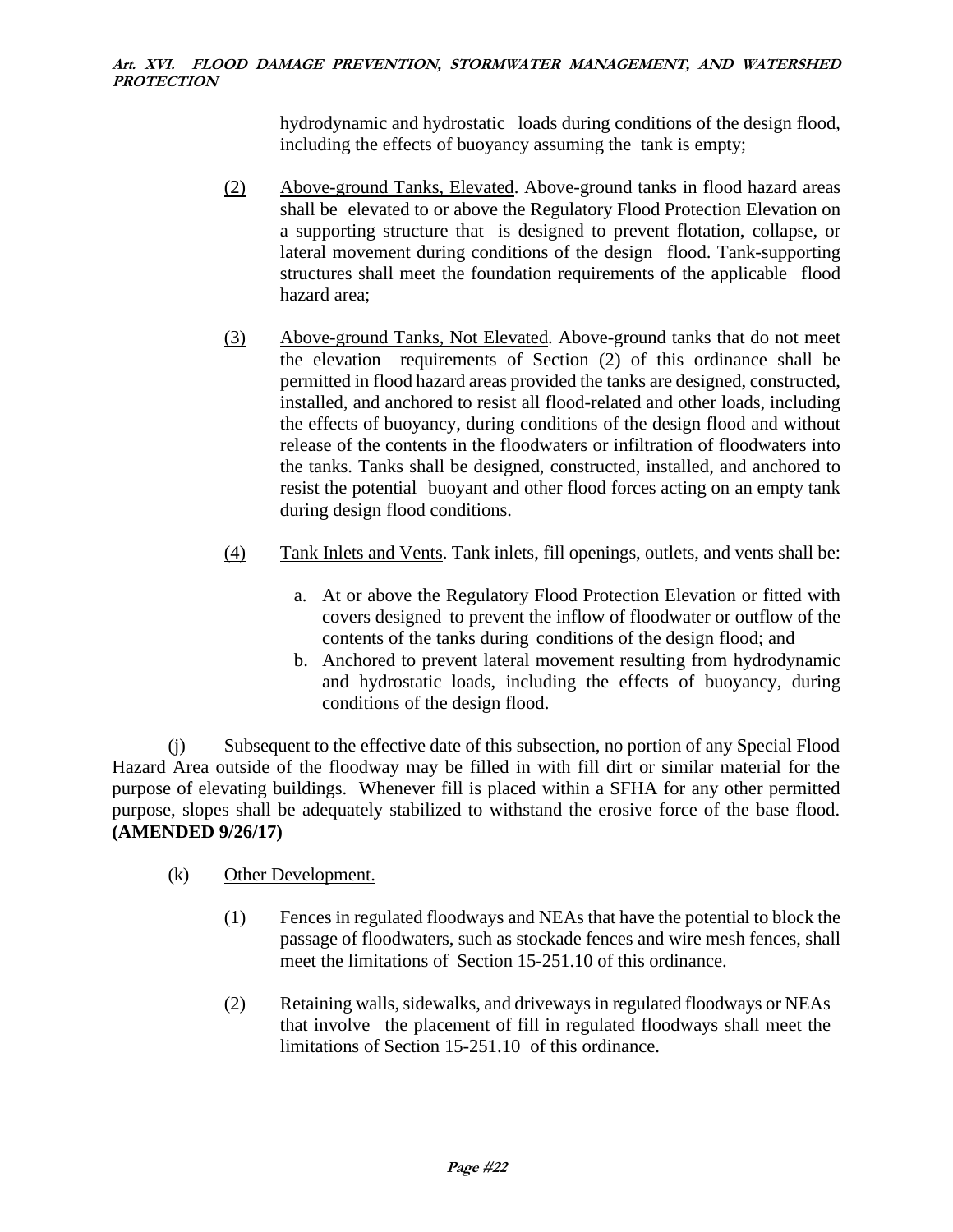(3) Roads and watercourse crossings in floodways and NEAs, including roads, bridges, culverts, low-water crossings, and similar means for vehicles and pedestrians to travel from one side of a watercourse to the other, that encroach into regulated floodways shall meet the limitations of Section 15- 251.10 of this ordinance. **(AMENDED 9/26/17)**

# **Section 15-251.10 Floodways and Non-Encroachment Areas.**

(a) Areas designated as floodways or non-encroachment areas are located within the Special Flood Hazard Areas established in Subsection 15-251.2(b) (1). The floodways and nonencroachment areas are extremely hazardous areas due to the velocity of floodwaters that have erosion potential and carry debris and potential projectiles. The requirements set forth in the remaining provisions of this section, in addition to the standards set forth in Sections 15-251.8 and 15-251.9 shall apply to all development within such areas.

(b) No encroachments, including fill, new construction, substantial improvements or other development shall be permitted within a floodway or non-encroachment area unless: **(AMENDED 11/23/10).**

- (1) The proposed encroachment would not result in any impact to the flood levels during the occurrence of the base flood, as demonstrated by hydrologic and hydraulic analysis performed in accordance with standard engineering practice and presented to the administrator prior to approval of construction plans authorizing such encroachment; or
- (2) A Conditional Letter of Map Revision (CLOMR) has been approved by FEMA. Prior to the issuance of a zoning, special use permit-B special use permit-A, the developer must demonstrate to the permit issuing authority, by the submission to the town of the CLOMR study, that it is reasonably likely that a CLOMR will be issued. The CLOMR must be received by the town prior to approval of construction plans authorizing such encroachment.

(b1) When an encroachment within a floodway or non-encroachment area is authorized pursuant to a CLOMR as provided in subsection (b)(2) of this section, then upon completion of the encroachment, the developer must obtain from FEMA a Letter of Map Revision (LOMR) pertaining to such encroachment. If such a LOMR is required for an encroachment, then (i) if the encroachment occurs within a subdivided development, a final plat for the phase of the subdivision where the encroachment occurs shall not be approved until the LOMR has been received by the town, and (ii) if the encroachment occurs within an unsubdivided development, such property may not be used or occupied until the LOMR has been received by the town, except that such occupancy, use, or sale of lots shall be allowed if sufficient security is provided pursuant to Sections 15-53 or 15-60 to ensure that the developer does what is necessary to obtain the LOMR **(AMENDED 11/23/10).**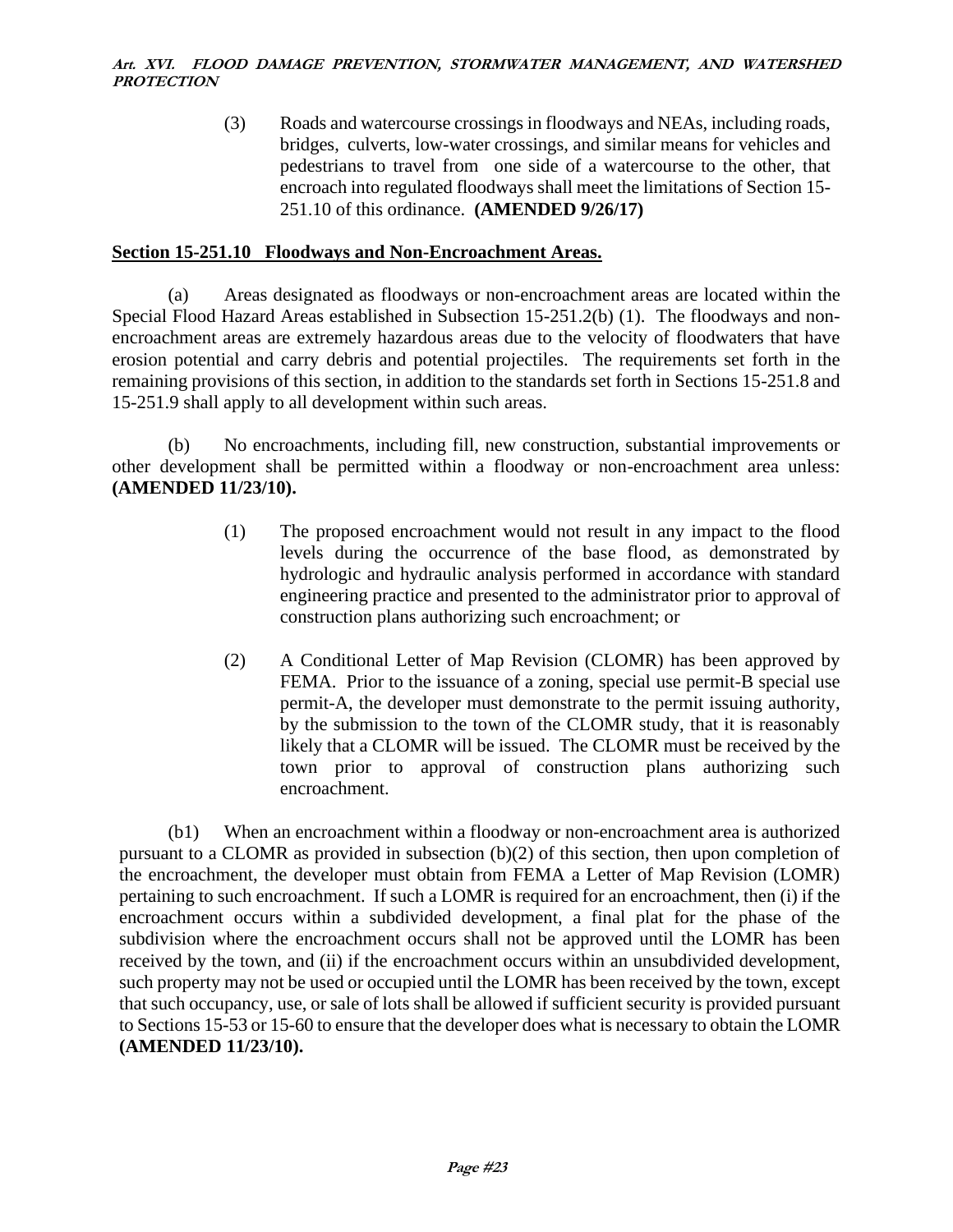(c) Any development within a floodway or non-encroachment area that is authorized by this section shall comply with all applicable flood hazard reduction provisions of this part.

(d) No manufactured homes shall be permitted, except replacement manufactured homes in an existing manufactured home park or subdivision, provided the following provisions are met:

- (1) The anchoring and the elevation standards of Subsection 15-251.9(d); and
- (2) The no encroachment standard of Subsection 15-251.10(b) (1).

# **Section 15-251.11 Special Provisions for Subdivisions.**

(a) An applicant for a special use permit-A or special use permit-B authorizing a major subdivision and an applicant for minor subdivision final plat approval shall be informed by the planning department of the use and construction restrictions contained in this Article if any portion of the land to be subdivided lies within a Special Flood Hazard Area.

(b) A special use permit-A or special use permit-B for a major subdivision may not be issued, and final plat approval for any subdivision may not be granted, if any portion of one or more lots lies within a Special Flood Hazard Area unless it reasonably appears that:

- (1) With respect to each lot that lies wholly or partly within a Special Flood Hazard area, either (i) a building of the type that is consistent with the zoning of the property can practicably be located in accordance with applicable regulations on the portion of such lot that is located outside the SFHA, or (ii) such lot has already been developed, or (iii) such lot is formed as the result of an adjustment of lot lines between lots in existence on the effective date of this section, and such readjustment does not result in a previously developable lot being rendered undevelopable, or (iv) it plainly appears that such lot is intended to be devoted to a permissible use that does not involve the construction of any building (e.g. that such lot is reserved or dedicated for open space purposes).
- (2) Creation of each lot that does not satisfy the criteria set forth in subdivision (1) of this subsection is necessary to avoid depriving the owner of the property of all reasonable use of the tract taken as a whole.

(c) Final plat approval for any subdivision containing land that lies within a Special Flood Hazard Area may not be given unless the plat shows the boundary of the SFHA according to the best information available at the time the final plat is approved and contains in clearly discernible print the following statement: *"Use of land within a special flood hazard area is substantially restricted by Article XVI of Chapter 15 of the Carrboro Town Code."* If, at the time final plat approval is granted, a Conditional Letter of Map Revision (CLOMR) affecting such subdivision has been approved, or the town is otherwise aware that some action is pending that would likely alter the location of the boundary of the SFHA as it affects such subdivision, then the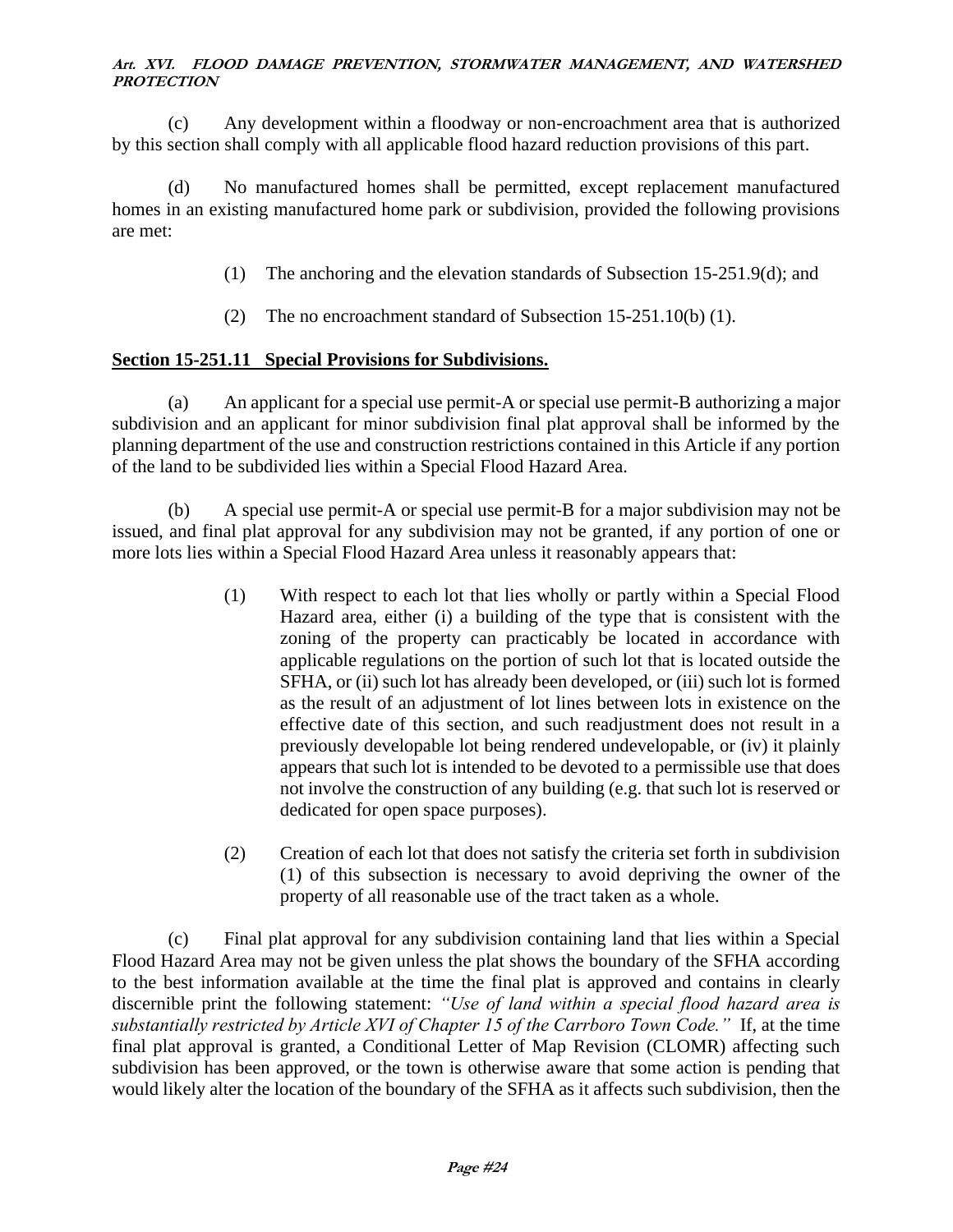statement on such plat referenced immediately above shall include a note similar to the following: "*The location of the boundary of the special flood hazard area may be altered by a request for a special flood hazard map revision now pending before the Federal Emergency Management Agency."*

### **Section15-252 through 15-260 Reserved.**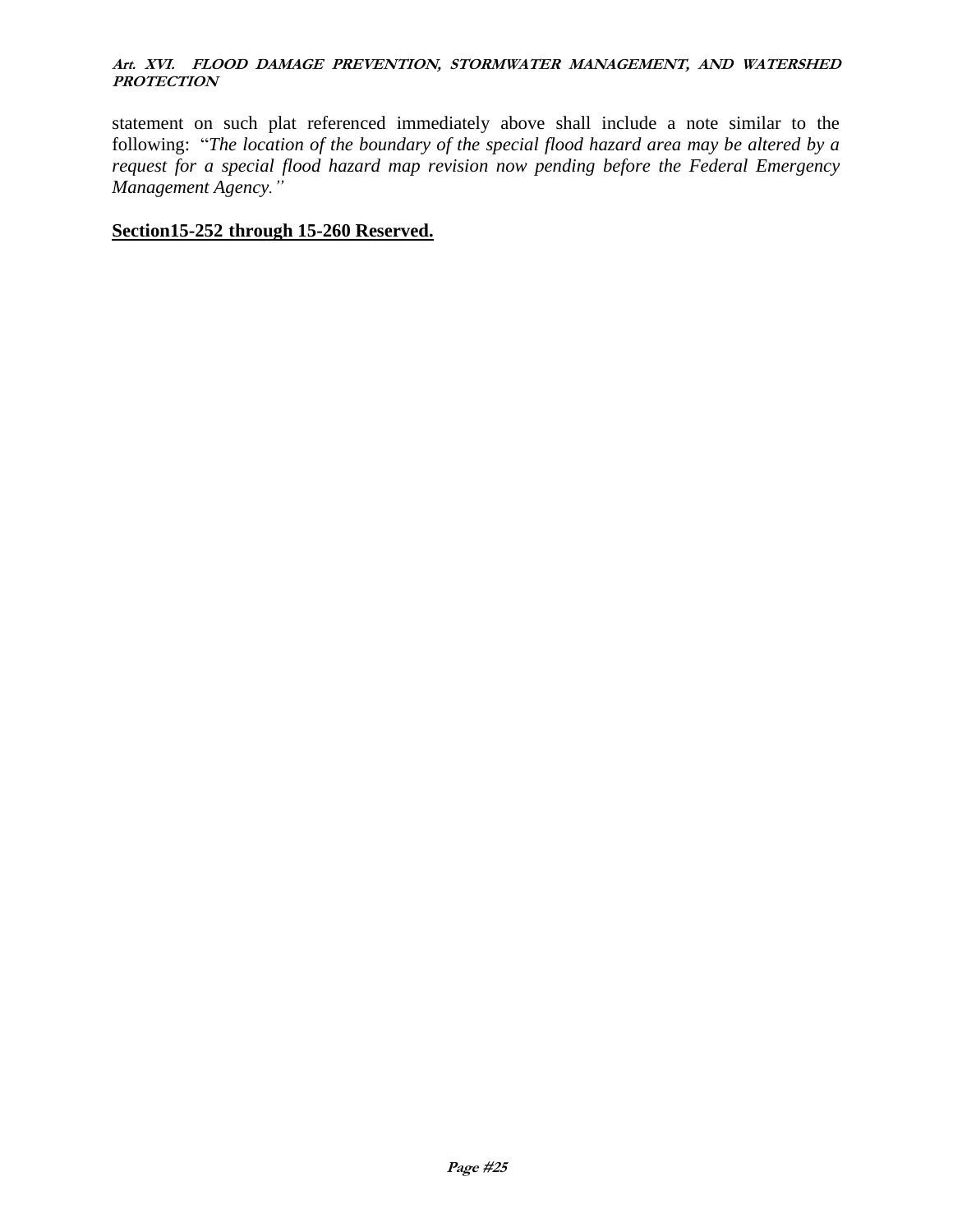### **PART II. STORM WATER MANAGEMENT**

### **Section 15-261 Natural Drainage System Utilized to Extent Feasible. (REWRITTEN 6/27/07; AMENDED 2/21/12)**

(a) To the extent practicable, all development shall conform to the natural contours of the land and natural drainage ways shall remain undisturbed.

(b) To the extent practicable, lot boundaries shall be made to coincide with natural drainage ways within subdivisions to avoid the creation of lots that can be built upon only by altering such natural drainage ways.

(c) Drainage or filling in of existing ponds, under circumstances where the requirements of Section 15-263 are not applicable, shall only be allowed if the stormwater management benefits of the pond are otherwise provided for through installation of other stormwater management devices or practices deemed suitable by the Administrator. **(AMENDED 2-21/12)**

### **Section 15-262 Development Must Drain Properly (REWRITTEN 6/27/07)**

(a) All development shall be provided with a stormwater management system containing drainage facilities that are adequately designed and constructed to prevent the undue retention of surface water on the development site. Surface water shall not be regarded as unduly retained if:

- (1) The retention results from a technique, practice or device deliberately installed as part of an approved sedimentation or stormwater management plan, or
- (2) The retention is not substantially different in location or degree than that experienced by the development site in its pre-development stage, unless such retention presents a danger to health or safety.

(b) No surface water may be channeled or directed into the OWASA sanitary sewer system.

(c) Whenever practicable, the drainage system of a development shall coordinate with the drainage system or drainage ways on surrounding properties or streets.

(d) Use of drainage swales rather than curb and gutter and storm sewers in subdivisions is provided for in Section 15-216. Private roads and access ways within unsubdivided developments shall utilize curb and gutter and storm drains to provide adequate drainage if the grade of such roads or access ways is too steep to provide drainage in another manner or if other sufficient reasons exist to require such construction.

(e) The minimum design storm frequency for all drainage systems shall be the 10 year storm, except that those facilities crossing streets shall be designed for the 25 year storm.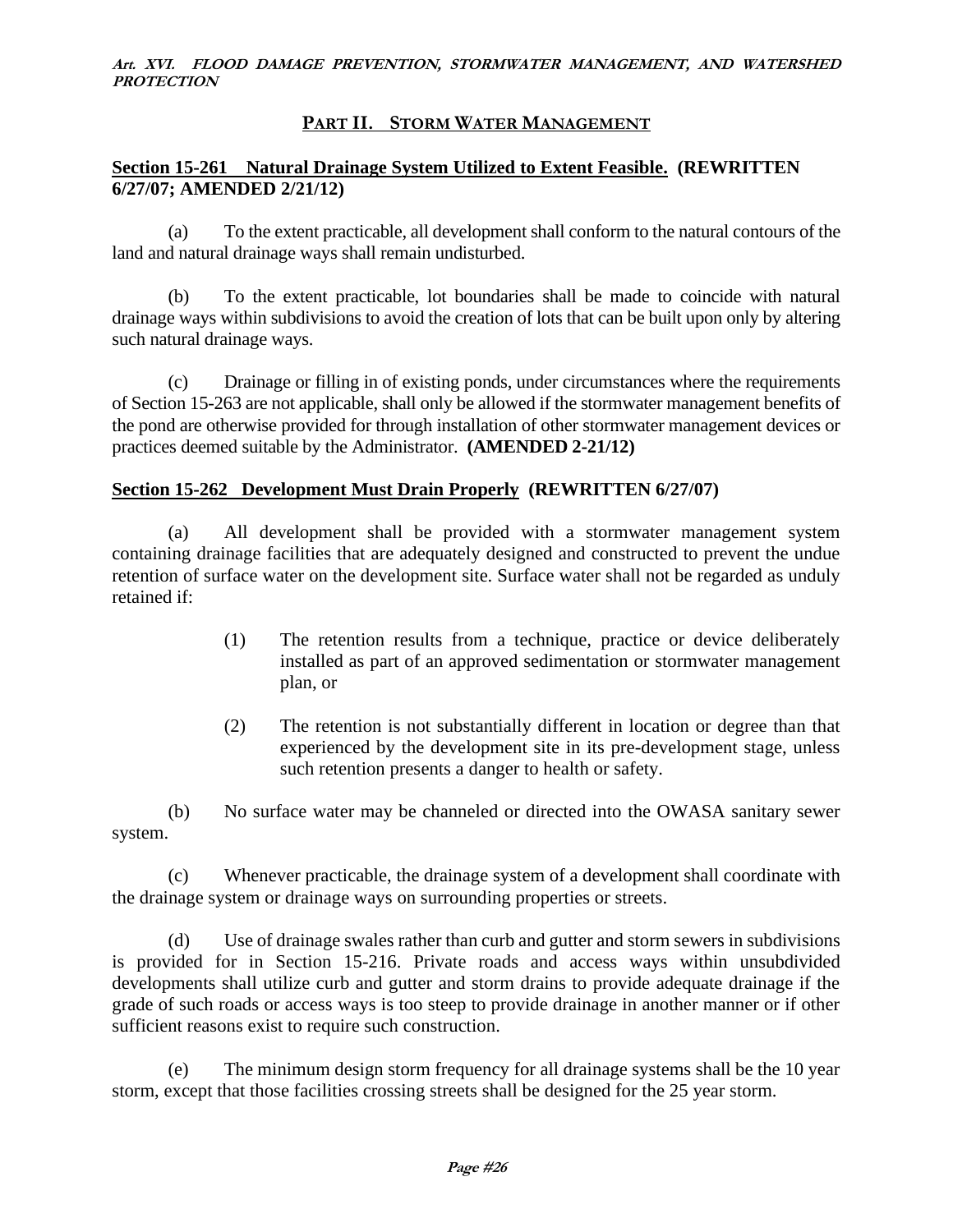(f) Drainage culverts and associated facilities shall be suitably sized to accommodate designated storm frequencies and shall be suitably constructed and installed to insure that the facilities will function adequately and will not deteriorate within an unreasonably short period of time. **(AMENDED 4/03/90)**

### **Section 15-263 Management of Stormwater (REWRITTEN 6/26/07; AMENDED 6/24/08; AMENDED 10/28/08; 6/22/10; 11/23/10; REWRITTEN 6/26/12)**

(a) The requirements of this section shall apply to developments to the extent provided in this subsection.

- (1) For purposes of this subsection, "impervious surface" means that portion of the development of a lot or tract that is covered by a surface or material that substantially or completely prevents rainwater from reaching and being absorbed into the underlying soil. Impervious surfaces include but are not limited to streets, driveways, sidewalks, parking lots, buildings, and other roofed, paved, or graveled areas. Wooden slatted decks and the water area of swimming pools are considered pervious, as are detention ponds.
- (2) For purposes of this subsection, "net addition of impervious surface" shall be determined by subtracting the total square footage of impervious surface prior to commencement of construction authorized by a development permit from the total square footage of impervious that is proposed to be located on the development site when all construction authorized by the development permit (including all phases thereof) is completed. If the permit issuing authority reasonably concludes that a permit applicant is seeking or has sought separate permits (simultaneously or sequentially) for different components of what is demonstrably intended to be a single development in an attempt to stay below the impervious surface threshold that triggers the requirements set forth in this section, then the permit issuing authority shall treat such multiple applications as a single application for purposes of determining whether the requirements of this section are applicable.
- (3) All unsubdivided developments that involve a net addition of more than 5,000 square feet of impervious surface shall be subject to the requirements of this section, except that these requirements shall not apply if the total of the net addition of impervious surface area plus the previously existing impervious surface area on the lot does not exceed (i) six percent (6%) of the lot area within a B-5 or WM-3 zoning district, or (ii) for lots in all other zoning districts, the amount of impervious surface area permissible on lots within the C or WR zoning districts under subsection 15-266(b) of this part.
- (4) When land is subdivided, and the permit authorizing the subdivision does not itself authorize the net addition of more than 5,000 square feet of impervious surface to the tract to be subdivided, then the requirements of this section shall not be applicable to the subdivision. The applicability of the requirements of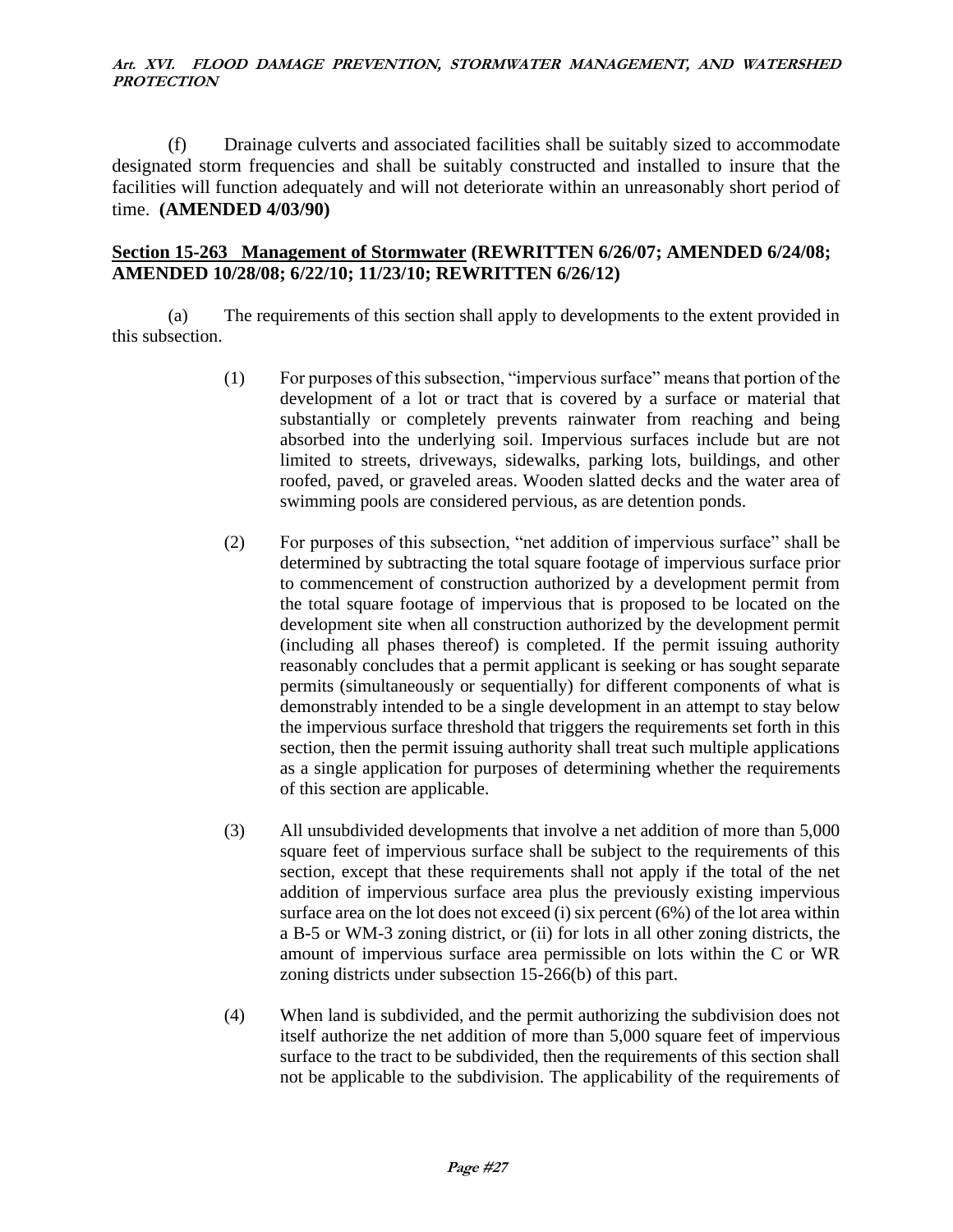this section to each of the individual lots so created shall then be determined as development permits are issued for each such lot.

- (5) When land is subdivided, and the permit authorizing the subdivision itself authorizes the net addition of more than 5,000 square feet of impervious surface to the tract to be subdivided (regardless of whether such impervious surface consists of a road or other facilities external to the lots so created, or buildings, parking lots, and other facilities constructed within the lots so created, or a combination of the two), then the subdivision shall comply with the requirements of this section. Furthermore, the stormwater management system that is installed to comply with the provisions of this section shall be required to take into account all the stormwater reasonably expected to be generated by the development (according to generally accepted engineering standards) when all subdivided lots five acres or less in size are fully developed. When such lots are subsequently developed, they shall be exempt from further review under the provisions of this section. However, any lot within such subdivision that is greater than five acres in size and that was not included in the stormwater calculations for purposes of designing a stormwater management system that satisfies the requirements of this section shall be required to comply with the requirements of this section at the time such lot is developed, if and to the extent required to do so under subsection (a)(3) of this section.
- (6) Notwithstanding the other provisions of this subsection, if (i) a lot is within a commercial district described in Section 15-136 or a manufacturing district described in 15-137, (ii) on the date that a development permit application is submitted and the fees paid the lot is already developed to the extent that the lot contains at least 10,000 square feet of impervious surface area, and (iii) the reasonably estimated cost of the redevelopment of the lot as proposed in the development permit application exceeds the greater of \$100,000, or fifty percent (50%) of the appraised value of the existing improvements on the lot, then the requirements of this section shall be applicable to such redevelopment. For purposes of this subdivision (a)(6), the terms "cost" and "appraised value" shall have the same meaning as provided in Subsection 15-125(c) of this chapter.
- (7) Notwithstanding the other provisions of this subsection, the requirements of this section shall apply to any development involving the reconstruction of a previously paved area comprising at least 10,000 square feet (repaving or resurfacing shall not be considered reconstruction).
- (8) Notwithstanding the other provisions of this subsection (but subject to the provisions of subsection (a)(8)f below), the requirements of this section shall apply to all proposed new development that cumulatively disturbs one acre or more for single family and duplex residential property and recreational facilities, and one-half acre for commercial, industrial, institutional, multifamily residential, or local government property. For purposes of this subsection (a)(8) only: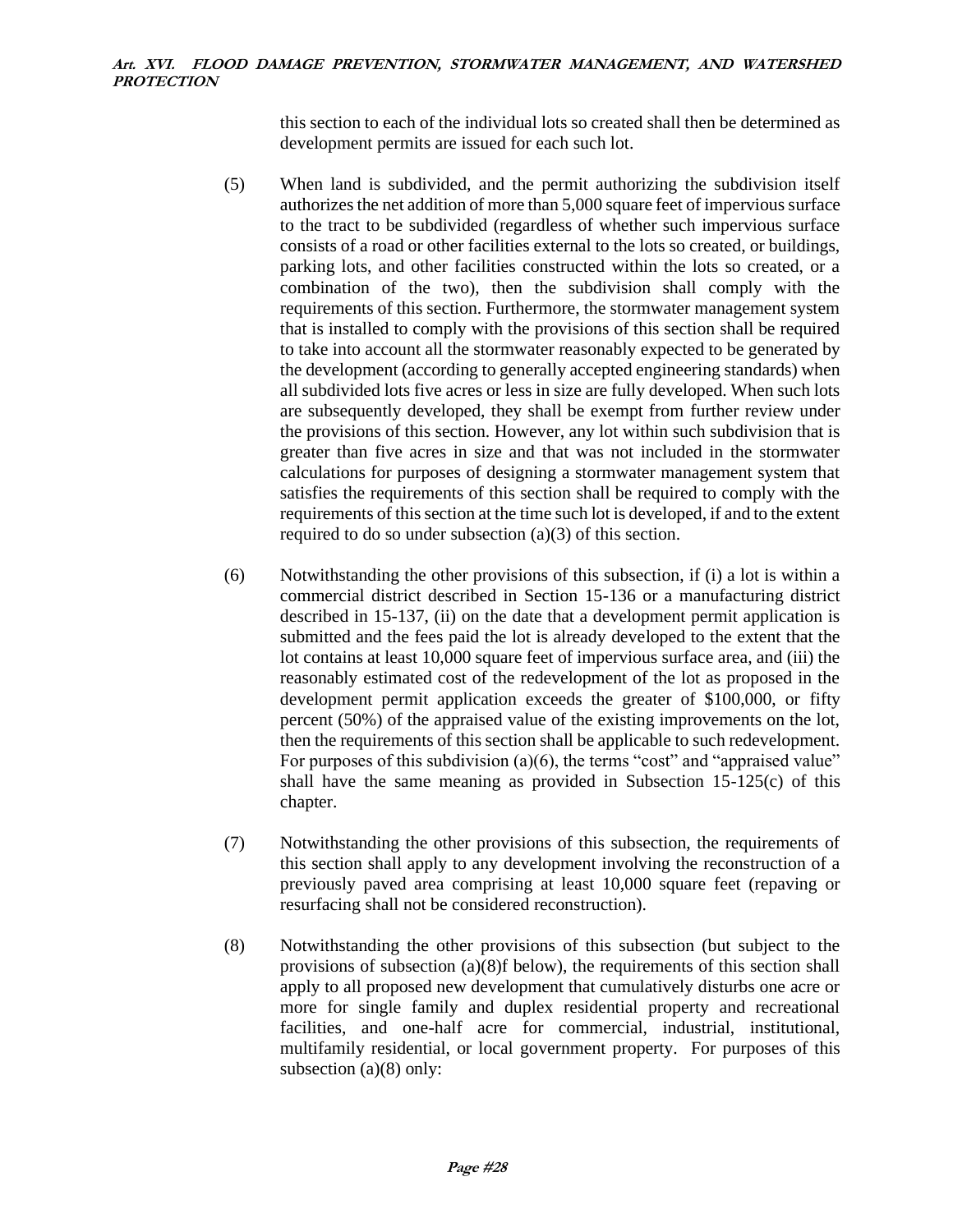- a. Development means any land disturbing activity which adds to or changes the amount of impervious or partially impervious cover on a land area or which otherwise decreases the infiltration of precipitation into the soil.
- b. New development means any development project that does not meet the definition of existing development set forth immediately below.
- c. Existing development means development not otherwise exempted from the provisions of this section that meets one of the following criteria: (i) it either is built or has established a vested right based on statutory or common law grounds as of the effective date of this section, or (ii) it occurs after the effective date of this section but does not result in a net increase in impervious surface area and does not increase the infiltration of precipitation into the soil.
- d. Land disturbing activity means any use of the land that results in a change in the natural cover or topography that may cause or contribute to sedimentation.
- e. Larger common plan of development or sale means any area where multiple separate and distinct construction or land-disturbing activities will occur under one plan. A plan is any announcement or piece of documentation (including but not limited to a sign, public notice or hearing, sales pitch, advertisement, loan application, drawing, permit application, zoning request, or computer design) or physical demarcation (including but not limited to boundary signs, lot stakes, or surveyor markings) indicating that construction activities may occur on a specific plot.
- f. Redevelopment means any development on previously developed land.

(b) Developments must install and maintain stormwater management systems that will control and treat runoff from the first one inch of rain as follows:

- (1) Draw down the treatment volume in accordance with the requirements of the North Carolina Division of Water Quality Best Management Practices (NC DWQ BMP) Manual.
- (2) Achieve an eighty-five percent (85%) average annual removal rate for Total Suspended Solids.

(c) Subject to subsections (d) and (f), developments must install and maintain stormwater management systems that ensure that the nutrient load contributed by the development is limited to not more than 2.2 pounds per acre per year of nitrogen and 0.82 pounds per acre per year of phosphorus.

(d) Subject to subsection (f), developments that (i) would otherwise be required under subsection (a) to comply with the stormwater treatment standards set forth in subsection (c), and (ii) involve the replacement or expansion of existing structures or improvements, shall have the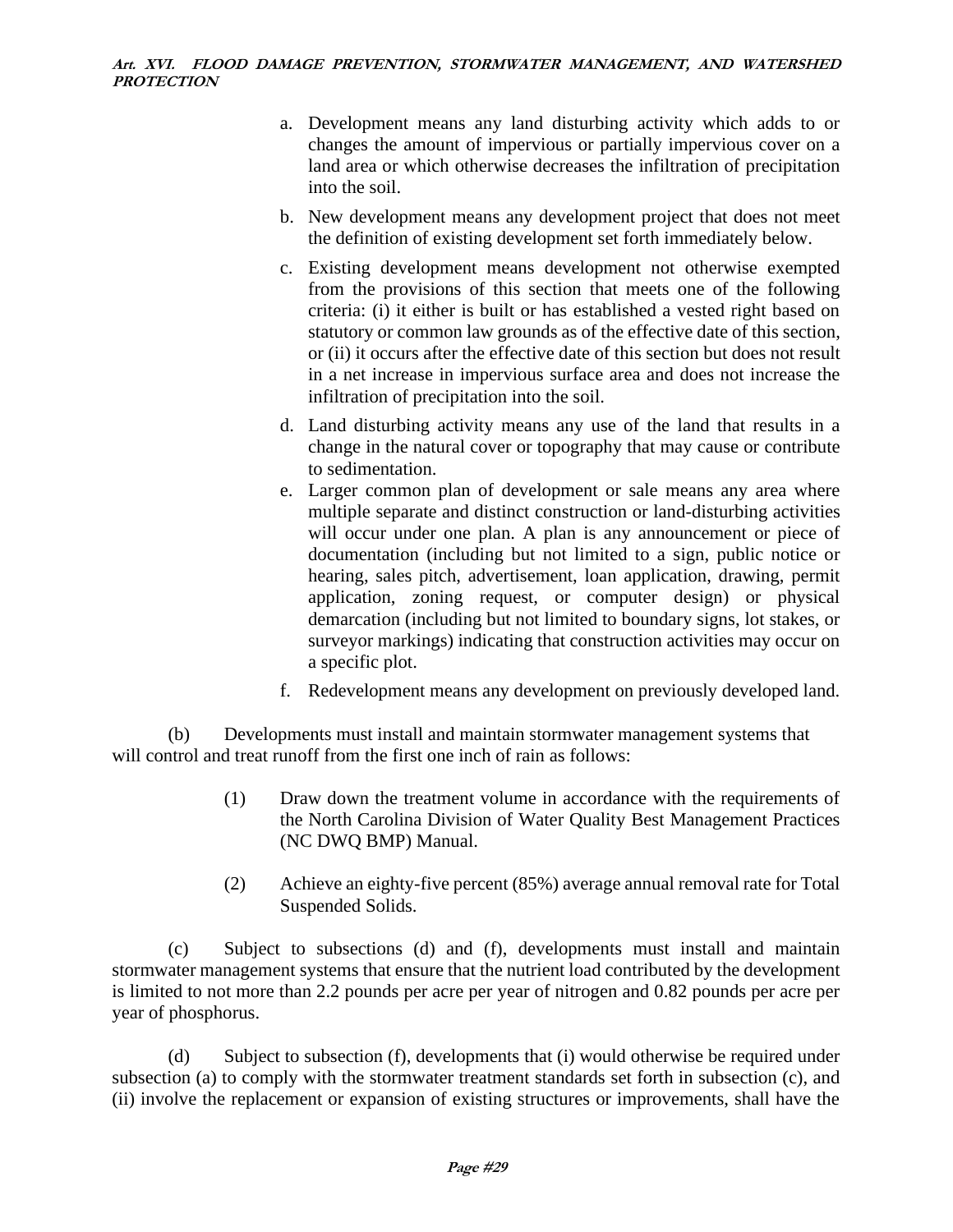option of either satisfying the requirements of subsection (c) of this section or achieving a thirtyfive percent (35%) nitrogen and five percent (5%) phosphorous reduction in the loading rates for these nutrients when comparing the situation that exists on the date a completed application is submitted to the post redevelopment situation for the entire project site.

(e) The need for engineered stormwater controls to meet the nutrient loading rate standards set forth in subsections (c) and (d) shall be determined by using the loading calculation methods and other standards established by the Division of Water Quality as set forth in Sub-Item (4)(a) of 15A NCAC 2B.0265, including the current version of the Stormwater Best Management Practices Manual published by the Division.

(f) Developers shall have the option of offsetting part of their nitrogen and phosphorus loads by implementing or funding offsite management measures as follows:

- (1) Before using offsite offset options, a development shall attain a maximum nitrogen loading rate on-site of six pounds per acre per year for singlefamily detached and duplex residential development and ten pounds per acre per year for other development, including multi-family residential, commercial and industrial, and shall meet any requirement for engineered stormwater controls required by this Article.
- (2) Offsite offsetting measures shall achieve at least equivalent reductions in nitrogen and phosphorus loading to the remaining reduction needed onsite to comply with the loading rate standards set forth in subsection (c) of this section.
- (3) A developer may make offset payments to the N.C. Ecosystem Enhancement Program contingent upon acceptance of payments by that Program. A developer may use an offset option provided by the Town of Carrboro, or may propose other offset measures including providing the developer's own offsite offset or utilizing a private seller. All offset measures shall meet the requirements of 15A NCAC 02B.0273(2) through (4) and 15A NCAC 02B.0240.

(g) Developments shall be constructed and maintained so that their stormwater management systems meet the following minimum standards:

- (1) The post-development discharge rates shall be less than or equal to the predevelopment discharge rates for the 1-, 2-, 5-, 10-, and 25-year 24-hour design storms.
- (2) For upstream properties, the 1% chance flood elevation may not be increased.
- (3) The Council finds that increases in the total annual volume of runoff associated with new development results in decreased groundwater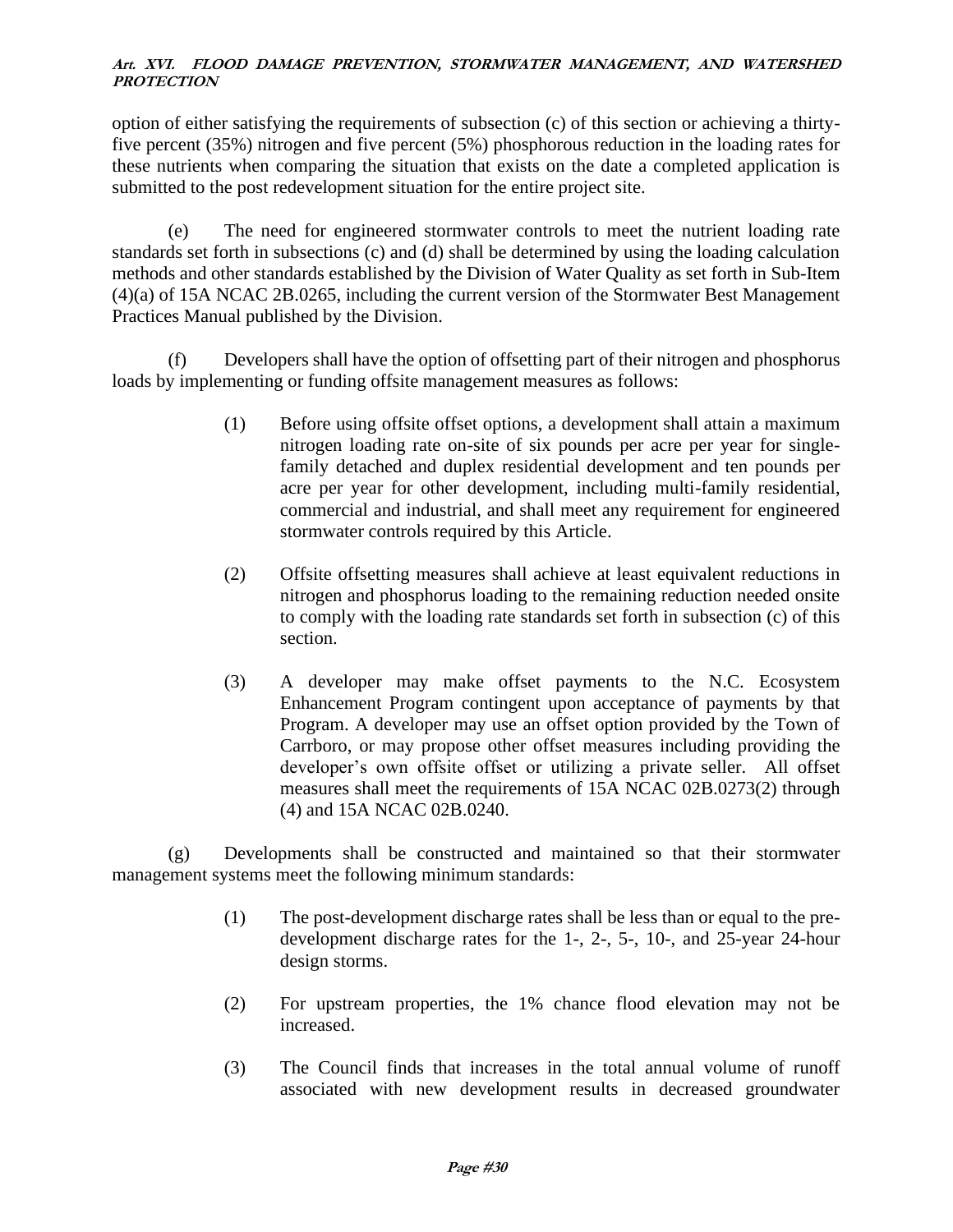recharge, increased stream channel instability/erosion and significant water quality degradation. Therefore, to the maximum extent practicable developments shall install and maintain stormwater management systems such that the post-development total annual stormwater runoff volume shall not exceed the predevelopment volume by more than the limits set forth in the table below. The predevelopment and post-development annual stormwater runoff volume shall be calculated using the most up to date guidance and accounting methodology from North Carolina environmental regulatory agencies with stormwater management oversight. **(AMENDED 6/26/12; 2/26/13; 5/28/19)**

A composite curve number shall be assigned to the development site in the pre-development stage using the runoff curve number method described in USDA NRCS Technical Release 55, Urban Hydrology for Small Watersheds (June, 1986). See also Chapters 4 through 10 of NEH-4, SCS (1985).

| <b>Preexisting Composite</b> | <b>Maximum allowable</b> |
|------------------------------|--------------------------|
| <b>Curve Number*</b>         | increase in annual       |
|                              | stormwater runoff volume |
| > 78                         | 50%                      |
| $>70-78$                     | 100%                     |
| $>64-70$                     | 200%                     |
| <=64                         | 400%                     |

# **(AMENDED 2/26/13)**

(h) The presumption established by this section is that, to satisfy the standards set forth herein, the applicant shall design and construct all stormwater management systems required by this section in accordance with the guidelines set forth in the Town of Carrboro Storm Drainage Design Manual (Appendix I to this chapter). However, the permit issuing authority may establish different requirements when it concludes, based upon (i) the information it receives in the consideration of the specific development proposal, and (ii) the recommendations of the public works director or the town engineer, that such deviations from the presumptive guidelines are necessary to satisfy the standards set forth in this section, or that the standards can still be met with such deviations and the deviations are otherwise warranted.

(i) Approval by the town of an applicant's stormwater management plans, and construction by the applicant of the stormwater management system as shown in such plans, shall not relieve the applicant of the responsibility of complying with the standards set forth in this section. If at any time prior to two years after the date that the town concludes that a stormwater management system (or any component thereof) has been constructed in accordance with approved plans, the town determines that the stormwater management system (or any component thereof) installed to meet the requirements of this section does not achieve that objective, the town may require the submission of revised plans and the installation of new, altered, or additional facilities to bring the development into compliance. Prior to issuance of a certificate of occupancy or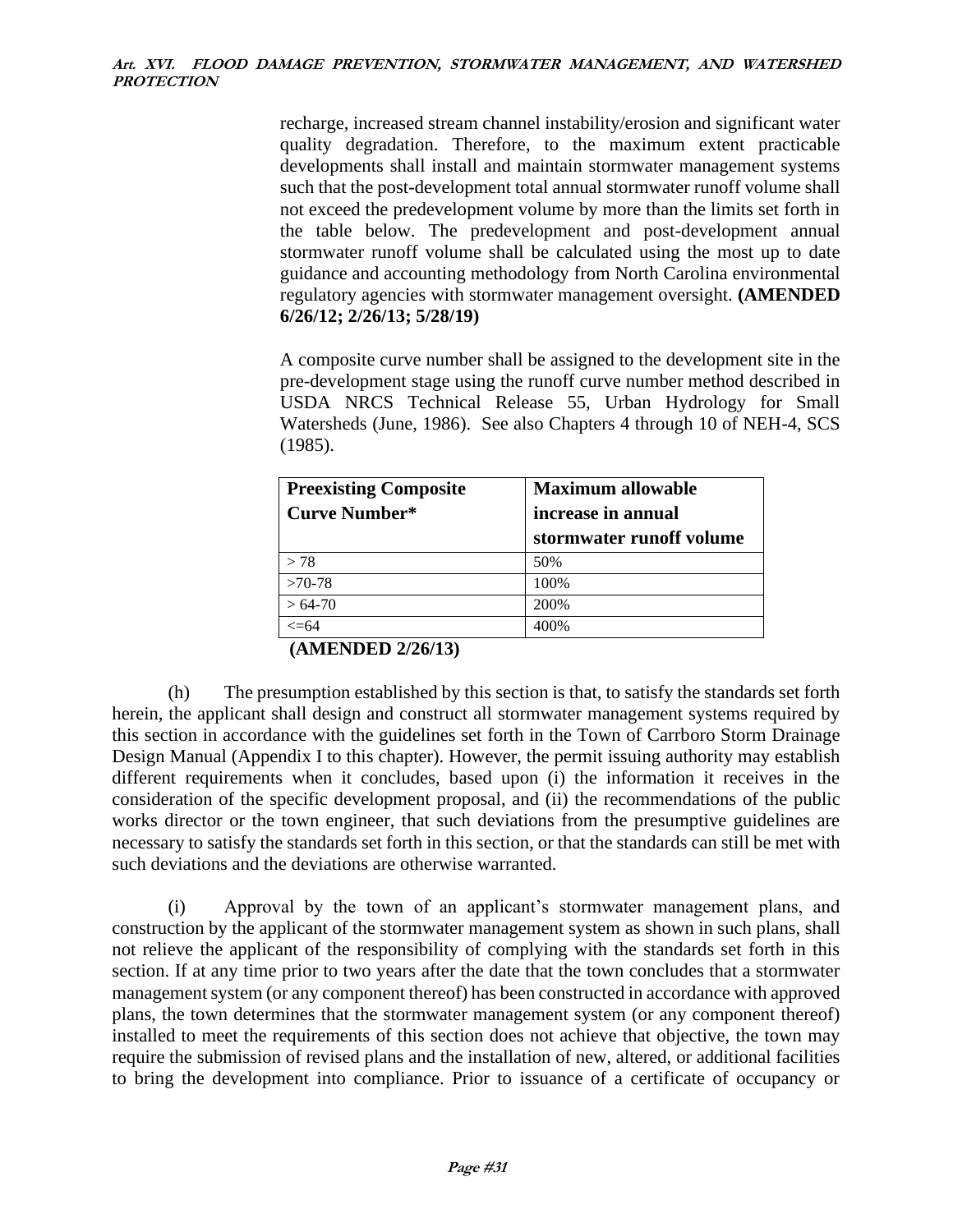approval of a final plat, the town may require the applicant to post a performance bond or other sufficient surety to guarantee compliance with this section. **(AMENDED 1/29/13)**

(j) Upon completion of construction of the stormwater management facilities, the permit recipient shall submit to the town "as built" plans for all such facilities in the form required by the town. Compliance with this requirement must occur prior to issuance of a certificate of occupancy, or prior to final plat approval (if applicable), unless adequate security is otherwise provided in accordance with the provisions of Sections 15-53 or 15-60.

(k) Proposed new development undertaken by the Town solely as a public road project shall be deemed compliant with the provisions of this section if it meets the buffer protection requirements of Part III of this Article. All other developments shall comply with both the requirements of this section and the provisions of Part III of this Article.

(l) Variances from the provisions of this section may only be granted in accordance with the requirements of Section 15-92, including subsection (l) of that section.

# **Section 15-263.1 Maintenance of Structural BMPs.**

(a) For purposes of this section, a "structural BMP" is a device constructed or installed to trap, settle out, or filter pollutants from stormwater runoff or to reduce stormwater discharge volume or velocity in order to satisfy one or more of the requirements of Section 15-263.

(b) The owner of each structural BMP installed pursuant to this ordinance shall maintain and operate it so as to preserve and continue its function in controlling stormwater quality and quantity at the degree or amount of function for which the structural BMP was designed. Such operation and maintenance shall be in accordance with the Operation and Maintenance Agreement specified in subsection (e) of this section.

**(**c**)** The owner of each structural BMP shall ensure that each such facility is inspected in accordance with the Operation and Maintenance Agreement specified in subsection (e) of this section by a qualified registered North Carolina professional or other individual specially qualified by an appropriate training, testing, and certification program. The person performing the inspections shall submit annually to the administrator a report certifying the results of such inspections. The report shall be in a format and shall contain the information prescribed by the administrator. The first report shall be due one year from the date of the as built certification required by Subsection 15-263(i), and subsequent reports shall be due on or before that anniversary date.

(d) The owner of each structural BMP shall ensure that, in accordance with the Operation and Maintenance Agreement, funds are set aside in an escrow account, sinking fund, or other arrangement, sufficient to pay major, non-routine costs associated with keeping such BMPs in proper operational condition, such as the cost of sediment removal, structural, biological, or vegetative replacement, major repair, or reconstruction. The owner shall submit annually to the administrator a report certifying that such funds have been set aside. The report shall be in a format and shall contain the information prescribed by the administrator. The first report shall be due one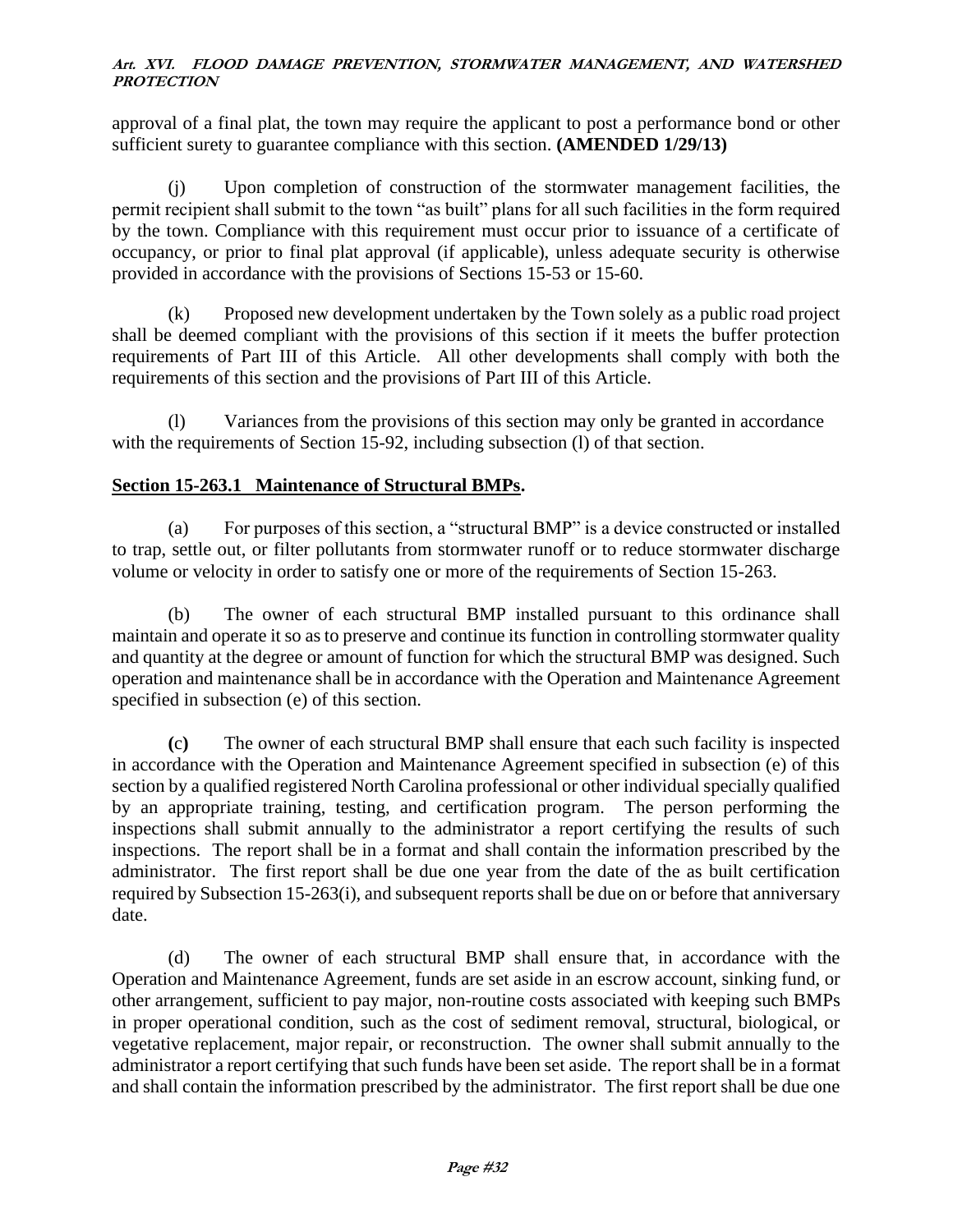year from the date of the as-built certification required by Subsection 15-263(i), and subsequent reports shall be due on or before that anniversary date.

(e) Prior to final plat approval, in the case of a subdivision, or prior to the issuance of a certificate of occupancy, in the case of an unsubdivided development, the owner of a development that contains a structural BMP shall enter into an Operation and Maintenance Agreement with the town (and shall record such agreement in the Orange County Registry) that specifies that the owner, and their successor and assigns:

- (1) Agrees to comply with the obligations set forth in subsections (b), (c), and (d) of this section;
- (2) Authorizes the town and its employees or agents to enter the property where the structural BMPs are located at reasonable times to inspect the same for compliance with the requirements of this section, the permit issued pursuant thereto, and the provisions of the Operation and Maintenance Agreement;
- (3) Agrees that, if the owner fails to operate and maintain such structural BMPs in accordance with the requirements of this section, the permit issued pursuant thereto, and the provisions of the Operation and Maintenance Agreement, the town is authorized (but not obligated) to enter the property to perform such work as is necessary to bring such BMPs into compliance and to charge the owner with the costs of such work.

(f) If structural BMPs are to be owned by a property owners or homeowners association or similar entity, then the covenants applicable to such association shall clearly reference the obligations of the association, as owner of such BMPs, to fulfill the obligations of the owner relating to such BMPs as required by the provisions of this section, the permit issued pursuant thereto, and the provisions of the Operation and Maintenance Agreement.

 $(g)$  If a structural BMP is located within a subdivision, then the recorded plat of such subdivision shall include a reference to the book and page number where the Operation and Maintenance Agreement is recorded. **(AMENDED 6/26/12)**

(h) Where appropriate in the determination of the Administrator to assure compliance with this section, structural BMPs shall be posted with a conspicuous sign stating who is responsible for required maintenance and annual inspection. The sign shall be maintained so as to remain visible and legible. **(AMENDED 6/26/12)**

# **Section 15-264 Sedimentation and Erosion Control.**

(a) No zoning, special use permit-A, or special use permit-B may be issued and final plat approval for subdivisions may not be given with respect to any development that would cause land disturbing activity subject to the jurisdiction of the Orange County Erosion Control Officer or the North Carolina Sedimentation Control Commission unless such officer or agency has certified to the town; either that: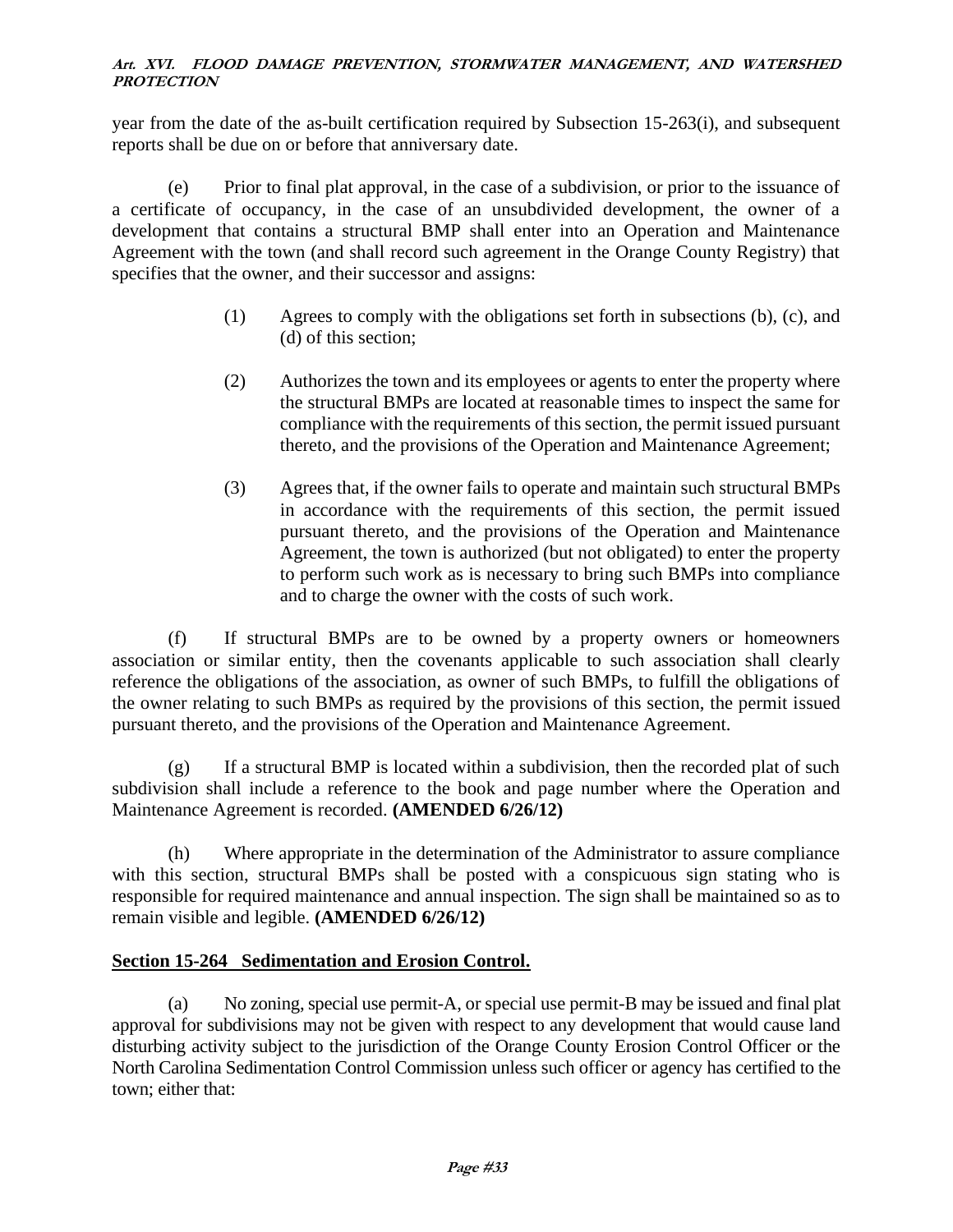- (1) Any permit required by such officer or agency has been issued or any erosion control plan required by such officer or agency has been approved; or
- (2) Such officer or agency has examined the preliminary plans for the development and it reasonably appears that any required permit or erosion control plan can be approved upon submission by the developer of more detailed construction or design drawings. However, in this case, construction of the development may not begin (and no building permits may be issued) until such officer or agency issues any required permit or approves any required erosion control plan.

(b) For purposes of this section, "land disturbing activity" means any use of the land by any person in residential, industrial, educational, institutional or commercial development, highway and road construction and maintenance that results in a change in the natural cover or topography and that may cause or contribute to sedimentation. Sedimentation occurs whenever solid particulate matter, mineral or organic, is transported by water, air, gravity, or ice from the site of its origin.

(c) The Orange County Erosion Control Officer is authorized by resolution of the Carrboro Town Council to enforce within the town the Orange County Soil Erosion and Sedimentation Control Ordinance. **(AMENDED 12/7/83)**

(d) **(REPEALED 12/7/83)**

# **Section 15-265. (REPEALED 3/24/09)**

# **Section 15-266 Impervious Surface Limitations. (AMENDED 12/7/83; 5/15/90**)

(a) Within a B-5 or WM-3 zoning district (the total area of which comprises less than one percent of the area of the University Lake Watershed and all of which is located more than one-half mile from the normal pool elevation of University Lake), not more than twenty-four percent (24%) of the land on any lot may be covered by an impervious surface such as a street, drive, sidewalk, parking lot, building, or other roofed structure, etc. In the event that the area of impervious surface is greater than six percent (6%) of the total lot, stormwater management techniques must be employed that would retain the first one inch of rainfall running off of all impervious surfaces on a lot. A registered engineer must certify that the stormwater techniques used will accomplish this objective before a permit is issued, and it shall be a continuing condition of the permit that the owner provide necessary maintenance so that the stormwater retention techniques continue to function effectively. Such stormwater retention techniques shall be subject to inspection by the Town at least annually. In granting the special use permit-A authorizing such facilities, the Council shall require the developer to post a cash bond or other sufficient security to guarantee that the developer or the developer's successor shall adequately maintain such stormwater retention facilities so that such facilities will continue to operate as intended. **(AMENDED 0/06/93; 10/15/96)**

(b) Subject to subsections (c) and (d), within a C or WR zoning district the maximum impervious surface coverage permissible on any lot shall be as shown in the following Table of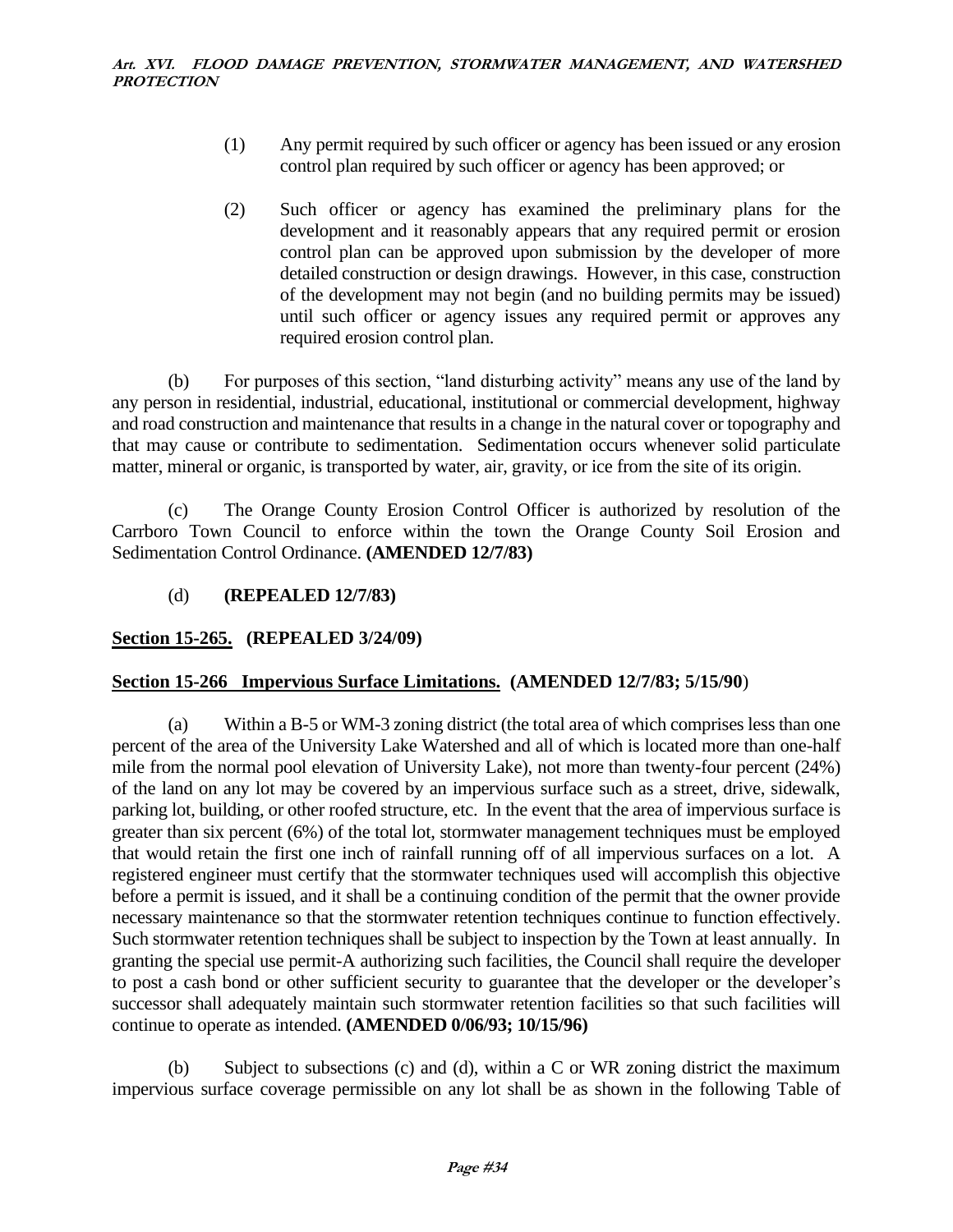Impervious Surface Calculations, which establishes a sliding scale of permissible impervious surface coverage based on lot size. For purposes of applying the table, lot sizes shall be rounded to the nearest tenth of an acre. Lot sizes of less than 0.5 acres may not exceed 4200 square feet of impervious surface, and lot sizes in excess of five acres may not exceed an impervious surface area equal to 4% of the lot size. For purposes of this subsection, impervious surface includes but is not limited to areas such as a street, driveway, sidewalk, parking lot, building, or other roofed or paved structure.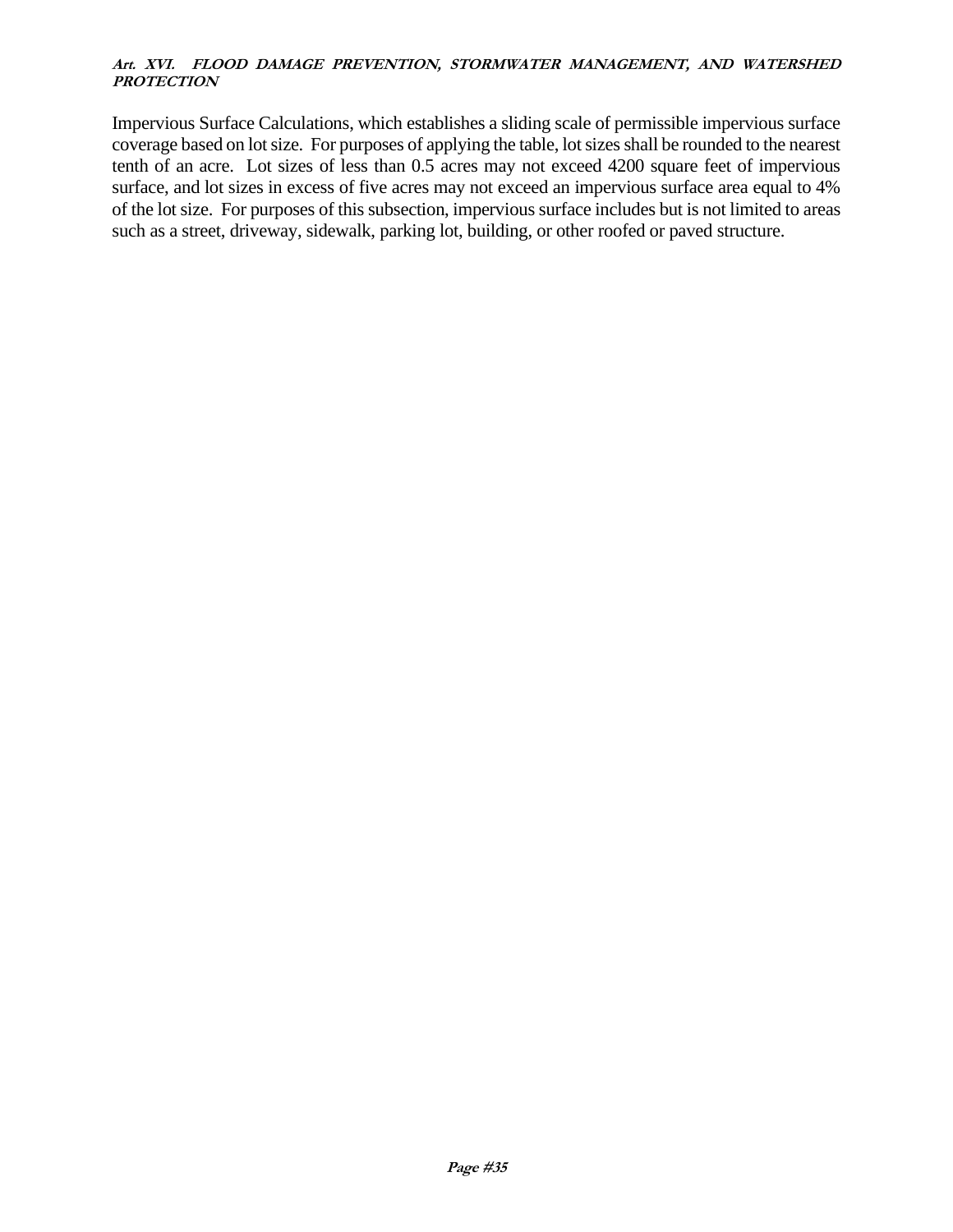**Art. XVI. FLOOD DAMAGE PREVENTION, STORMWATER MANAGEMENT, AND WATERSHED PROTECTION**

| LOT          | SIZE                  | IMPERVIOUS SURFACE    |                   |
|--------------|-----------------------|-----------------------|-------------------|
| <b>ACRES</b> | <b>SQUARE FOOTAGE</b> | <b>SQUARE FOOTAGE</b> | <b>PERCENTAGE</b> |
| 0.5          | 21,780                | 4,200                 | 19.28             |
| 0.6          | 26,136                | 4,300                 | 16.45             |
| 0.7          | 30,492                | 4,400                 | 14.43             |
| 0.8          | 34,848                | 4,500                 | 12.91             |
| 0.9          | 39,204                | 4,600                 | 11.73             |
| 1.0          | 43,560                | 4,700                 | 10.79             |
| 1.1          | 47,916                | 4,800                 | 10.02             |
| 1.2          | 52,272                | 4,900                 | 9.37              |
| 1.3          | 56,628                | 5,000                 | 8.83              |
| 1.4          | 60,984                | 5,100                 | 8.36              |
| 1.5          | 65,340                | 5,200                 | 7.96              |
| 1.6          | 69,696                | 5,300                 | 7.60              |
| 1.7          | 74,052                | 5,400                 | 7.29              |
| 1.8          | 78,408                | 5,500                 | 7.04              |
| 1.9          | 82,764                | 5,600                 | 6.77              |
| 2.0          | 87,120                | 5,700                 | 6.54              |
| 2.1          | 91,476                | 5,800                 | 6.34              |
| 2.2          | 95,832                | 5,900                 | 6.16.             |
| 2.3          | 100,188               | 6,000                 | 5.99              |
| 2.4          | 104,544               | 6,100                 | 5.83              |
| 2.5          | 108,900               | 6,200                 | 5.69              |
| 2.6          | 113,256               | 6,300                 | 5.56              |
| 2.7          | 117,612               | 6,400                 | 5.44              |
| 2.8          | 121,968               | 6,500                 | 5.33              |
| 2.9          | 126,324               | 6,600                 | 5.22              |
| 3.0          | 130,680               | 6,700                 | 5.13              |
| 3.1          | 135,036               | 6,800                 | 5.04              |
| 3.2          | 139,392               | 6,900                 | 4.95              |
| 3.3          | 143,748               | 7,000                 | 4.87              |
| 3.4          | 148,104               | 7,100                 | 4.79              |
| 3.5          | 152,460               | 7,200                 | 4.72              |
| 3.6          | 156,816               | 7,300                 | 4.66              |
| 3.7          | 161,172               | 7,400                 | 4.59              |
| 3.8          | 165,528<br>169,884    | 7,500<br>7,600        | 4.53              |
| 3.9<br>4.0   |                       | 7,700                 | 4.47<br>4.42      |
| 4.1          | 174,240<br>178,596    |                       |                   |
| 4.2          | 182,954               | 7,800<br>7,900        | 4.37<br>4.32      |
| 4.3          | 187,308               | 8,000                 | 4.27              |
| 4.4          | 191,664               | 8,100                 | 4.23              |
| 4.5          | 196,020               | 8,200                 | 4.18              |
| 4.6          | 200,376               | 8,300                 | 4.14              |
| 4.7          | 204,732               | 8,400                 | 4.10              |
| 4.8          | 209,088               | 8,500                 | 4.07              |
| 4.9          | 213,244               | 8,600                 | 4.03              |
| 5.0          |                       |                       |                   |
|              | 217,800               | 8,712                 | 4.00              |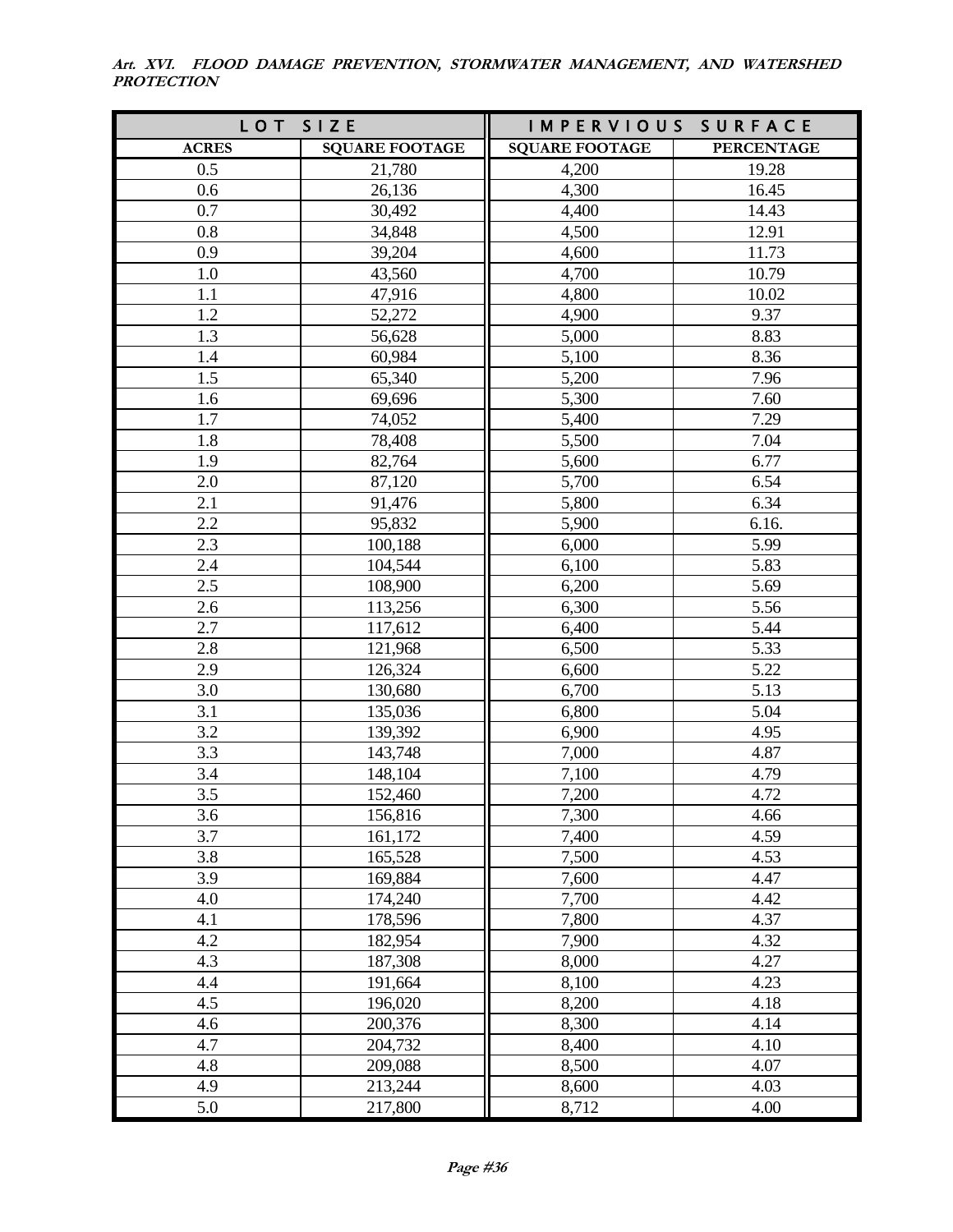- (c) If a tract is subdivided, then impervious surface shall be calculated as follows:
	- (1) The area of each lot shown on a proposed final plat shall be calculated. For purposes of this calculation, all street right-of-way created as part of the subdivision shall be allocated to the adjoining lots by extending lot lines. If lots are created on either side of a proposed street, lot lines shall be extended to the centerline of the right-of-way.
	- (2) Maximum impervious surface area for each lot shall be determined in accordance with subsections (a) or (b).
	- (3) The sum total of impervious surface area permissible on the entire tract shall be determined by adding together the impervious surface area available to each lot as determined under subsections (a) or (b).
	- (4) The impervious surface area within streets and other areas, (such as common areas) outside of individual lot boundaries shall be subtracted from the total area calculated pursuant to subsection (3).
	- (5) Following the calculation set forth in subsection (4), the remaining permissible impervious surface area shall be allocated by the subdivide to each lot, subject to the applicable limitations set forth in this section, and subject to the further limitation that, with respect to a cluster subdivision, in no case may the overall impervious surface area allocation for the subdivided tract exceed 4% of the area of that tract. For purposes of this calculation, the area of each lot shall exclude street right-of-way. The allocation assigned to each lot shall be indicated on the face of the subdivision final plat, and purchasers of each lot shall be bound by such allocation.

(d) If a development is completed in phases or stages, the percentage restrictions set forth in this section shall apply to each separate phase or stage.

(e) All development within the JLWP that requires a sedimentation and erosion control plan under 15A NCAC 4 or the Orange County Sedimentation and Erosion Control Ordinance shall be subject to the following requirements:

- (1) Density and built-upon area shall be limited as follows:
	- a. For single family residential subdivisions, minimum lot sizes of 20,000 square feet or maximum of two dwelling units per acre; or
	- b. Twenty-four percent built-upon area for all other residential and nonresidential development; or
	- c. Three dwelling units per acre or thirty-six percent built-upon area for properties without curb and gutter systems.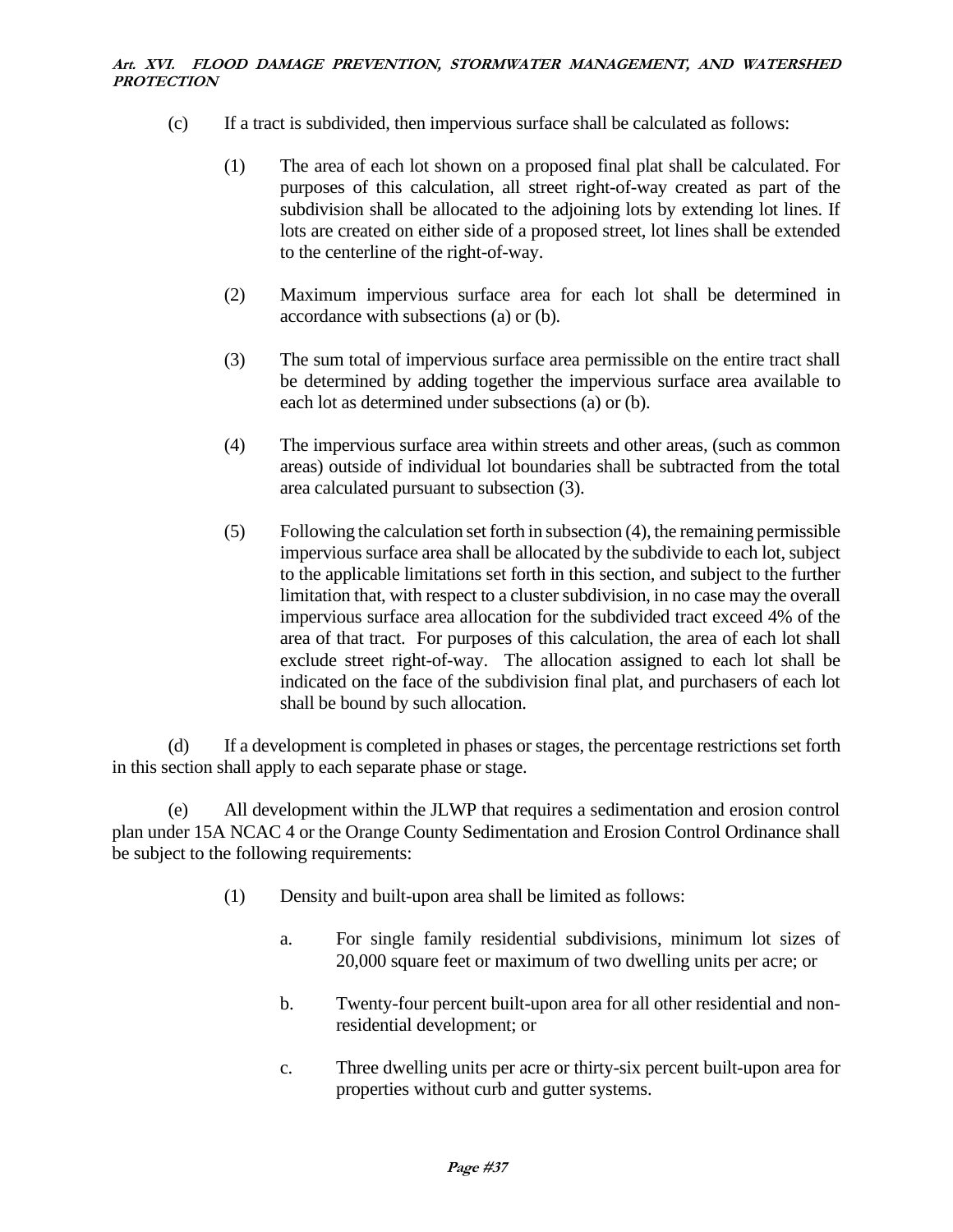(2) Stormwater runoff from such developments shall be transported by vegetated conveyances to the maximum extent practicable. **(AMENDED 10/15/96)**

(f) For purposes of this section, the term "built-upon area" means that portion of a development project that is covered by impervious or partially impervious cover, including buildings, pavement, gravel areas (e.g. roads, parking lots, paths), recreation facilities (e.g. tennis courts), etc. Wooden slatted decks and the water area of a swimming pool are considered pervious. **(AMENDED 10/15/96)**

### **Section 15-267 Additional Development Standards Within C and WR District. (AMENDED 11/11/86; 05/15/90)**

(a) Buildings and other impervious surfaces within the C and WR zoning districts shall be located, to the extent reasonably possible, so as to (i) take full advantage of the assimilative capacity of the land and (ii) avoid areas described in subsection 15-198(e) and (f). **(AMENDED 9/05/95).**

(b) To avoid the creation of lots that will be difficult to build upon in a manner that complies with the standard set forth in subsection (a) and the impervious surface limitations set forth in Section 15-266, preliminary and final plats for the subdivision of land within the C and WR zoning districts shall show buildable area and approximate driveway locations for all lots within such subdivision. Thereafter, no zoning permit may be issued for construction of buildings or driveways outside the buildable areas so designated on the final plat unless the zoning administrator makes a written finding that the proposed location complies with the provisions of subsection (a) of this section as well as section 15-266.

# **Section 15-268. (REPEALED 3/24/09)**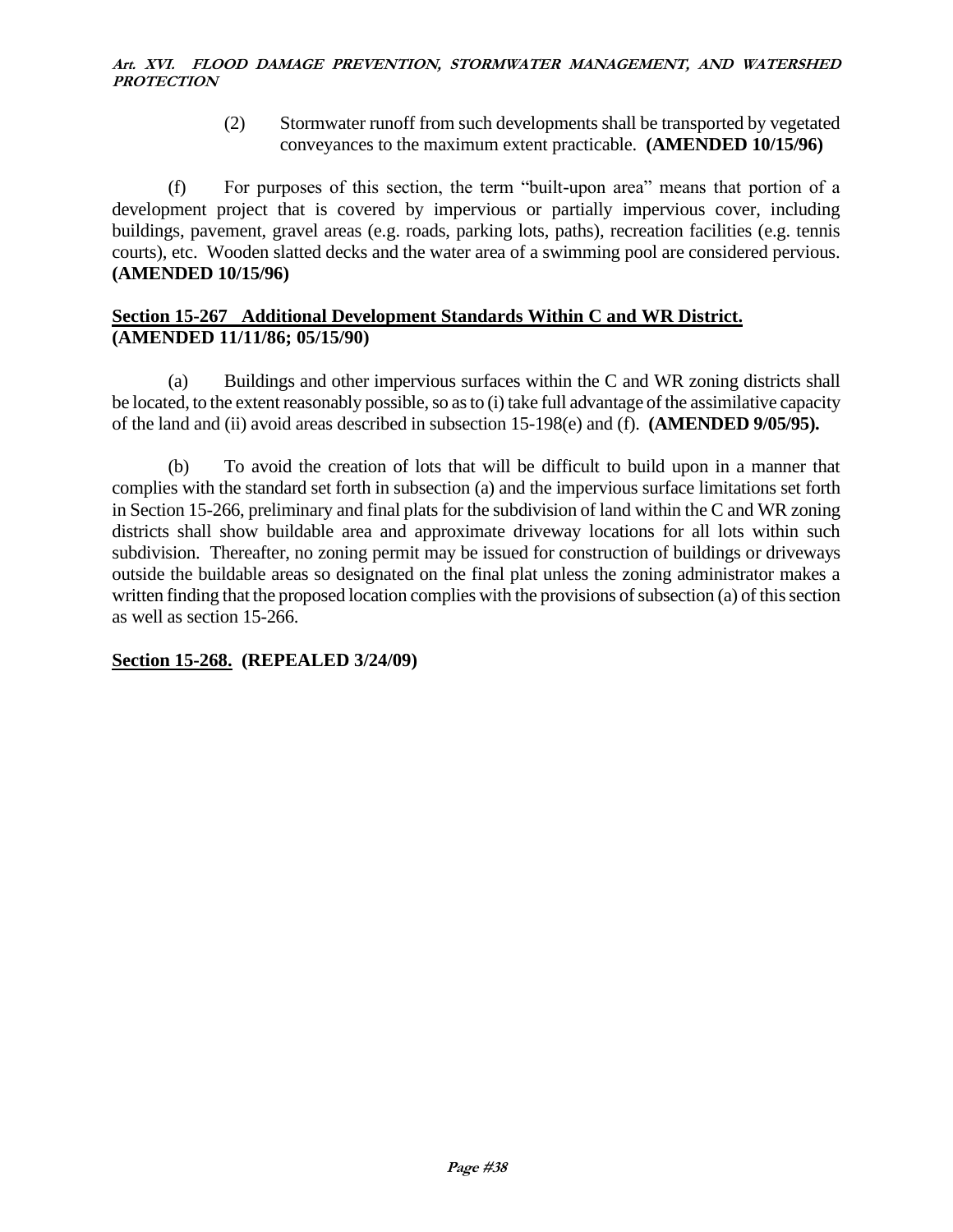### **PART III. WATER QUALITY BUFFERS**

### **Section 15-269 Findings, Purpose and Applicability (REPEALED AND REWRITTEN 3/24/09; REWRITTEN 10/26/10; AMENDED 3/4/14)**

- (a) The Council finds that:
	- (1) Soil and pollutants carried overland from upstream land uses can be effectively trapped by leaving a relatively undisturbed strip of vegetation parallel and adjacent to a drainage feature.
	- (2) Properly managed overland water flow can be directed into this water quality buffer area in a manner that will minimize the concentration of flow and promote diffuse flow and infiltration of the water.
	- (3) Sediments and other pollutants carried by water will be reduced as a result of the dispersion and infiltration of flow and associated filtering, absorption, and uptake of pollutants.

(b) The purpose of this part is to protect, preserve, and enhance water quality buffers in order to maintain their pollutant removal functions and protect the quality of surface waters and water supplies. With regard to the Jordan Buffer Rules, it should be noted that nutrient removal is the primary function of riparian buffers. The NC Division of Water Quality shall administer the portion of these requirements of Rule 15 A NCAC 02B .0267 and .0268 (Jordan Water Supply Nutrient Strategy: Protection of Existing Riparian Buffers and Mitigation of Existing Riparian Buffers, respectively) for activities conducted under the authority of the State, the United States, multiple jurisdictions, or local units of governments, and forest harvesting and agricultural activities. The Town of Carrboro shall administer those provisions for all other landowners and shall administer the remaining provisions of this Article for all other land disturbing activities and developments.

(c) Wetlands adjacent to surface waters or within 50 feet of surface waters shall be considered as part of the water quality buffers but are also regulated pursuant to other State and Federal regulations.

### **Section 15-269.1 Definitions.**

For purposes of this part, the following terms shall have the meaning as indicated:

(a) 'Access Trails' means pedestrian trails constructed of pervious or impervious surfaces, and related structures to access a surface water including boardwalks, steps, rails, signage.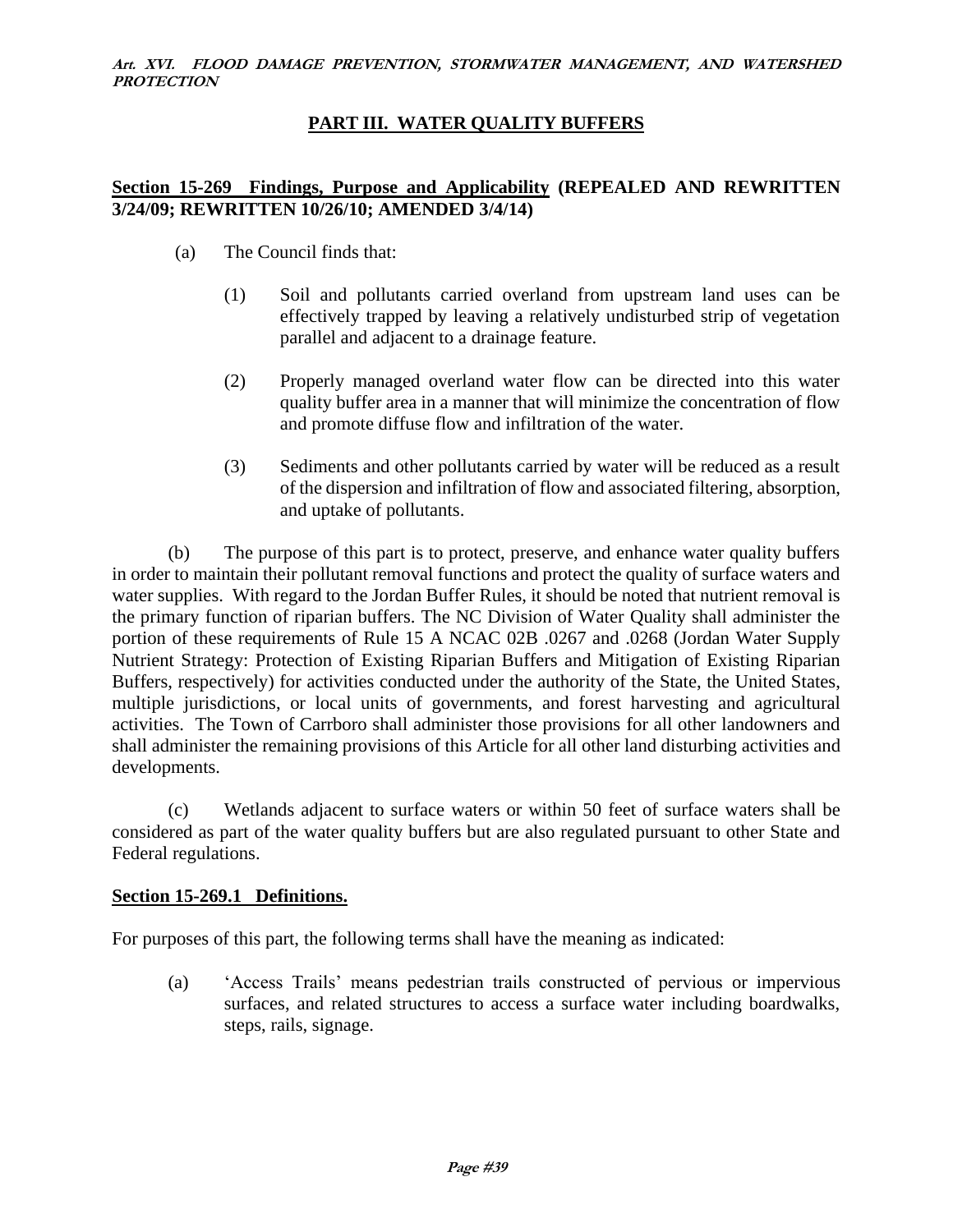- (b) 'Archaeological Activities' means activities conducted by a Registered Professional Archaeologist (RPA).
- (c) 'Buffer' means a water quality buffer, or an undeveloped area parallel and adjacent to a drainage feature to protect and enhance water quality.
- (d) 'DBH' means diameter at breast height of a tree measured at 4.5 feet above ground surface level.
- (e) 'Development' means the same as defined in Rule 15A NCAC 2B .0202(23).
- (f) 'Diffuse flow' means flow that generally moves down slope via sheet flow rather than concentrating in rills, gullies, and ditches and in doing so is able to infiltrate into the soil and plant root zone.
- (g) 'Ditch' means a human-made channel other than a modified natural stream.
- (h) 'Ephemeral stream' means a drainage feature that carries only surface runoff in direct response to precipitation. An ephemeral stream may or may not have a welldefined channel and the stream bed is always above the water table. An ephemeral stream lacks the biological, hydrological, and physical characteristics commonly associated with perennial or intermittent streams.
- (i) 'Existing development' means development, other than that associated with agricultural or forest management activities that meets one of the following criteria:
	- 1. It either is built or has established a vested right based on statutory or common law as interpreted by the courts, for projects that do not require a state permit, as of the effective date of either local new development stormwater programs implemented under Rule 15A NCAC 2B .0265 (Jordan Water Supply Nutrient Strategy: Stormwater Management for New Development) or, for projects requiring a state permit, as of the applicable compliance date established in Rule 15A NCAC 2B .0271 (Jordan Water Supply Nutrient Strategy: Stormwater Management for New Development), Items  $(5)$  and  $(6)$ ; or
	- 2. It occurs after the compliance date set out in Sub-Item (4)(d) of Rule .0265 (Jordan Water Supply Nutrient Strategy: Stormwater Management for New Development) but does not result in a net increase in built-upon area.
- (j) 'Greenway / Hiking Trails' means pedestrian and bicycle trails constructed of pervious or impervious surfaces and related structures including but not limited to boardwalks, steps, rails, and signage and that generally run parallel to the shoreline.
- (k) 'High Value Tree' means a tree that meets or exceeds the following standards: for pine species, 14-inch DBH or greater or 18-inch or greater stump diameter; or for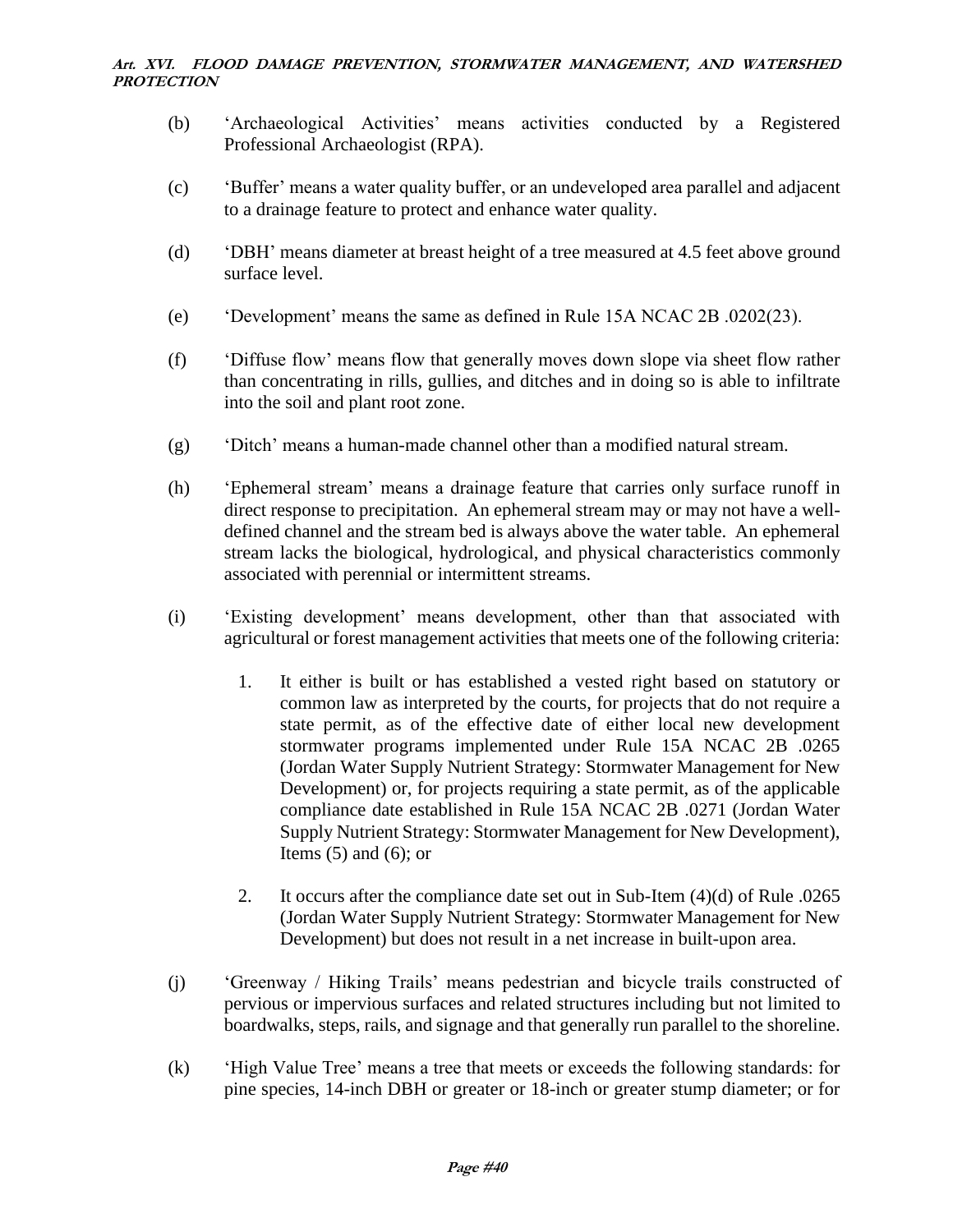hardwoods and wetland species, 16-inch DBH or greater or 24-inch or greater stump diameter.

- (l) 'Intermittent stream' means a well-defined channel that contains water for only part of the year, typically during winter and spring when the aquatic bed is below the water table. The flow may be heavily supplemented by stormwater runoff. An intermittent stream often lacks the biological and hydrological characteristics commonly associated with the continuous conveyance of water.
- (m) 'New development,' for the purpose of this Article, means any development project that does not meet the definition of existing development set out in this Section.
- (n) 'Perennial stream' means a well-defined channel that contains water year round during a year of normal rainfall with the aquatic bed located below the water table for most of the year. Groundwater is the primary source of water for a perennial stream, but it also carries stormwater runoff. A perennial stream exhibits the typical biological, hydrological, and physical characteristics commonly associated with the continuous conveyance of water.
- (o) For purposes of this Article only, 'Public utility' means any governmental entity, nonprofit organization, corporation, or any entity defined as a public utility for any purpose by Section 62.3 of the North Carolina General Statutes that is engaged in the production, generation, transmission, delivery, collection, or storage of water, sewage electricity, gas, oil, or electronic signals 'Riparian buffer enhancement' is defined as the process of converting a non-forested riparian area, where woody vegetation density is greater than or equal to 100 trees per acre but less than 200 trees per acre, to a forested riparian buffer area. The enhanced, forested riparian buffer area shall include at least two native hardwood tree species planted at a density sufficient to provide 320 trees per acres at maturity, and diffuse flow through the riparian buffer shall be maintained.
- (p) 'Riparian buffer restoration' is defined as the process of converting a non-forested riparian area, where woody vegetation density is less than 100 trees per acre, to a forested riparian buffer area. The restored, forested riparian buffer area shall include predominately native hardwood tree species planted at a density sufficient to provide 320 trees per acres at maturity, and diffuse flow through the riparian buffer shall be maintained.
- (q) 'Shoreline stabilization' is the in-place stabilization of an eroding shoreline. Stabilization techniques which include "soft" methods or natural materials (such as root wads or rock vanes) may be considered as part of a restoration design. However, stabilization techniques that consist primarily of "hard" engineering, such as concrete line channels, riprap or gabions, while providing bank stabilization, shall not be considered stream restoration.
- (r) 'Stream' means a body of concentrated flowing water in a natural low area or natural channel on the land surface.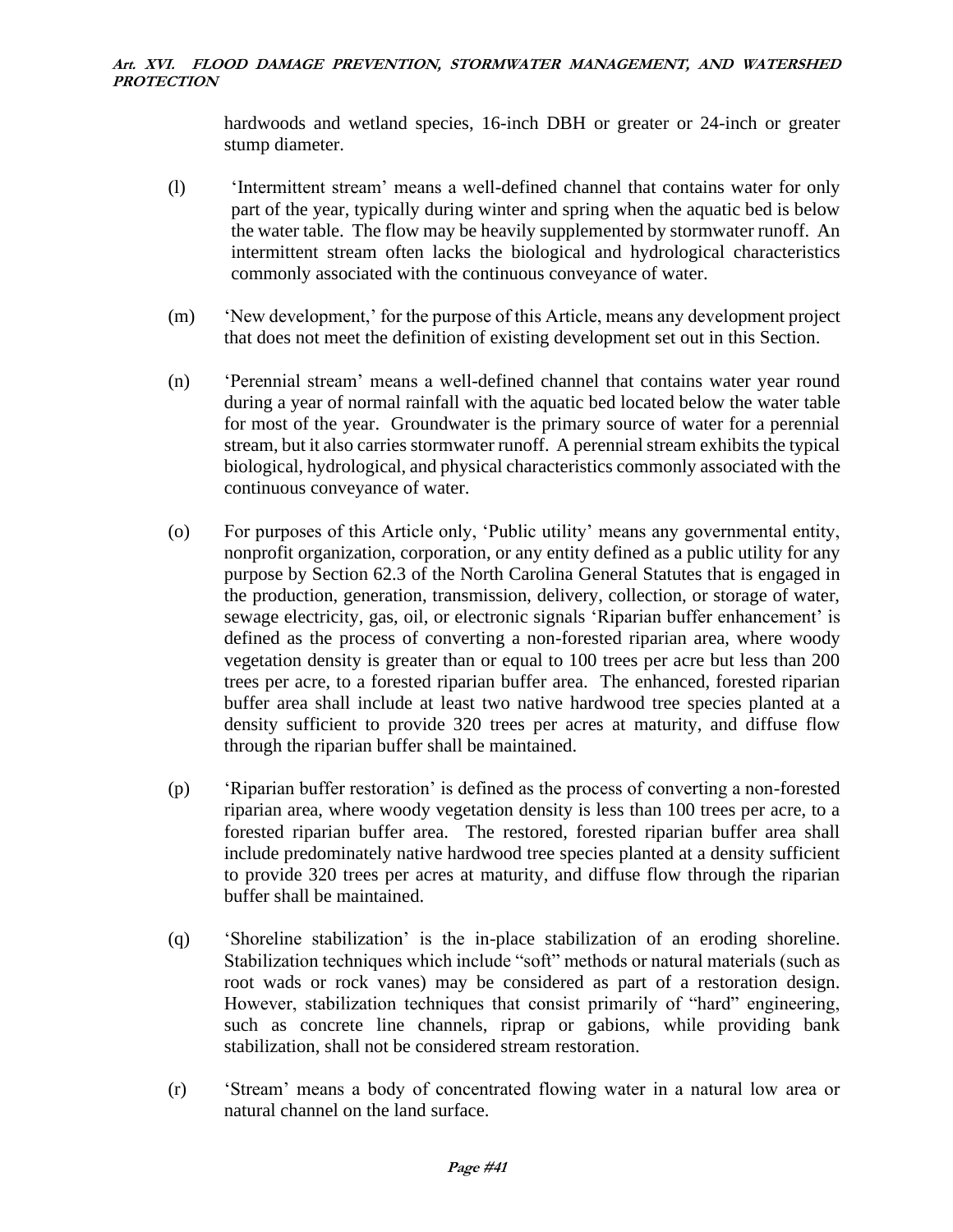- (s) 'Stream restoration' is defined as the process of converting an unstable, altered or degraded stream corridor, including adjacent riparian zone and flood-prone areas to its natural or referenced, stable conditions considering recent and future watershed conditions. This process also includes restoring the geomorphic dimension, pattern, and profile as well as biological and chemical integrity, including transport of water and sediment produced by the stream's watershed in order to achieve dynamic equilibrium. 'Referenced' or 'referenced reach' means a stable stream that is in dynamic equilibrium with its valley and contributing watershed. A reference reach can be used to develop natural channel design criteria for stream restoration projects.
- (t) 'Stump diameter' means the diameter of a tree measured at six inches above the ground surface level.
- (u) 'Surface waters' means any ephemeral, intermittent, or perennial stream, lake, pond, or reservoir, and including waters of the state as defined in G.S. 143-212 except underground waters".
- (v) 'Temporary road' means a road constructed temporarily for equipment access to build or replace hydraulic conveyance structures or water dependent structures, or to maintain public traffic during construction.
- (w) 'Tree,' for the purposes of this Part, means a woody plant with a DBH equal to or exceeding five inches or a stump diameter exceeding six inches.
- (x) 'Water dependent structures' are those structures for which the use requires access or proximity to or siting within surface waters to fulfill its basic purpose, such as boat ramps, boat houses, docks and bulkheads.

### **Section 15-269.2 Required Buffers.**

(a) Subject to the remaining provisions of this part, the water quality buffer areas described in this section are hereby designated as described below. The width of these buffers shall be as prescribed in Section 15-269.3. Disturbance of the area within, or outside causing hydrologic impacts upon, these buffers is restricted or prohibited as provided in Sections 15-269.4 and 15-269.5.

(b) Buffers shall be established adjacent to all surface waters designated as such on either the most recent version of the soil survey map prepared by the Natural Resources Conservation Service of the United States Department of Agriculture, ii the most recent version of the 1:24,000 scale (7.5 minute) quadrangle topographic maps prepared by the United States Geologic Survey (USGS), or iii other more accurate mapping approved by the Geographic Information Coordinating Council (GICC) and the N.C. Environmental Management Commission (EMC). Prior to approving a map under item iii., the EMC shall provide a 30-day public notice and opportunity for public comment.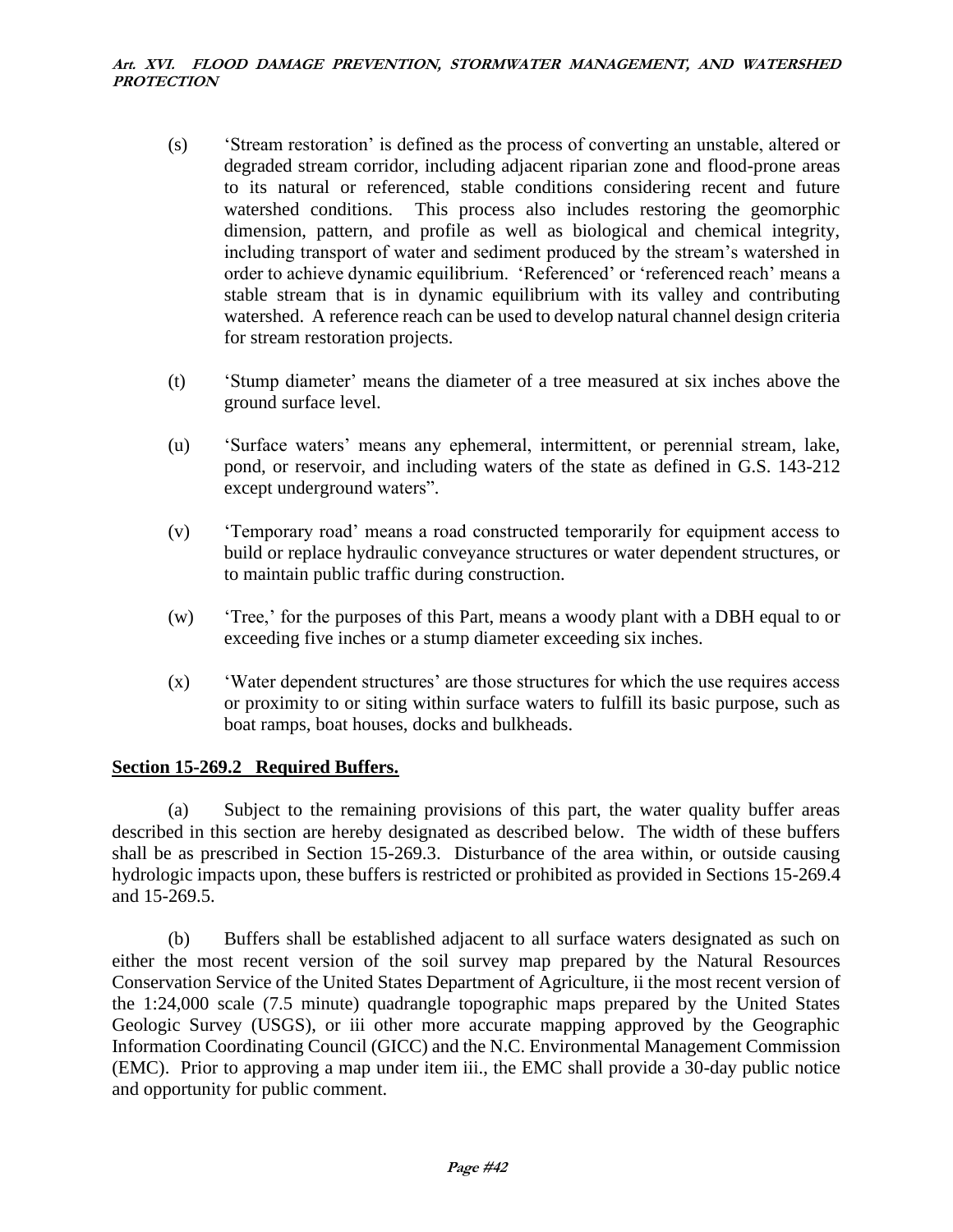- (1) If surface water is not designated as such on any of the foregoing maps, then the buffer requirements of this article applicable to perennial streams, intermittent streams, lakes, or ponds that are shown on such maps shall not apply, but buffers applicable to ephemeral streams may apply.
- (2) Where the specific origination point of a stream is in question, a publication of the N.C. Division of Water Quality entitled *Identification Methods for the Origins of Intermittent and Perennial Streams* shall be used by town representatives who have successfully completed the Division's Surface Water Identification Training Certification course to establish that point.
- (3) When a landowner or other affected party believes that surface waters shown on the above described maps have been inaccurately depicted as perennial streams, intermittent stream, lakes or ponds, then such landowner or other affected party may have an on-site evaluation completed by a party who has successfully completed the NC Division of Water Quality *Surface Water Identification Training Certification* course, its successor, or other equivalent training curriculum approved by the Division, and submit the results of that evaluation to the town. Any disputes over onsite determinations made according to this Item shall be referred to the Director of the Division of Water Quality c/o the 401 Oversight Express Permitting Unit, or its successor, in writing. The Director's determination is subject to review as provided in Articles 3 and 4 of G.S. 150B.

(c) Buffers shall also be established adjacent to all ephemeral streams and ponds not shown on the above described maps that have a contributing drainage area that is at least five acres in size, as depicted in the Town's GIS database.

- (1) When a landowner or other affected party believes that the designation of an area by the town as an ephemeral stream or pond with a contributing drainage area of at least five acres is in error, such landowner or other affected party may request that Town staff perform an onsite visit and/or submit to the Town data sufficient to make this case. Upon request, Town staff shall make a site visit and consider the information submitted by the landowner or other affected party as well as other relevant information.
- (2) The decision as to the existence of an ephemeral stream or pond with a contributing drainage area of at least five acres shall be made by the permit issuing authority when it makes a final decision on the issuance of the permit.

(d) The administrator may require that the precise location of any surface water be surveyed and accurately shown on development plans whenever necessary to ensure that a proposed development complies with the provisions of this article.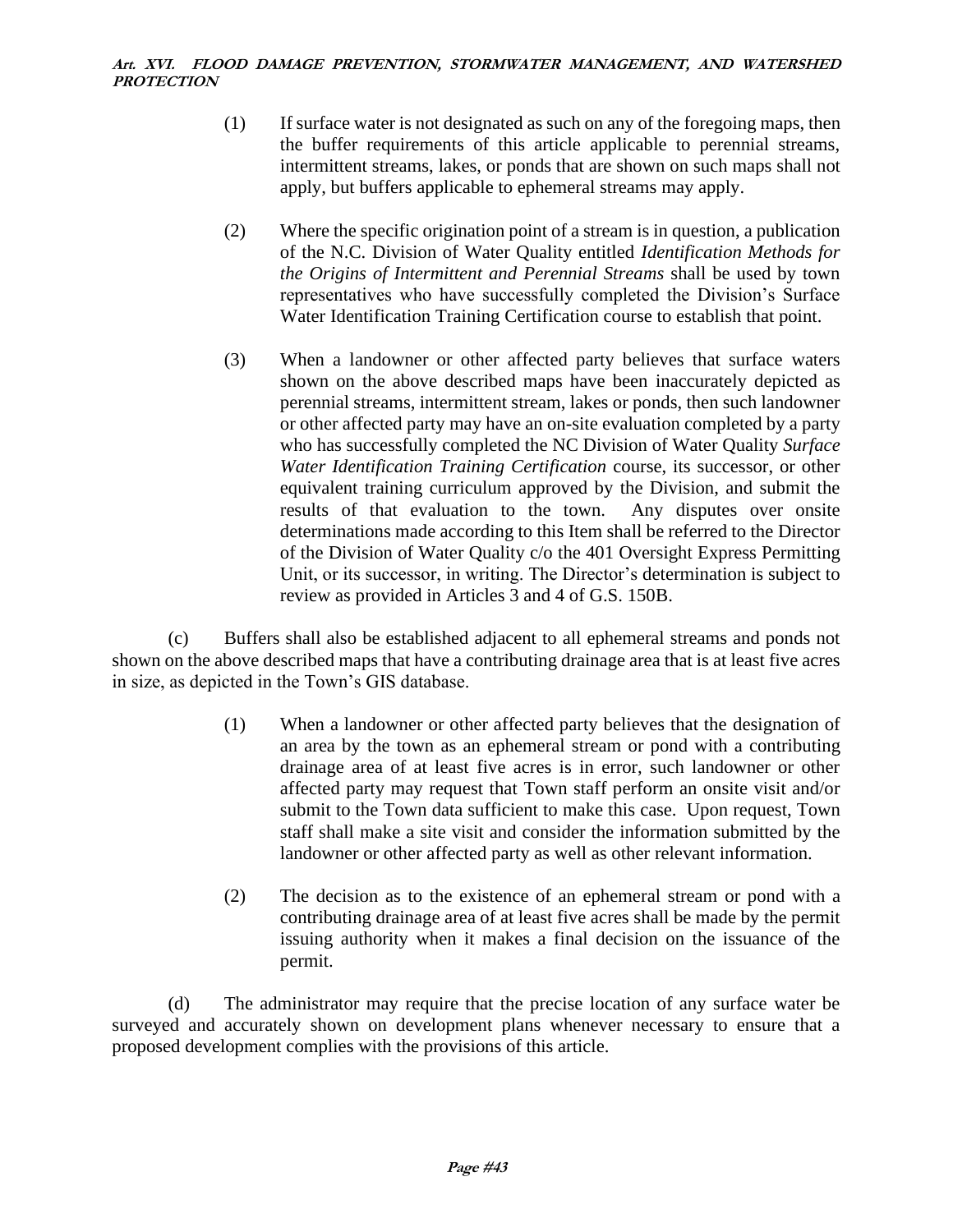### **Section 15-269.3 Width of Buffers**

(a) ZONES OF THE RIPARIAN BUFFER. The protected riparian buffer shall have two zones as follows:

- (1) A streamside zone ('Zone 1') shall consist of an undisturbed area except as provided for in Section 15-269.5. The function of the streamside zone is to protect the physical and ecological integrity of the stream ecosystem, and filter runoff received from Zone 2. The desired vegetation for Zone 1 is mature forest. The location of Zone 1 shall be as follows:
	- a. Zone 1 shall begin at the most landward limit of the top of the bank. Zone 1 shall extend landward on either side of perennial and intermittent stream, and ephemeral streams with clearly defined streambanks, as indicated in Table 1, measured horizontally on a line perpendicular to a vertical line marking the origin of the buffer as defined above. For ephemeral streams without clearly defined streambanks, Zone 1 shall be measured from the centerline of the stream.
	- b. For ponds, lakes and reservoirs, Zone 1 shall begin at the most landward limit of the normal water level and extend landward as indicated in Table 1, measured horizontally on a line perpendicular to a vertical line marking the edge of the surface water.
- (2) Zone 2 shall consist of an undisturbed area except as provided for in Section 15-269.5. The functions of this zone are to: protect the streamside zone, to filter runoff from upland development, and deliver runoff to Zone 1 in a dispersed fashion. Grading and revegetating Zone 2 is allowed provided that the health of the vegetation in Zone 1 is not compromised. Zone 2 shall begin at the outer edge of Zone 1 and extend landward as indicated in Table 1 as measured horizontally on a line perpendicular to the surface water. The desired vegetation for this zone is mature native vegetation; forest cover is encouraged.
- (3) The total buffer width shall be the sum of the widths of the two zones, as indicated in Table 1, and shall extend on all sides of the waterbody.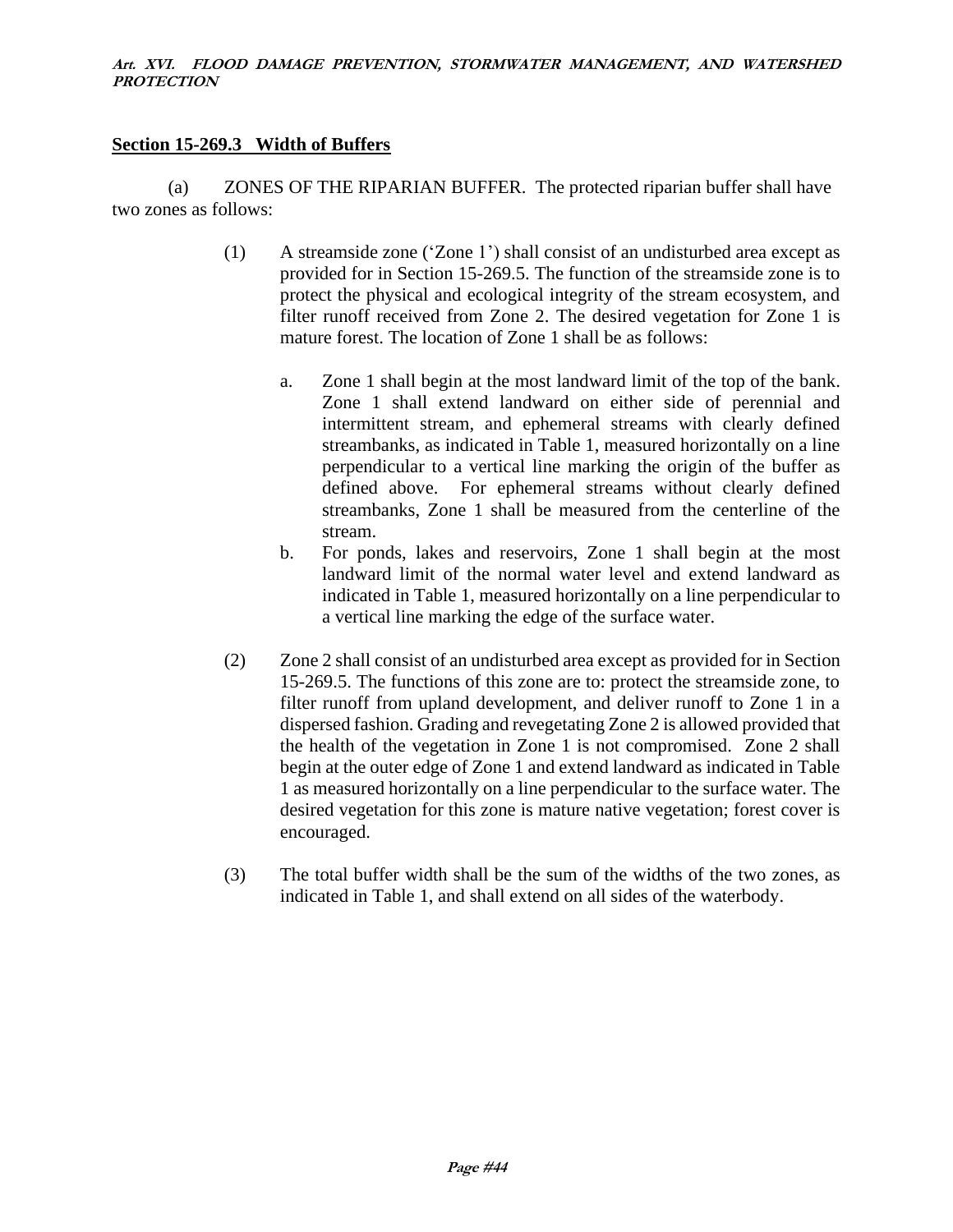| Waterbody    | Zone 1 width |            | Zone 2 width |            | Total width |            |
|--------------|--------------|------------|--------------|------------|-------------|------------|
| type         |              |            |              |            |             |            |
|              | Watershed    | Outside of | Watershed    | Outside of | Watershed   | Outside of |
|              |              | Watershed  |              | Watershed  |             | Watershed  |
| Perennial    | 100'         | 50'        |              | 50'        | 100'        | 100'       |
| Streams,     |              |            |              |            |             |            |
| Ponds,       |              |            |              |            |             |            |
| Lakes,       |              |            |              |            |             |            |
| Reservoirs   |              |            |              |            |             |            |
| Intermittent | 60'          | 30'        |              | 30'        | 60'         | 60'        |
| Streams,     |              |            |              |            |             |            |
| Ponds        |              |            |              |            |             |            |
| Ephemeral    |              |            | 30'          | 15'        | 30'         | 15'        |
| Streams,     |              |            |              |            |             |            |
| Ponds        |              |            |              |            |             |            |

Table 1: Required Minimum Buffer Width (\*)

\* "Watershed" means within the University Lake Watershed, and "Outside of watershed" means the remainder of the Town's planning jurisdiction. For streams, the width indicated is in one direction from the stream channel; the total width is therefore twice the width indicated.

> (4) Notwithstanding the other provisions of this section, in no case shall the width of any buffer be less extensive than the special flood hazard area for the same stream, pond, or lake drainage feature designated in accordance with the provisions of Part I of this article.

# **Section 15- 269.4 Diffuse Flow Requirement.**

Concentrated runoff from new ditches or human-made conveyances shall be converted to diffuse flow at non-erosive velocities before the runoff enters the buffer, and maintained in the buffer by dispersing runoff that has concentrated into rills, gullies, and ditches, and reestablishing vegetation where concentrated flow has displaced vegetation. Corrective action to restore diffuse flow shall be taken if necessary to impede the formation or expansion of erosion rills or gullies. Where site conditions constrain the ability to ensure diffuse flow through both Zones 1 and 2, emphasis will be placed on ensuring diffuse flow through Zone 1, as provided for in 15-269.3. No new engineered stormwater devices or conveyances are allowed in the buffers except as provided for in Section 15-269.5.

# **Section 15-269.5 Exempt and Allowable Activities.**

(a) The table set forth in subsection (d) below sets out the activities and their designation under this part as exempt, allowable, or allowable with mitigation, except as provided for in 15-269.2. All activities not designated as exempt, allowable, or allowable with mitigation are prohibited within the buffer unless a variance is granted pursuant to Section 15-269.8.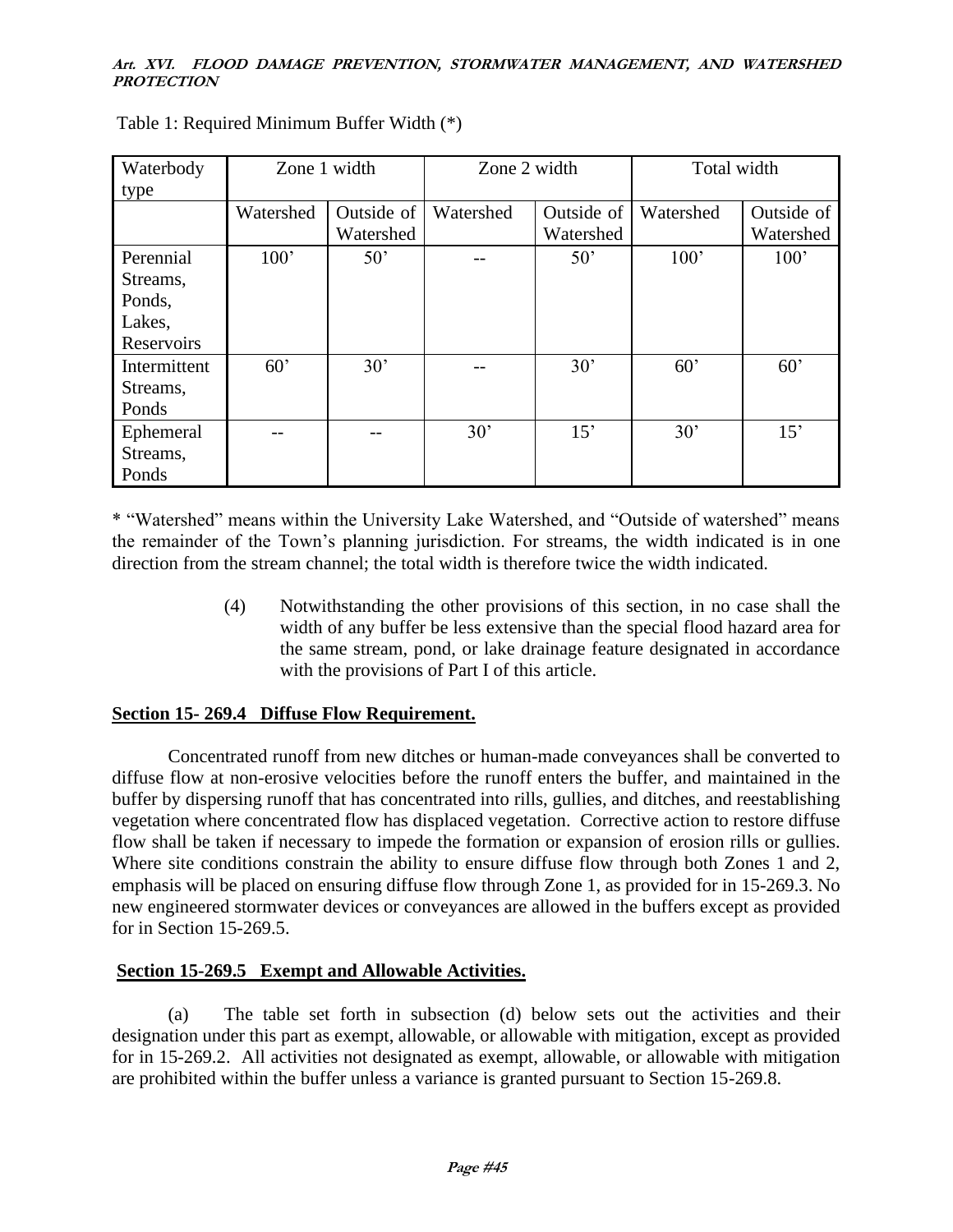(b) Activities designated in the table below as exempt, allowable, and allowable with mitigation shall be subject to the following requirements. All activities shall be designed, constructed and maintained to minimize soil and vegetation disturbance and to provide the maximum water quality protection practicable, including construction, monitoring, and maintenance activities. Activities designated in the table as allowable and allowable with mitigation require written authorization from the Town.

- (1) Exempt. Activities designated as exempt are allowed within the buffer. In addition, exempt uses shall meet the requirements listed in the table and the accompanying notes for the specific use.
- (2) Allowable. Activities designated as allowable are permissible within the buffer provided that there are no practical alternatives to the requested use as determined in accordance with Section 15-269.6.
- (3) Allowable With Mitigation. Activities designated as allowable with mitigation are permissible within the buffer provided that there are no practical alternatives to the requested use as determined in accordance with Section 15-269.6, and an appropriate mitigation strategy has been approved pursuant to Section 15-269.7.

(c) For public utilities as defined in this Article, the activities and their designation as set forth in the table in subsection (d) apply to expansions and extensions. The requirements do not apply to routine or emergency maintenance and repairs.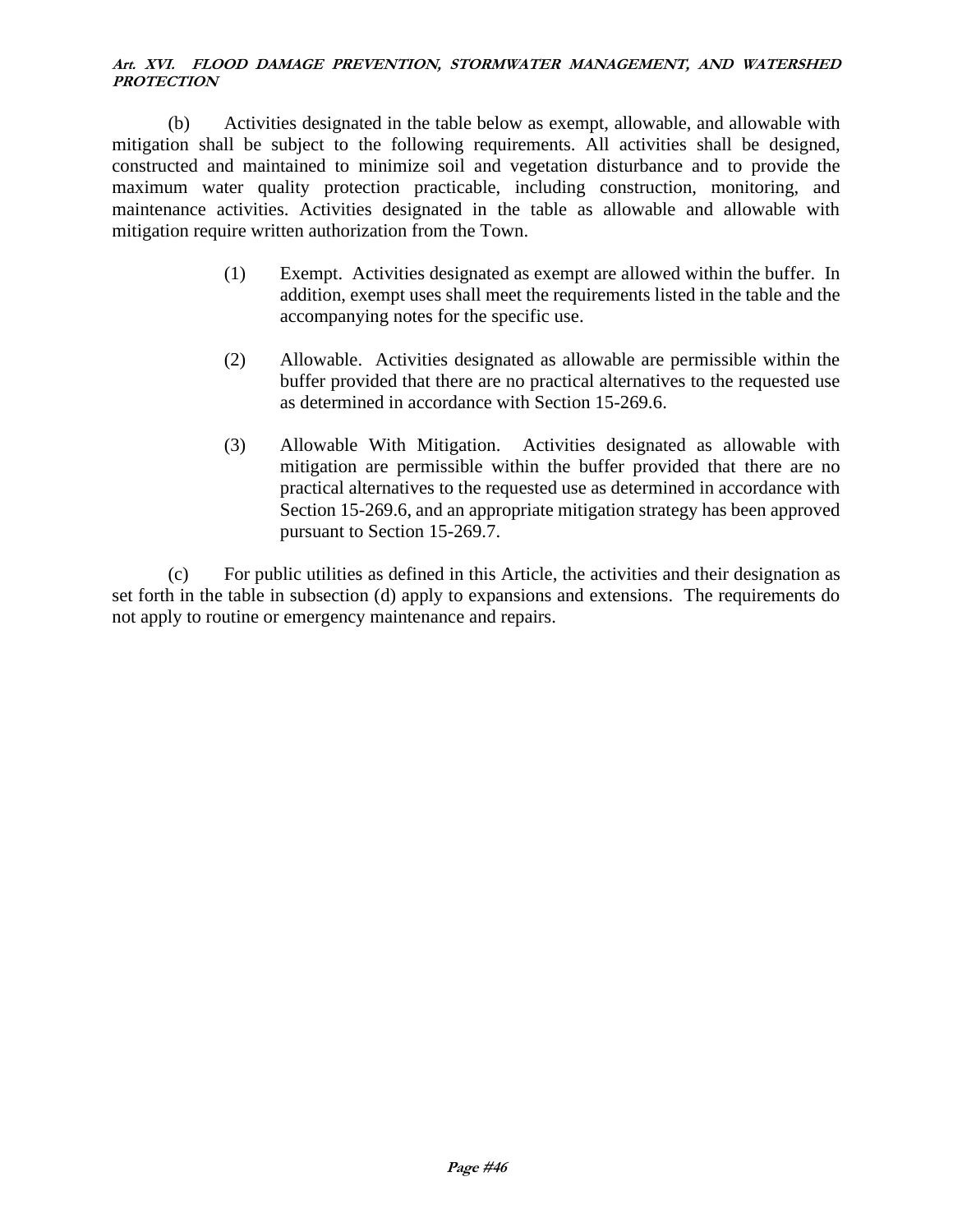# **(d) Table of Exempt and Allowable Activities in Water Quality Buffers (AMENDED 3/4/14)**

| Activity                                                                                                                                                                                                                                                                                                                                                                                                                                                                                                                                                                                                                                                                                                                                                                                                                                                                                                                                                                                                                                                                                                                                                                 | Exempt | Allowable | Allowable with<br>Mitigation |
|--------------------------------------------------------------------------------------------------------------------------------------------------------------------------------------------------------------------------------------------------------------------------------------------------------------------------------------------------------------------------------------------------------------------------------------------------------------------------------------------------------------------------------------------------------------------------------------------------------------------------------------------------------------------------------------------------------------------------------------------------------------------------------------------------------------------------------------------------------------------------------------------------------------------------------------------------------------------------------------------------------------------------------------------------------------------------------------------------------------------------------------------------------------------------|--------|-----------|------------------------------|
| Drainage, Stormwater, Erosion Control, and<br>other Water-based activities                                                                                                                                                                                                                                                                                                                                                                                                                                                                                                                                                                                                                                                                                                                                                                                                                                                                                                                                                                                                                                                                                               |        |           |                              |
| • Dam maintenance activities that do not cause<br>additional buffer disturbance beyond the footprint<br>of the existing dam or those covered under the<br>U.S. Army Corps of Engineers Nationwide Permit<br>No. 3<br>• Dam maintenance activities that do cause<br>additional buffer disturbance beyond the footprint<br>of the existing dam or those not covered under the<br>U.S. Army Corps of Engineers Nationwide Permit<br>No. 3                                                                                                                                                                                                                                                                                                                                                                                                                                                                                                                                                                                                                                                                                                                                   | X      | X         |                              |
| Drainage ditches, roadside ditches and stormwater<br>conveyances through buffers:<br>• New stormwater flows to existing drainage<br>ditches, roadside ditches, and stormwater<br>conveyances provided that flows do not alter or<br>result in the need to alter the conveyance and are<br>managed to minimize the sediment, nutrients and<br>other pollution that convey to surface waters<br>Realignment of roadside drainage ditches<br>retaining the design dimensions provided that no<br>additional travel lanes are added and the minimum<br>required roadway typical section is used based on<br>traffic and safety considerations.<br>• New or altered drainage ditches, roadside<br>ditches and stormwater outfalls provided that a<br>stormwater management facility is installed to<br>control nutrients and attenuate flow before the<br>conveyance discharges through the riparian buffer.<br>• New drainage ditches, roadside ditches and<br>stormwater conveyances applicable to linear<br>projects that do not provide a stormwater<br>management facility due to topographic<br>constraints provided that other practicable BMPs<br>have been employed. | X      | X         | X<br>X                       |
| • Ponds created by impounding streams and not<br>used as stormwater BMPs:<br>• New ponds in Zone 2 only provided that a<br>riparian buffer meeting the requirements of<br>Section 15-269.3 and 15-269.4 is established<br>adjacent to the pond<br>• All other new ponds                                                                                                                                                                                                                                                                                                                                                                                                                                                                                                                                                                                                                                                                                                                                                                                                                                                                                                  |        | X         | X                            |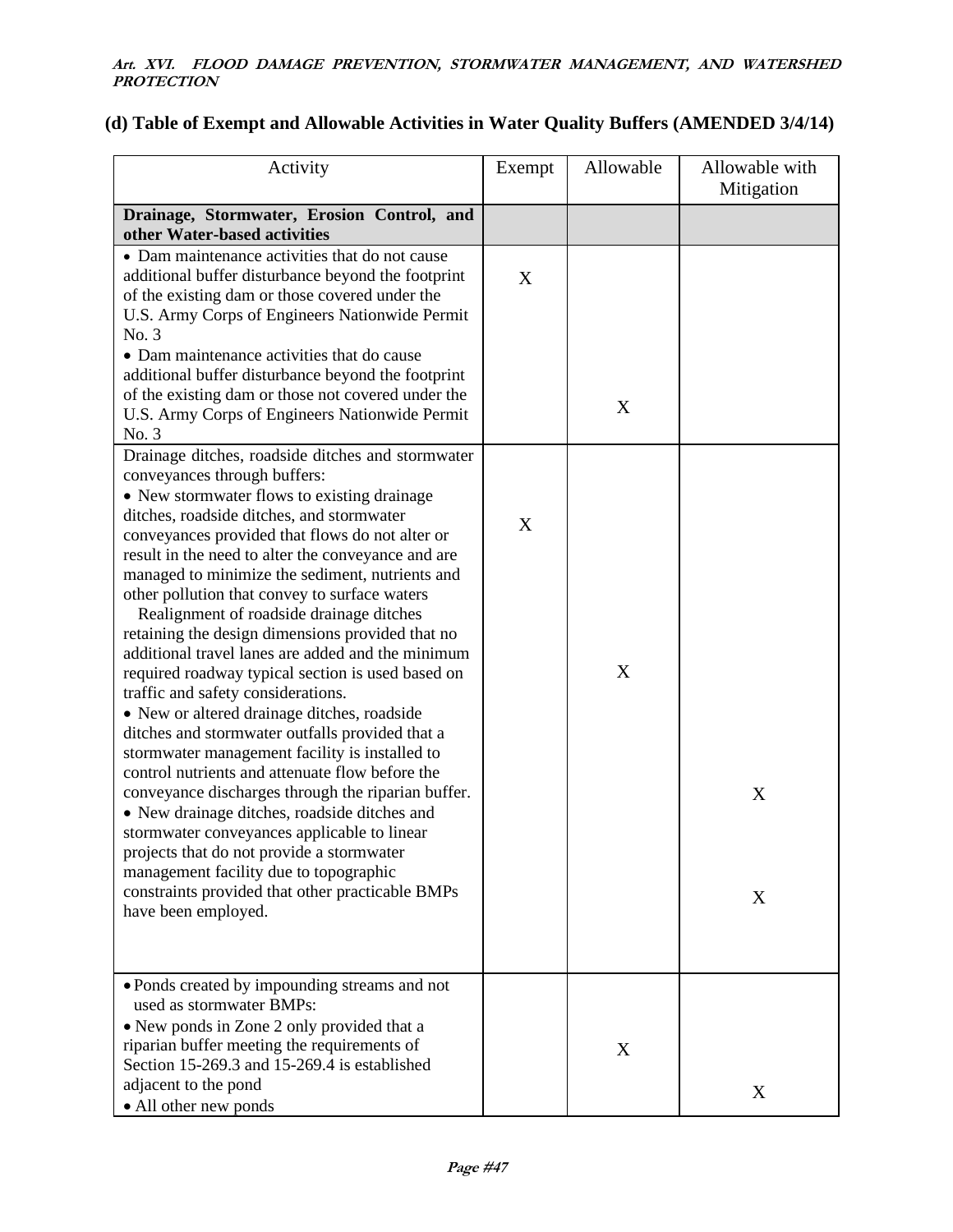| Activity                                                                                                                                                                                                                                                                                                                                                                                                                                                                                                                                                                                                                                                                                                                                                                                                                        | Exempt | Allowable   | Allowable with<br>Mitigation |
|---------------------------------------------------------------------------------------------------------------------------------------------------------------------------------------------------------------------------------------------------------------------------------------------------------------------------------------------------------------------------------------------------------------------------------------------------------------------------------------------------------------------------------------------------------------------------------------------------------------------------------------------------------------------------------------------------------------------------------------------------------------------------------------------------------------------------------|--------|-------------|------------------------------|
| • Drainage of a pond in a natural drainage way<br>provided that a new riparian buffer that<br>meets the requirements of this section is established<br>adjacent to the new channel. [Ponds that are not in<br>a natural drainage way are not subject to the buffer<br>requirements of this part.] AMENDED 2/21/12)                                                                                                                                                                                                                                                                                                                                                                                                                                                                                                              | X      |             |                              |
| Scientific studies and stream gauging                                                                                                                                                                                                                                                                                                                                                                                                                                                                                                                                                                                                                                                                                                                                                                                           | X      |             |                              |
| <b>Stormwater BMPs:</b>                                                                                                                                                                                                                                                                                                                                                                                                                                                                                                                                                                                                                                                                                                                                                                                                         |        |             |                              |
| • Constructed wetlands in Zone 1, if not closer than<br>30' to surface waters and diffuse flow is provided<br>into the remainder of Zone 1.                                                                                                                                                                                                                                                                                                                                                                                                                                                                                                                                                                                                                                                                                     |        | X           |                              |
| • Wet detention, bioretention, and constructed<br>wetlands in Zone 2 if diffuse flow of discharge is<br>provided into Zone 1                                                                                                                                                                                                                                                                                                                                                                                                                                                                                                                                                                                                                                                                                                    |        | X           |                              |
| See Wetland, stream and buffer restoration                                                                                                                                                                                                                                                                                                                                                                                                                                                                                                                                                                                                                                                                                                                                                                                      |        |             |                              |
| Shoreline stabilization, including armoring of<br>stream banks with rip rap or retaining walls                                                                                                                                                                                                                                                                                                                                                                                                                                                                                                                                                                                                                                                                                                                                  |        |             | X                            |
| Temporary sediment and erosion control devices<br>provided that the disturbed area is restored to<br>topographic<br>preconstruction<br>and<br>hydrologic<br>conditions and comparable vegetation is replanted<br>immediately after construction is complete. Tree<br>planting may occur during the dormant season; the<br>restored buffer shall comply with Section 15-<br>$269.7(g)$ within five years:<br>• In Zone 2, provided that the vegetation in Zone<br>1 is not compromised, that discharge is released<br>as diffuse flow in accordance with Section 15-<br>269.5, and that ground cover is established within<br>time frames required by the Sedimentation and<br>Erosion Control Act In Zones 1 and 2 to control<br>impacts associated with uses approved by the<br>Town or that have received a variance provided | X      |             |                              |
| that sediment and erosion control for upland areas<br>is addressed, to the maximum extent practical,<br>outside the buffer.<br>• In-stream temporary erosion and sediment<br>control measures for work within a stream channel<br>that is authorized under Sections 401 and 404 of<br>the Federal Water Pollution Control Act.<br>• In-stream temporary erosion and sediment<br>control measures for work within a stream<br>channel.<br>Water dependent structures where installation and                                                                                                                                                                                                                                                                                                                                      | X      | X<br>X<br>X |                              |
| use result in disturbance to riparian buffers.                                                                                                                                                                                                                                                                                                                                                                                                                                                                                                                                                                                                                                                                                                                                                                                  |        |             |                              |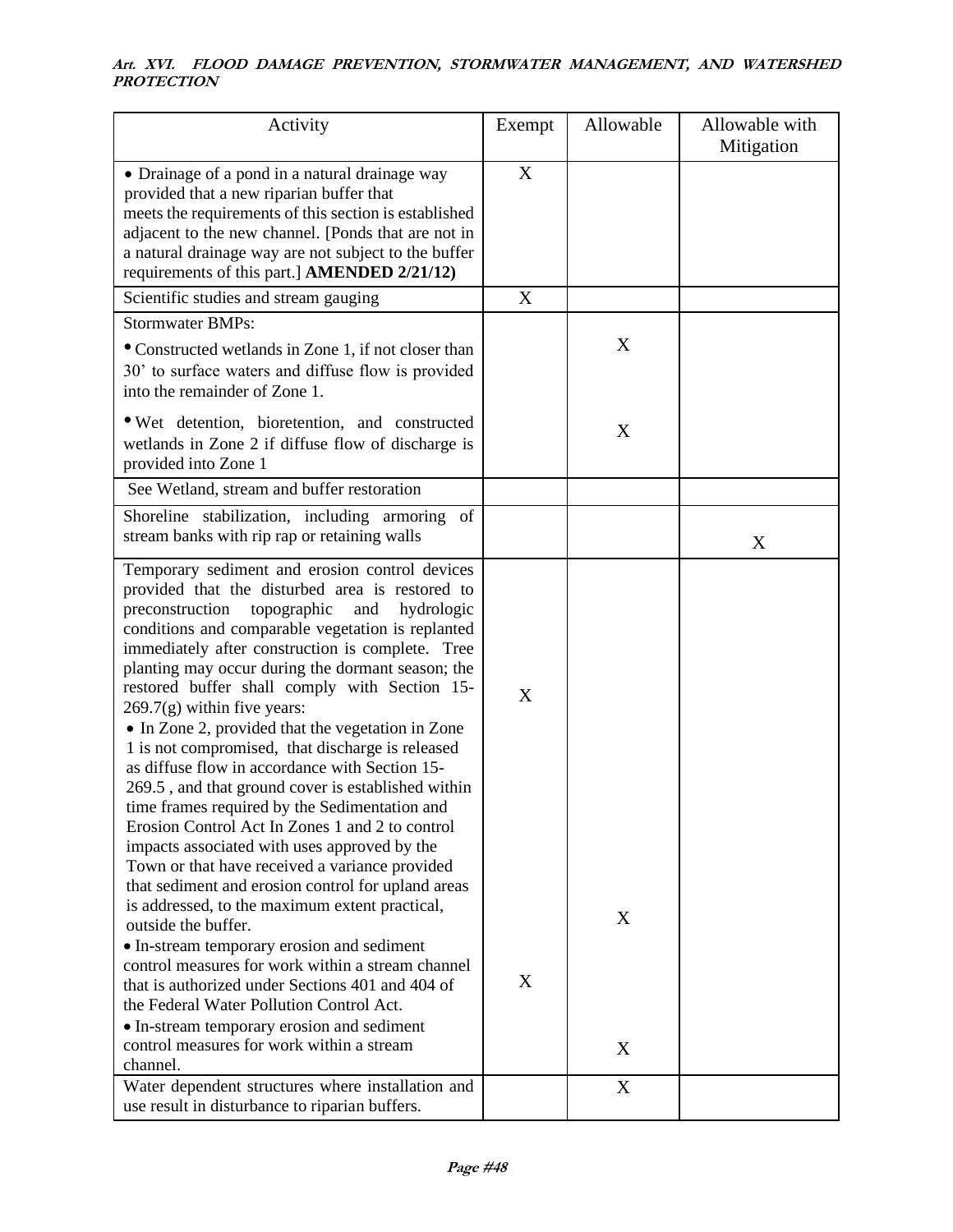| Activity                                                                                                                                                                                                                                                                                                                                                                                                  | Exempt | Allowable | Allowable with<br>Mitigation |
|-----------------------------------------------------------------------------------------------------------------------------------------------------------------------------------------------------------------------------------------------------------------------------------------------------------------------------------------------------------------------------------------------------------|--------|-----------|------------------------------|
| Water wells                                                                                                                                                                                                                                                                                                                                                                                               |        |           |                              |
| • Single family residential water wells                                                                                                                                                                                                                                                                                                                                                                   | X      |           |                              |
| • All other water wells                                                                                                                                                                                                                                                                                                                                                                                   |        | X         |                              |
| Wetland, stream and buffer restoration that results<br>in impacts to the riparian buffers:                                                                                                                                                                                                                                                                                                                |        |           |                              |
| • Wetland, stream and buffer restoration that<br>requires DWQ approval for the use of a 401<br><b>Water Quality Certification</b>                                                                                                                                                                                                                                                                         | X      |           |                              |
| • Wetland, stream and buffer restoration that does<br>not require DWQ approval for the use of a 401<br><b>Water Quality Certification</b>                                                                                                                                                                                                                                                                 |        | X         |                              |
| <b>Miscellaneous</b>                                                                                                                                                                                                                                                                                                                                                                                      |        |           |                              |
| Archaeological activities                                                                                                                                                                                                                                                                                                                                                                                 | X      |           |                              |
| Fences:                                                                                                                                                                                                                                                                                                                                                                                                   |        |           |                              |
| • Fences provided that disturbance is minimized<br>and installation does not result in removal of<br>trees as defined in Section 15-316                                                                                                                                                                                                                                                                   | X      |           |                              |
| • Fences provided that disturbance is minimized<br>and installation results in removal of trees as<br>defined in Section 15-316                                                                                                                                                                                                                                                                           |        | X         |                              |
| Grading and revegetation in Zone 2 only provided<br>that diffuse flow and the health of existing<br>vegetation in Zone 1 is not compromised and<br>disturbed areas are stabilized until they are<br>revegetated                                                                                                                                                                                           |        | X         |                              |
| Maintenance access on modified natural streams: a<br>grassed travel way on one side of the water body<br>where less impacting alternatives are not practical.<br>The width and specifications of the travel way shall<br>be only that needed for equipment access and<br>The travel way shall be located to<br>operation.<br>maximize stream shading.                                                     |        | X         |                              |
| Mining activities:<br>• Mining activities that are covered by the Mining<br>Act provided that new buffers that meet the<br>requirements of this section are established<br>adjacent to the relocated channels<br>Mining activities that are not covered by the<br>Mining Act OR where new buffers that meet the<br>requirements of this section are not established<br>adjacent to the relocated channels |        | X         | X                            |
| Wastewater or mining dewatering wells with<br>approved NPDES permit                                                                                                                                                                                                                                                                                                                                       | X      |           |                              |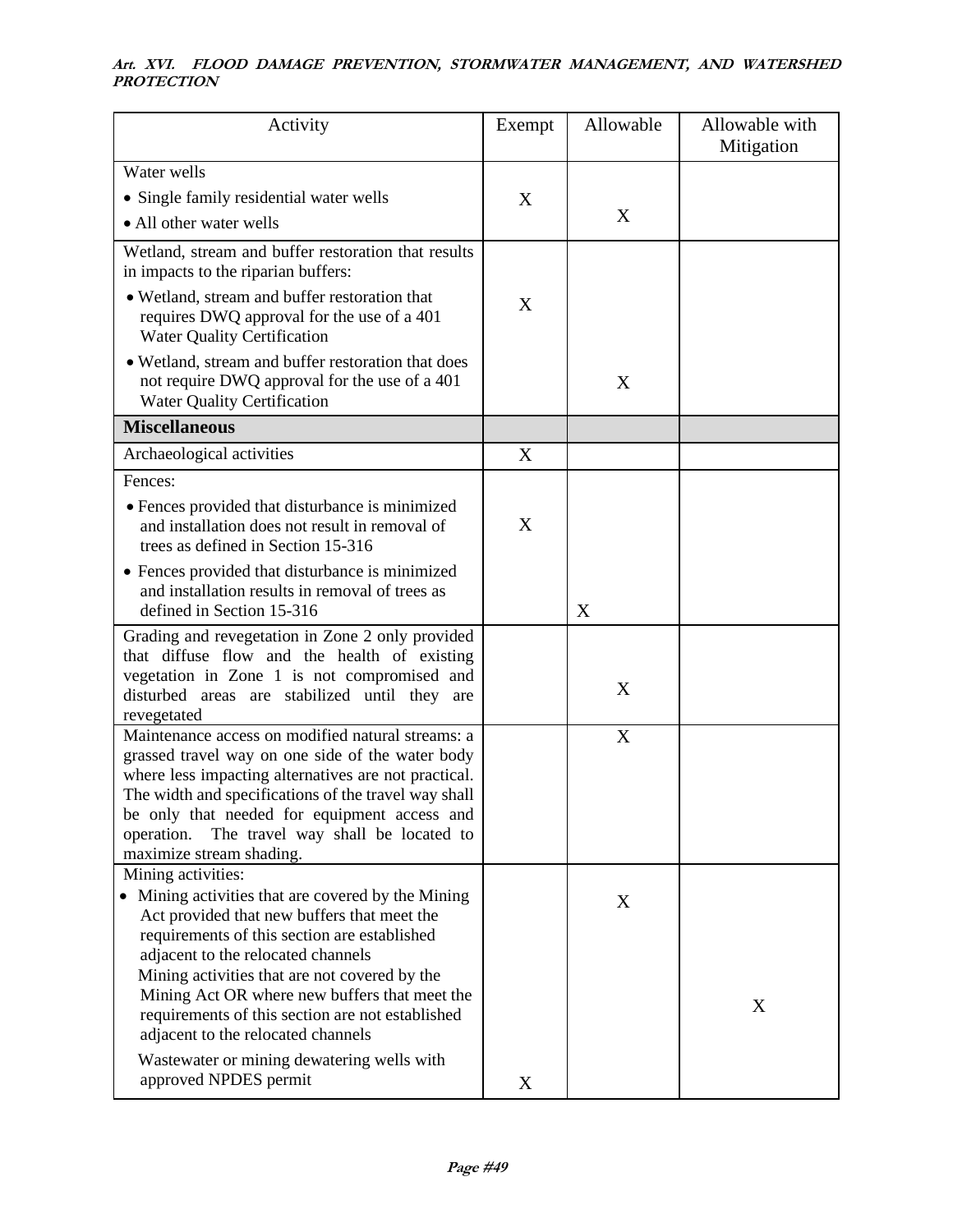| Activity                                                                                                                                                                                                     | Exempt | Allowable | Allowable with<br>Mitigation |
|--------------------------------------------------------------------------------------------------------------------------------------------------------------------------------------------------------------|--------|-----------|------------------------------|
| Preservation or maintenance of historic or cultural<br>sites                                                                                                                                                 | X      |           |                              |
| Protection of existing structures, facilities and<br>stream banks when this requires additional<br>disturbance of the riparian buffer or the stream<br>channel                                               |        | X         |                              |
| Removal of previous fill or debris provided that<br>diffuse flow is maintained, a stabilizing ground<br>cover sufficient to restrain erosion is established,<br>and any woody vegetation removed is restored |        | X         |                              |
| Wildlife passage structures                                                                                                                                                                                  |        | X         |                              |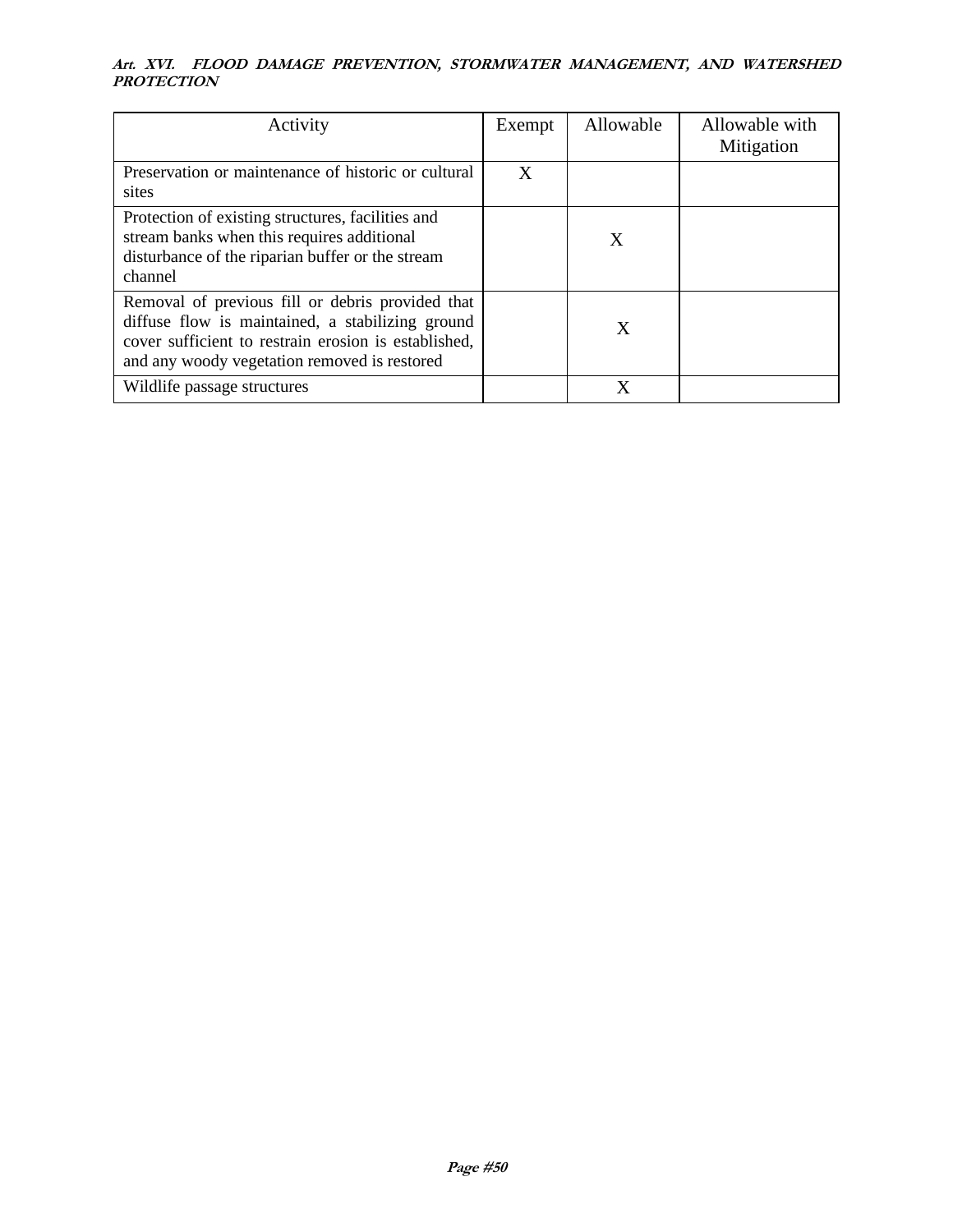| <b>Recreation</b>                                                                                                                                                                                                                                                                                                                                                                                                                                                                                                                                                                                                                                                                                    |   |   |  |
|------------------------------------------------------------------------------------------------------------------------------------------------------------------------------------------------------------------------------------------------------------------------------------------------------------------------------------------------------------------------------------------------------------------------------------------------------------------------------------------------------------------------------------------------------------------------------------------------------------------------------------------------------------------------------------------------------|---|---|--|
| Access trails: Pedestrian access trails leading to the<br>surface water, docks, fishing piers, boat ramps and<br>other water dependent activities:<br>• Pedestrian access trails that are restricted to the<br>minimum width practicable and do not exceed 4<br>feet in width of buffer disturbance, and provided<br>that installation and use does not result in<br>removal of trees as defined in Section 15-316<br>and no impervious surface is added to the<br>buffer.<br>• Pedestrian access trails that exceed 4 feet in<br>width of buffer disturbance, the installation or<br>use results in removal of trees as defined in this<br>Section or impervious surface is added to the<br>buffer. | X | X |  |
| Canoe Access provided that installation and use<br>does not result in removal of trees as defined in<br>Section 15-316 and no impervious surface is added<br>to the buffer.                                                                                                                                                                                                                                                                                                                                                                                                                                                                                                                          | X |   |  |
| Greenway / hiking trails <sup>1</sup> designed, constructed and<br>maintained to maximize nutrient removal and<br>erosion protection, minimize adverse effects on<br>aquatic life and habitat, and protect water quality to<br>the maximum extent practical                                                                                                                                                                                                                                                                                                                                                                                                                                          |   | X |  |
| Playground equipment:<br>• Playground equipment on single family lots<br>provided that installation and use does not result in<br>removal of vegetation<br>• Playground equipment installed on lands other<br>than single-family lots or that requires removal of<br>vegetation                                                                                                                                                                                                                                                                                                                                                                                                                      | X | X |  |
| <b>Transportation</b>                                                                                                                                                                                                                                                                                                                                                                                                                                                                                                                                                                                                                                                                                |   |   |  |
| <b>Bridges</b>                                                                                                                                                                                                                                                                                                                                                                                                                                                                                                                                                                                                                                                                                       |   | X |  |

 $1$ <sup>1</sup> To the extent practicable, greenway easements shall be located a minimum of 10 feet from the top of bank; surfaces shall be a minimum of 15 feet from the top of bank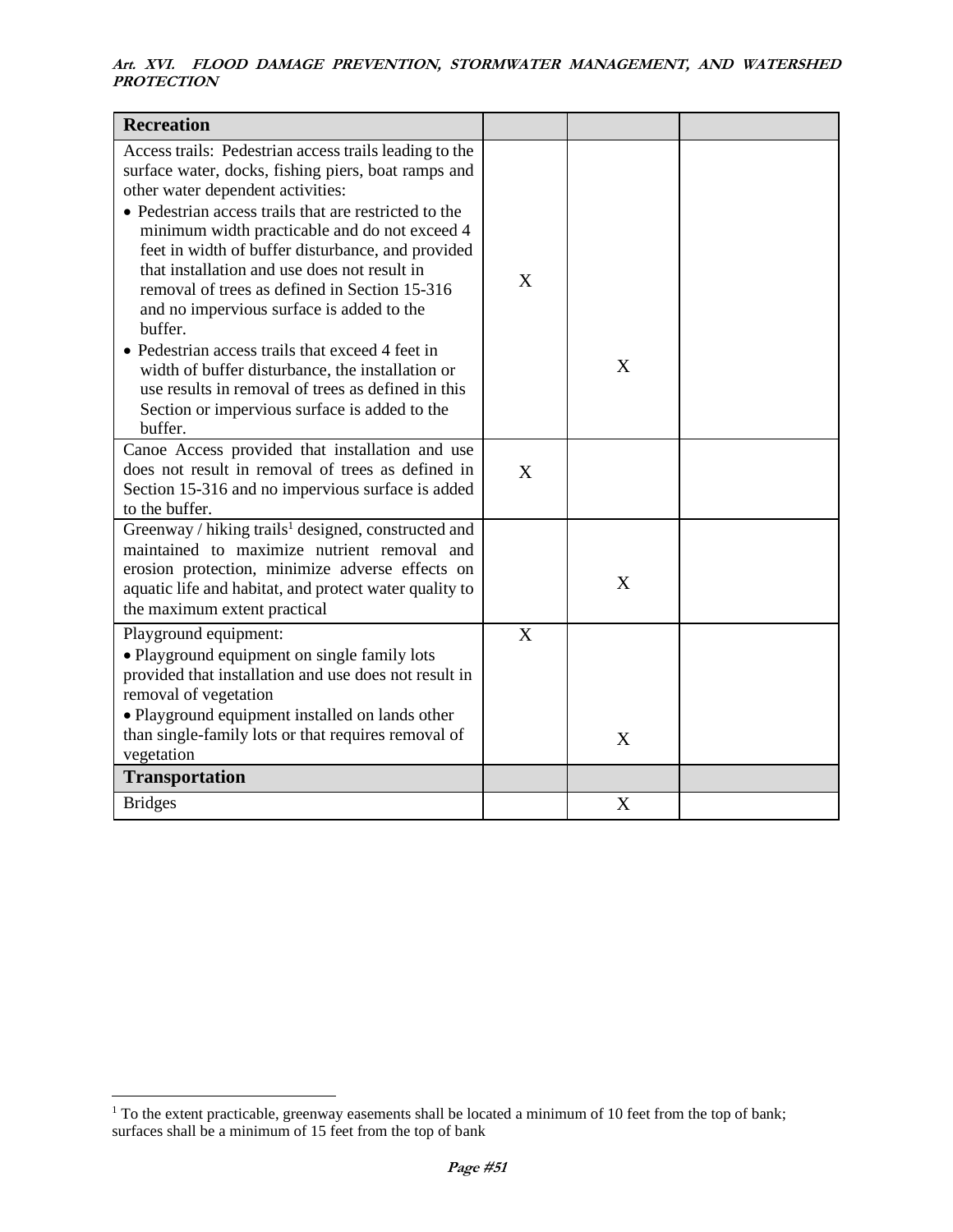| Driveway crossings of streams and other surface<br>waters subject to this Section:<br>• Individual driveway crossings that disturb equal<br>to or less than 25 linear feet or 2,500 square feet<br>of buffer<br>• Individual driveway crossings that disturb<br>greater than 25 linear feet or 2,500 square feet<br>of buffer<br>• Multiple driveway crossings in any development                                                                                         | X | X<br>X |        |
|---------------------------------------------------------------------------------------------------------------------------------------------------------------------------------------------------------------------------------------------------------------------------------------------------------------------------------------------------------------------------------------------------------------------------------------------------------------------------|---|--------|--------|
| that cumulatively disturbs equal to or less than<br>150 linear feet or one-third of an acre of buffer<br>Multiple driveway crossings in any development<br>that cumulatively disturbs greater than 150<br>linear feet or one-third of an acre of buffer<br>• Driveway impacts other than crossing of a<br>stream or other surface waters subject to this<br>Section                                                                                                       |   |        | X<br>X |
| Railroad impacts other than crossings of streams<br>and other surface waters subject to this Part.                                                                                                                                                                                                                                                                                                                                                                        |   |        | X      |
| Railroad crossings of streams and other surface<br>water drainage features subject to this Part:<br>• Railroad crossings that impact equal to or less<br>than 40 linear feet of riparian buffer<br>• Railroad crossings that impact greater than 40<br>linear feet but equal to or less than 150 linear feet<br>or one-third of an acre of riparian buffer<br>• Railroad crossings that impact greater than 150<br>linear feet or one-third of an acre of riparian buffer | X | X      | X      |
| Road relocation: Relocation of existing private<br>access roads associated with public road projects<br>where necessary for public safety:<br>• Less than or equal to 2,500 square feet of buffer<br>impact<br>• Greater than 2,500 square feet of buffer impact                                                                                                                                                                                                          |   | X      | X      |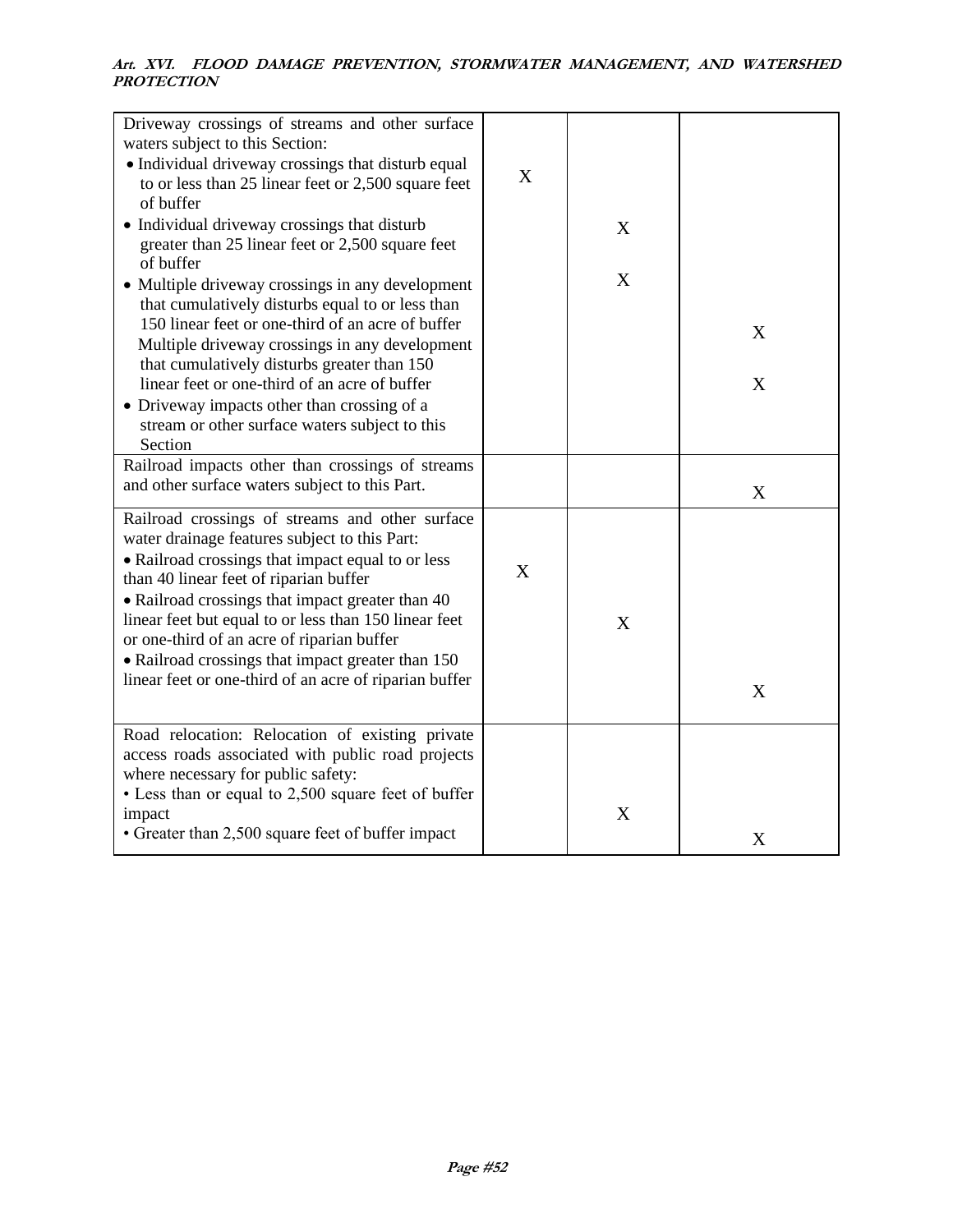| Temporary roads, provided that restoration<br>activities, including re-establishment of pre-<br>construction topographic and hydrologic<br>conditions and replanting with comparable<br>vegetation occur immediately after construction.<br>Tree planting may occur during the dormant<br>season; the restored buffer shall comply with<br>Section 15-269.7 $(g)$ within five years:<br>• Less than or equal to 2,500 square feet of buffer                                                                    | X |        |   |
|----------------------------------------------------------------------------------------------------------------------------------------------------------------------------------------------------------------------------------------------------------------------------------------------------------------------------------------------------------------------------------------------------------------------------------------------------------------------------------------------------------------|---|--------|---|
| disturbance<br>• Greater than 2,500 square feet of buffer<br>disturbance<br>• Associated with culvert installation of bridge<br>construction or replacement                                                                                                                                                                                                                                                                                                                                                    |   | X<br>X |   |
| Transportation (vehicular, bike) crossings<br>of<br>streams and other surface waters subject to this<br>Section:<br>• Transportation crossings that impact equal to or<br>less than 40 linear feet of riparian buffer<br>• Transportation crossings that impact greater than<br>40 linear feet but equal to or less than 150 linear<br>feet or one-third of an acre of riparian buffer<br>• Transportation crossings that impact greater than<br>150 linear feet or one-third of an acre of riparian<br>buffer | X | X      | X |
| Transportation impacts other than crossings of<br>streams and other surface waters subject to this<br>Section                                                                                                                                                                                                                                                                                                                                                                                                  |   |        | X |
| Vehicle access roads and boat ramps leading to the<br>surface water, docks, fishing piers, and other water<br>dependent activities, but not crossing the surface<br>water and having a minimum practicable width of<br>not more than 10 feet.                                                                                                                                                                                                                                                                  |   | X      |   |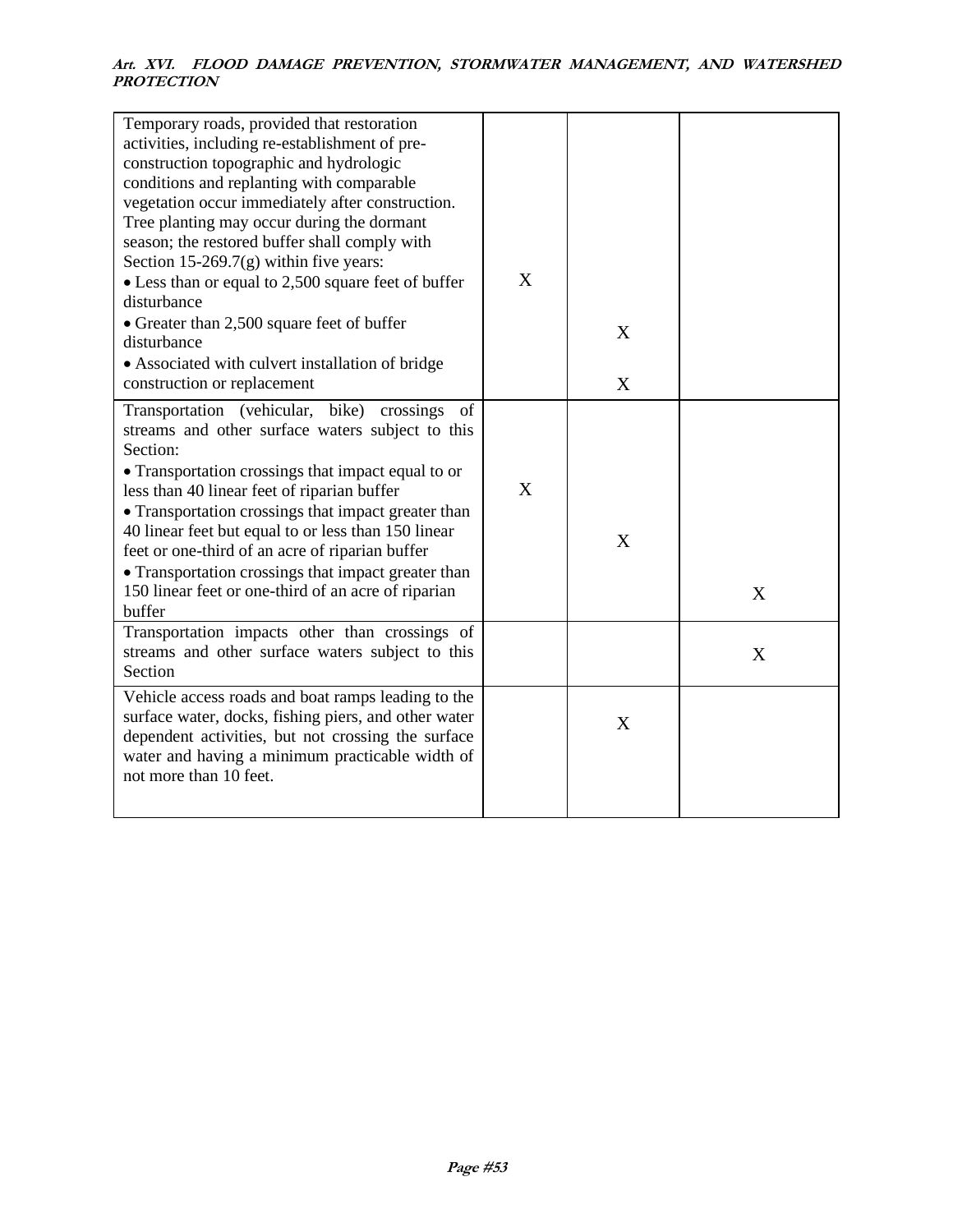| <b>Utilities</b>                                                                                                                                                                                                                            |   |   |   |
|---------------------------------------------------------------------------------------------------------------------------------------------------------------------------------------------------------------------------------------------|---|---|---|
| Electric utility, aerial, perpendicular crossings <sup>2,3,4</sup> :<br>• Disturb equal to or less than 100 linear feet of<br>buffer<br>• Disturb greater than 100 linear feet of buffer                                                    | X | X |   |
| Electric utility, aerial, other than perpendicular<br>crossings <sup>3</sup> :<br>• Impacts greater than 50 feet from surface waters<br>• Impacts within 30-50 feet of surface waters<br>• Impacts within 30 feet of surface waters $2,4,5$ | X | X | X |
| Electric utility, underground, perpendicular<br>crossings <sup>3,4,6</sup> :<br>• Disturb less than or equal to 40 linear feet of<br>buffer<br>• Disturb greater than 40 linear feet of buffer                                              | X | X |   |

• Vegetative root systems shall be left intact to maintain the integrity of the soil. Stumps shall remain where trees are cut.

• Construction activities shall minimize the removal of woody vegetation, the extent of the disturbed area, and the time in which areas remain in a disturbed state.

• In wetlands, mats shall be utilized to minimize soil disturbance.

<sup>3</sup> Perpendicular crossings are those that intersect the surface water at an angle between 75 degrees and 105 degrees.

<sup>4</sup> Provided that poles or aerial infrastructure shall not be installed within 10 feet of a water body unless the Administrator

completes a no practical alternative evaluation as defined in Section 15-269.6

<sup>5</sup> Provided that:

- No heavy equipment shall be used within 30 feet of surface waters.
- A tree protection plan shall be developed and approved by Administrator that will protect the buffer to the maximum extent practicable.
- Trees shall be: 1) felled so as not to damage trees not intended for removal or stream banks; and 2) removed by chain.
- No permanent felling of trees occurs in protected buffers or streams.
- Stumps shall be removed only by grinding.
- Construction activities shall minimize the removal of woody vegetation, the extent of the disturbed area, and the time in which areas remain in a disturbed state.
- At the completion of the project the disturbed area shall be stabilized with native vegetation.
- The condition and use of the area within 50 feet of surface waters shall be consistent with Sections 15-269.3 and 15- 269.4.

• A tree protection plan shall be developed and approved by Administrator that will protect the buffer to the maximum extent practicable.

•Trees shall be felled so as not to damage trees not intended for removal or stream banks.

•Construction activities shall minimize the removal of woody vegetation, the extent of the disturbed area, and the time in which areas remain in a disturbed state.

•Stump grinding is allowable only for stumps more than 30 feet from surface waters.

<sup>&</sup>lt;sup>2</sup> Provided that within 30 feet of surface waters, all of the following BMPs for overhead utility lines are used. If all of these BMPs are not used, then the overhead utility lines shall require a no practical alternative evaluation by the Administrator as defined in Section 15-269.6.

<sup>•</sup> A zone at least 10 feet wide immediately adjacent to the water body shall be managed such that only vegetation that poses a hazard or has the potential to grow tall enough to interfere with the line is removed.

<sup>•</sup> Woody vegetation shall be cleared by hand. No land grubbing or grading is allowed.

<sup>•</sup> Riprap shall not be used unless it is necessary to stabilize a tower.

<sup>•</sup> No fertilizer shall be used other than a one-time application to re-establish vegetation.

<sup>•</sup> Active measures shall be taken after construction and during routine maintenance to ensure diffuse flow of stormwater through the buffer.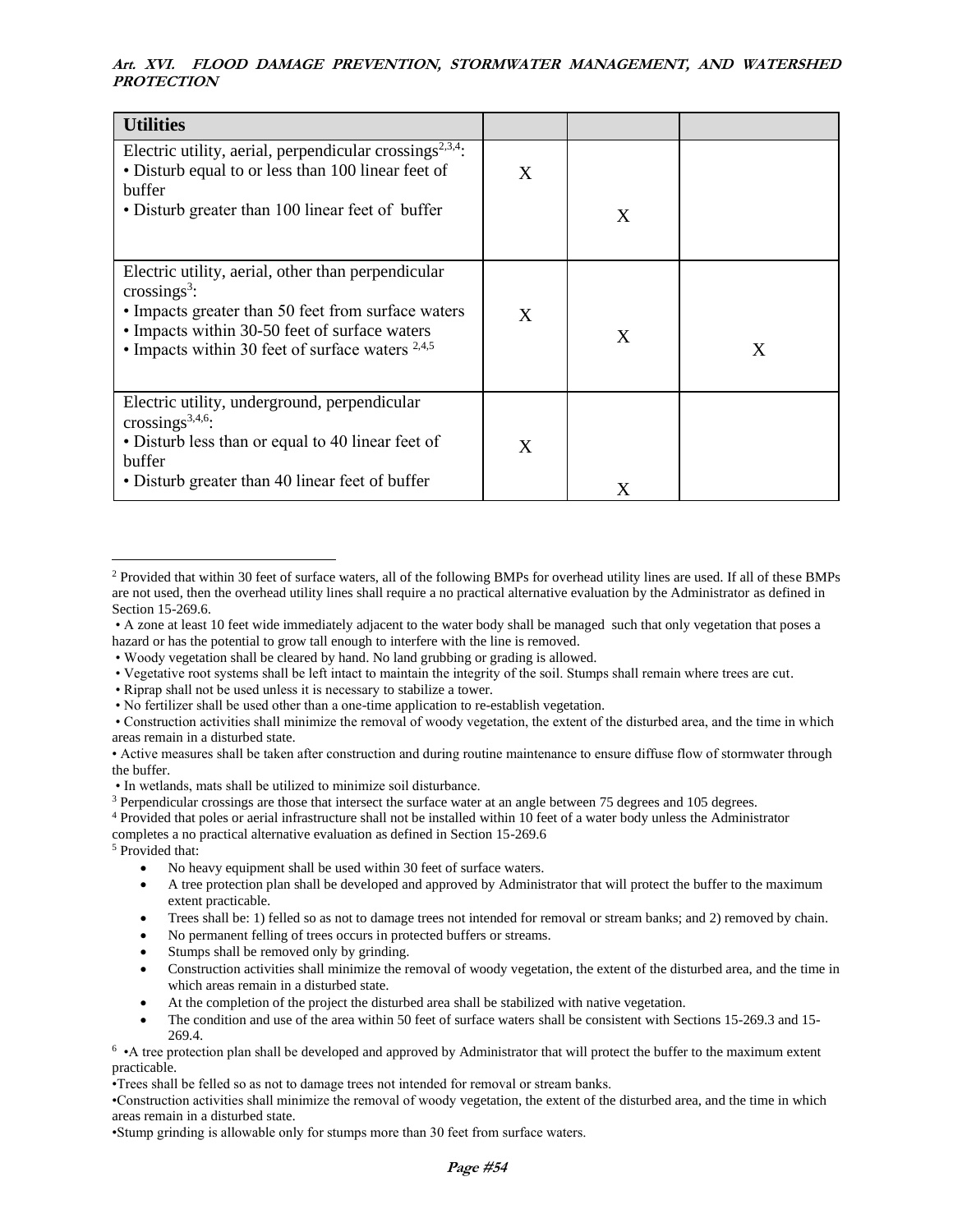| Electric utility, underground, other than<br>perpendicular crossings $3,6$ .<br>• Impacts greater than 50 feet from surface |  |  |
|-----------------------------------------------------------------------------------------------------------------------------|--|--|
| waters                                                                                                                      |  |  |
| • Impacts within 30-50 feet of surface waters                                                                               |  |  |
| • Impacts within 30 feet of surface waters $5$                                                                              |  |  |

<sup>•</sup> Within 30 feet of surface water, all of the following BMPs for underground utility lines shall be used. If all of these BMPs are not used, then the underground utility line shall require a no practical alternative evaluation by the Administrator, as defined in Section 15-269.6.

<sup>•</sup> Trees shall be removed by chain. Woody vegetation shall be cleared by hand. No land grubbing or grading is allowed.

<sup>.•</sup> Vegetative root systems shall be left intact to maintain the integrity of the soil. Stumps shall remain, except in the trench created for the line installation.

<sup>•</sup> Underground cables shall be installed by vibratory plow or trenching.

<sup>•</sup> The trench shall be backfilled with the excavated soil material immediately following cable installation.

<sup>•</sup> No fertilizer shall be used other than a one-time application to re-establish vegetation.

<sup>•</sup> In wetlands, mats shall be utilized to minimize soil disturbance.

<sup>•</sup> At the completion of the project the disturbed area shall be stabilized with native vegetation.

<sup>•</sup>The condition and use of the area within 50 feet of surface waters shall be consistent with Sections 15-269.3 and 15-269.4

 $\alpha$  All sewer crossings shall be protected from damage and risk of future leakage to the maximum extent practicable using ductile iron and other appropriate construction materials and practices.

<sup>&</sup>lt;sup>8</sup> The width of the corridor that is maintained to exclude woody vegetation will not exceed 20 feet in width except to accommodate vehicle turnaround, preparedness for emergency situations, and state and federal regulatory standards.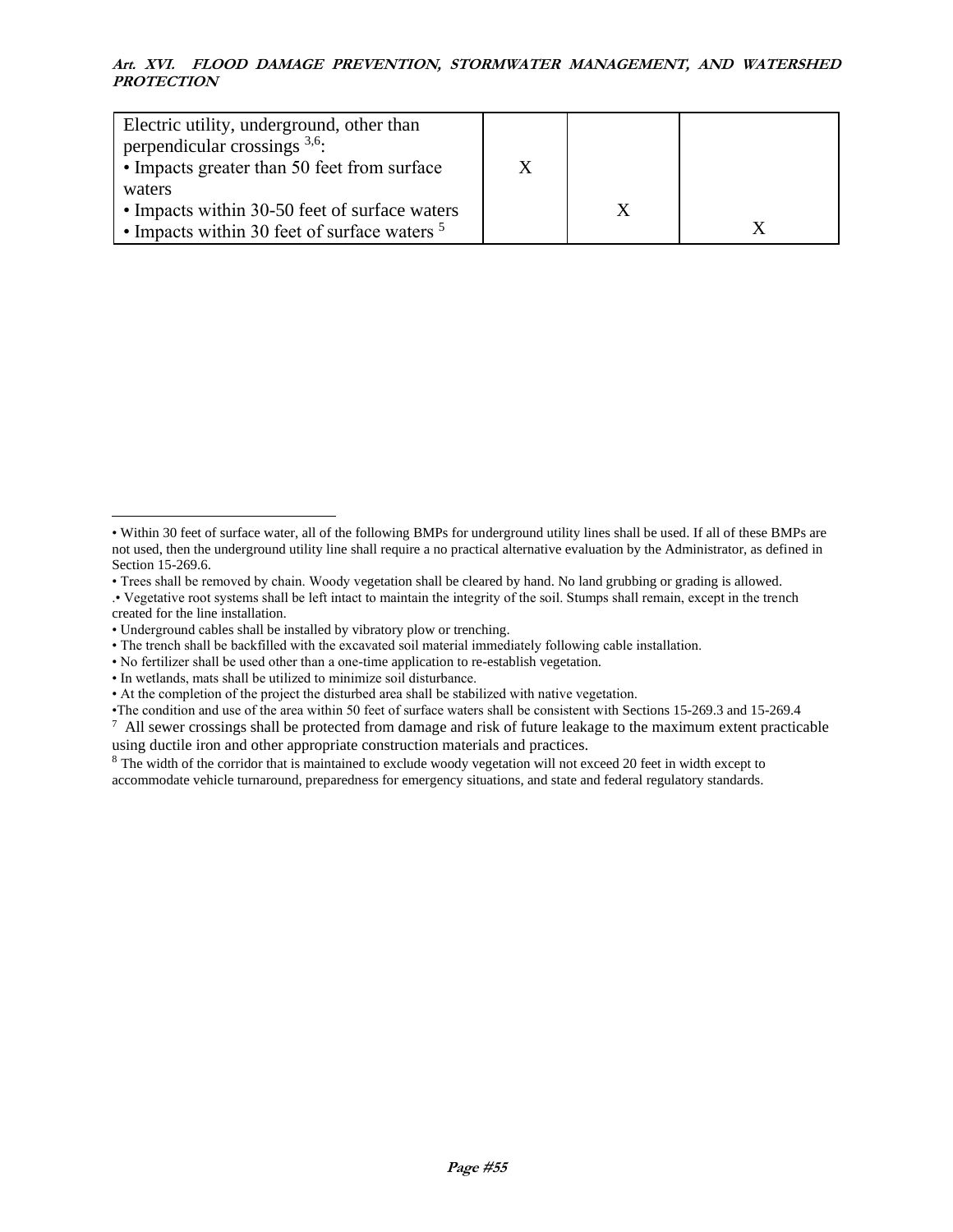| Non-electric utility, perpendicular crossings <sup>3,4,6,7</sup> :<br>• Disturb equal to or less than 40 linear feet of<br>buffer with a maintenance corridor equal to or less<br>than 10 feet in width<br>• Disturb equal to or less than 40 linear feet of<br>buffer with a maintenance corridor greater than 10<br>feet in width<br>• Disturb greater than 40 linear feet but equal to or | X                         | X |   |
|----------------------------------------------------------------------------------------------------------------------------------------------------------------------------------------------------------------------------------------------------------------------------------------------------------------------------------------------------------------------------------------------|---------------------------|---|---|
| less than 150 linear feet of buffer with a<br>maintenance corridor equal to or less than 10 feet                                                                                                                                                                                                                                                                                             |                           | X |   |
| in width<br>• Disturb greater than 40 linear feet but equal to or                                                                                                                                                                                                                                                                                                                            |                           |   | X |
| less than 150 linear feet of buffer with a<br>maintenance corridor greater than 10 feet in width                                                                                                                                                                                                                                                                                             |                           |   | X |
| • Disturb greater than 150 linear feet of buffer<br>Non-electric utility, other than perpendicular<br>crossings $3,6$ :                                                                                                                                                                                                                                                                      |                           |   |   |
| • Impacts greater than 50 feet from surface waters<br>• Impacts within 30-50 feet of surface waters<br>• Impacts within 30 feet of surface waters <sup>5,8</sup>                                                                                                                                                                                                                             | X                         | X | X |
| <b>Vegetation Management</b>                                                                                                                                                                                                                                                                                                                                                                 |                           |   |   |
| Forest harvesting – See Section 15-319.1                                                                                                                                                                                                                                                                                                                                                     |                           |   |   |
| Fertilizer application:<br>One-time fertilizer application to establish<br>vegetation                                                                                                                                                                                                                                                                                                        | $\boldsymbol{\mathrm{X}}$ |   |   |
| Vegetation management:<br>• Emergency fire control measures provided that                                                                                                                                                                                                                                                                                                                    | X                         |   |   |
| topography is restored<br>• Mowing and harvesting of plant products in<br>Zone 2 only                                                                                                                                                                                                                                                                                                        | $\boldsymbol{\mathrm{X}}$ |   |   |
| • Planting vegetation to enhance the riparian<br>buffer                                                                                                                                                                                                                                                                                                                                      | X                         |   |   |
| • Pruning forest vegetation provided that the<br>health and function of the forest vegetation is not<br>compromised                                                                                                                                                                                                                                                                          | X                         |   |   |
| • Removal of individual trees which are dead,<br>diseased, or damaged, are in danger of causing<br>damage to dwellings, other structures or human<br>life, or are imminently endangering the stability of                                                                                                                                                                                    | X                         |   |   |
| the streambank                                                                                                                                                                                                                                                                                                                                                                               | X                         |   |   |
| • Removal of poison ivy                                                                                                                                                                                                                                                                                                                                                                      |                           |   |   |
| • Removal of invasive exotic vegetation as defined<br>in Smith, Cherri L., 1998 Exotic Plant Guidelines.<br>DENR, Division of Parks and Recreation. Raleigh,<br>N.C. Guideline #30, or a more recent version or<br>alternative reference approved by the NC EMC.                                                                                                                             | $\mathbf X$               |   |   |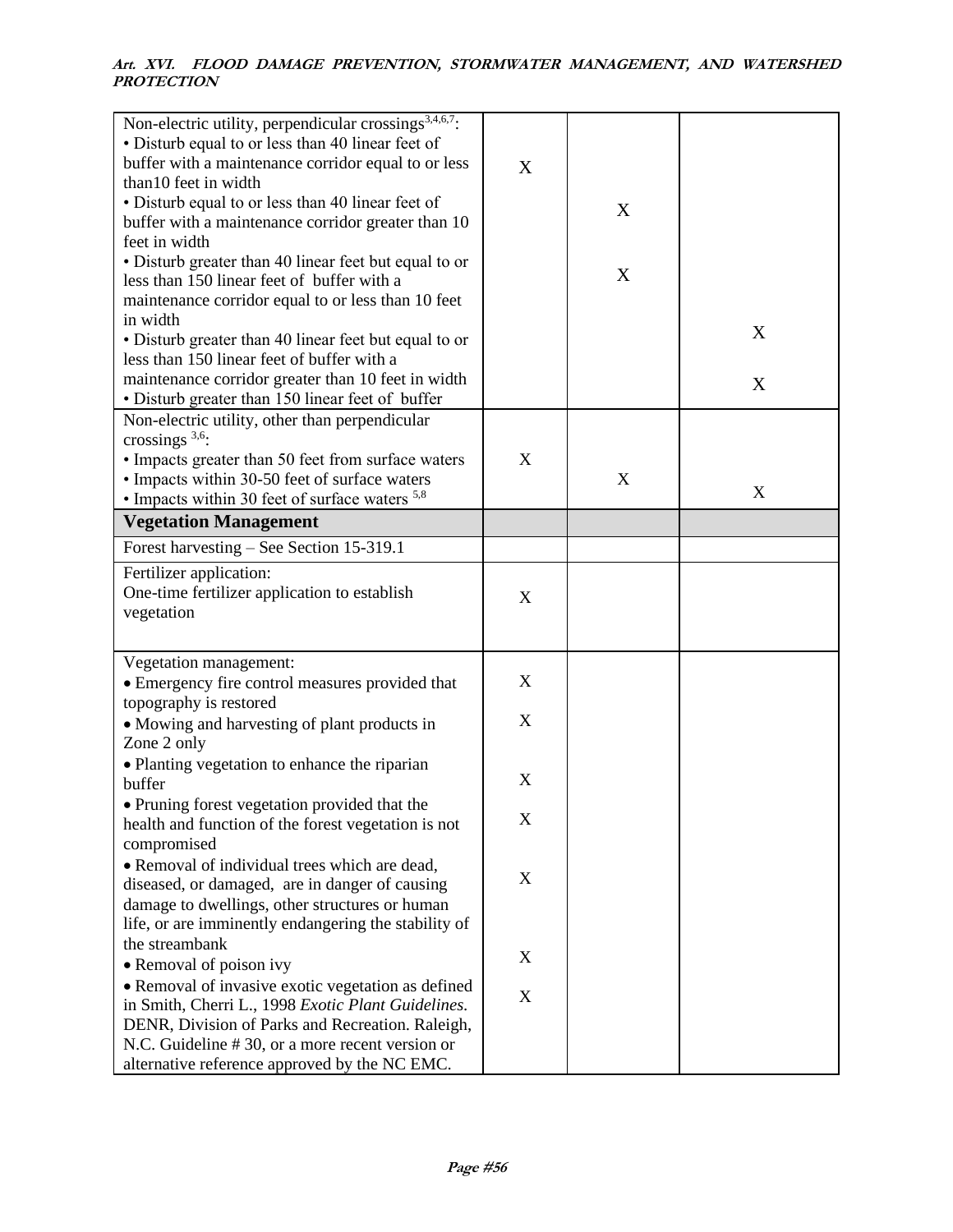(e) Additional Setback Requirements for Specific Water Pollution Hazards

The following activities are designated as potential water pollution hazards, and must be set back from any stream or waterbody by the required buffer width provided in 15-269.3 or the distance indicated below, whichever is greater:

| <b>Activity</b>                                                     | <b>Setback</b> |
|---------------------------------------------------------------------|----------------|
| Above or below ground storage of hazardous substances, petroleum or | 150 feet       |
| biofuels                                                            |                |
| Animal feedlot operations                                           | 250 feet       |
| Land application of biosolids                                       | 100 feet       |
| Solid waste landfills or junkyards                                  | 300 feet       |

# (f) **(REPEALED 2/21/12)**

(g) No new lot may be created through a major or minor subdivision process that would be undevelopable under the provisions of this part because of the amount or dimensions of protective buffer land included in it, unless such lot has already been developed, or it plainly appears that such lot is intended to be devoted to permanent open space use.

(h) Areas set aside as protective stream buffers as required by this part may be counted towards required open space as set out in Sections 15-198, so long as they meet all the provisions of that section.

(i) Nothing in this part shall prevent a single family residence (including a mobile home) from being located within the required protective stream buffer areas if such home: 1) replaces a home that had been located within such buffer prior to the effective date of this part and is located on the same location as the previous home; or 2) is located on a mobile home pad or foundation that was in existence on the effective date of this part.

(j) Nothing in this part shall prevent the expansion of an existing single family detached residence (including an attached garage) into any buffer area that adjoins an ephemeral stream, if and to the extent that such area was not a regulated stream buffer under the provisions of this chapter in effect prior to the effective date of this section.

# **Section 15-269.6 Determination of "No Practical Alternatives".**

(a) Persons who wish to undertake uses designated as allowable or allowable with mitigation under Section 15-269.5 or wish to meet a mitigation requirement provided under Section 15-269.7(g) shall submit a written request to the permit issuing authority for a "no practical alternatives" determination. The applicant shall certify that the criteria identified in subsection (b) are met and may submit any information deemed relevant to the permit issuing authority determination, in addition to the plans and other information submitted as part of the application for a permit under Article IV of this chapter.

(b) The permit issuing authority shall make a "no practical alternatives" determination if, after reviewing the project plans and any other applicable information, it concludes that: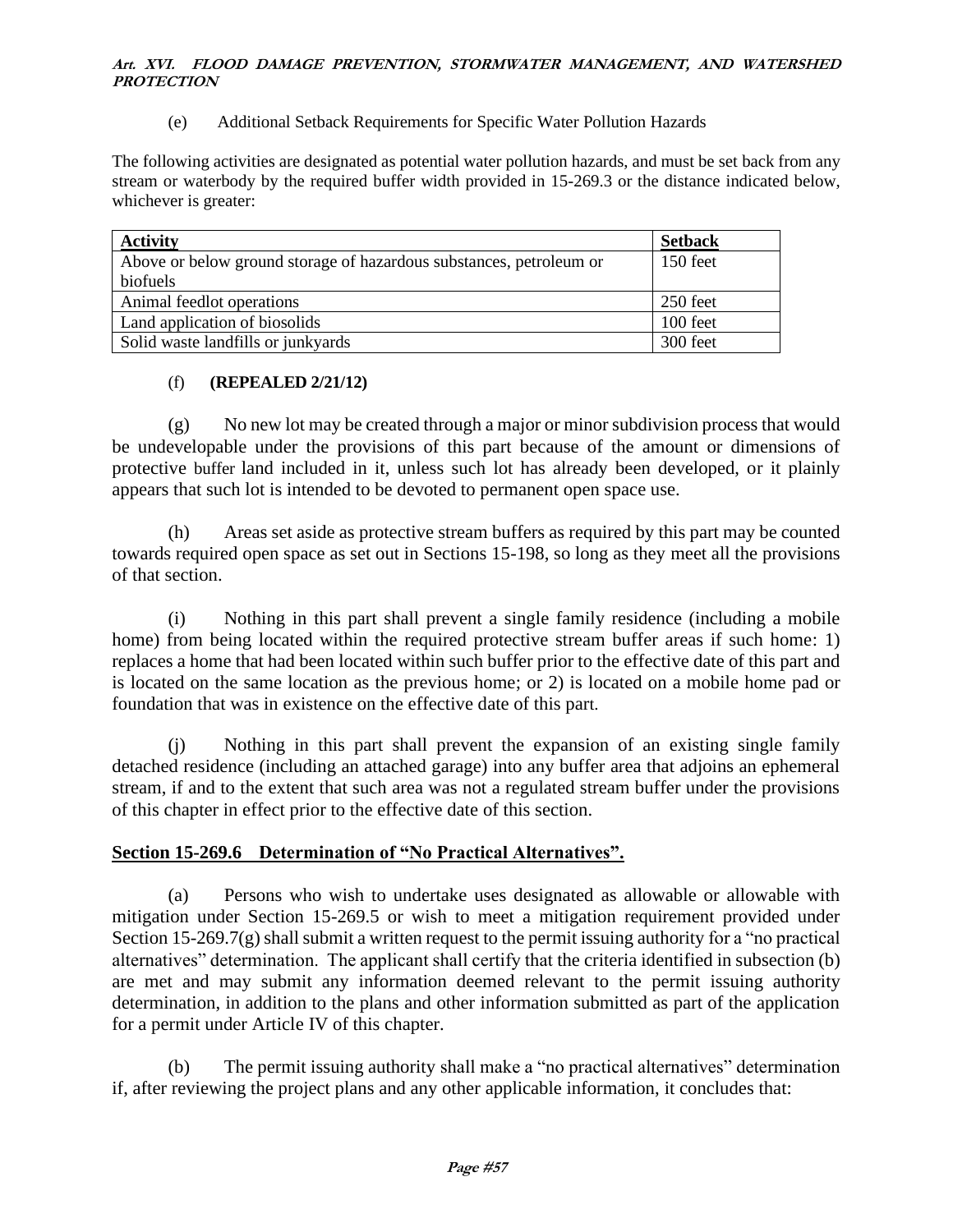- (1) The basic project purpose cannot be practically accomplished in a manner that would better minimize disturbance, preserve aquatic life and habitat, and protect water quality, and;
- (2) Best management practices shall be used if necessary to minimize disturbance, preserve aquatic life and habitat, and protect water quality.

(c) Requests for a "no practical alternatives" determination shall be reviewed and either approved or denied. The permit issuing authority shall issue the decision in writing.

(d) If the "no practical alternatives" determination is issued in the context of a zoning permit, then the determination is to be made within 60 days of the submission of a completed application, unless:

- (1) The applicant agrees, in writing, to a longer period;
- (2) The local government determines that the applicant has failed to furnish requested information necessary to the local government's decision;
- (3) The applicant refuses access to its records or premises for the purpose of gathering information necessary to the local government's decision.

(e) Any appeals of determinations regarding determinations of "no practical alternatives" shall be referred to the Director of DWQ. The Director's decision is subject to review as provided in G.S. 150B Articles 3 and 4.

# **Section 15-269.7 Mitigation for Water Quality Buffers. (REWRITTEN 5/22/12)**

(a) PURPOSE. The purpose of this section is to set forth the mitigation requirements for water quality buffer protection in relation to either a use shown in Section 15-269.5(d) as "allowable with mitigation" or a use for which a variance has been granted pursuant to Section 15- 92(j).

(b) THE AREA OF MITIGATION. Staff shall determine the required area of mitigation, which shall apply to all mitigation options identified in this section, according to the following:

- (1) The impacts in square feet to each zone of the buffer shall be determined by adding the area of the footprint of the activity causing the impact to the riparian buffer, including any clearing and grading within the buffer necessary to accommodate other activities, and the area of any ongoing maintenance corridors within the buffer associated with the activity.
- (2) The required area of mitigation shall be determined by applying the following multipliers to the impacts determined in subsection  $(b)(1)$  to each zone of the riparian buffer:
	- a. Impacts to Zone one of the riparian buffer shall be multiplied by three;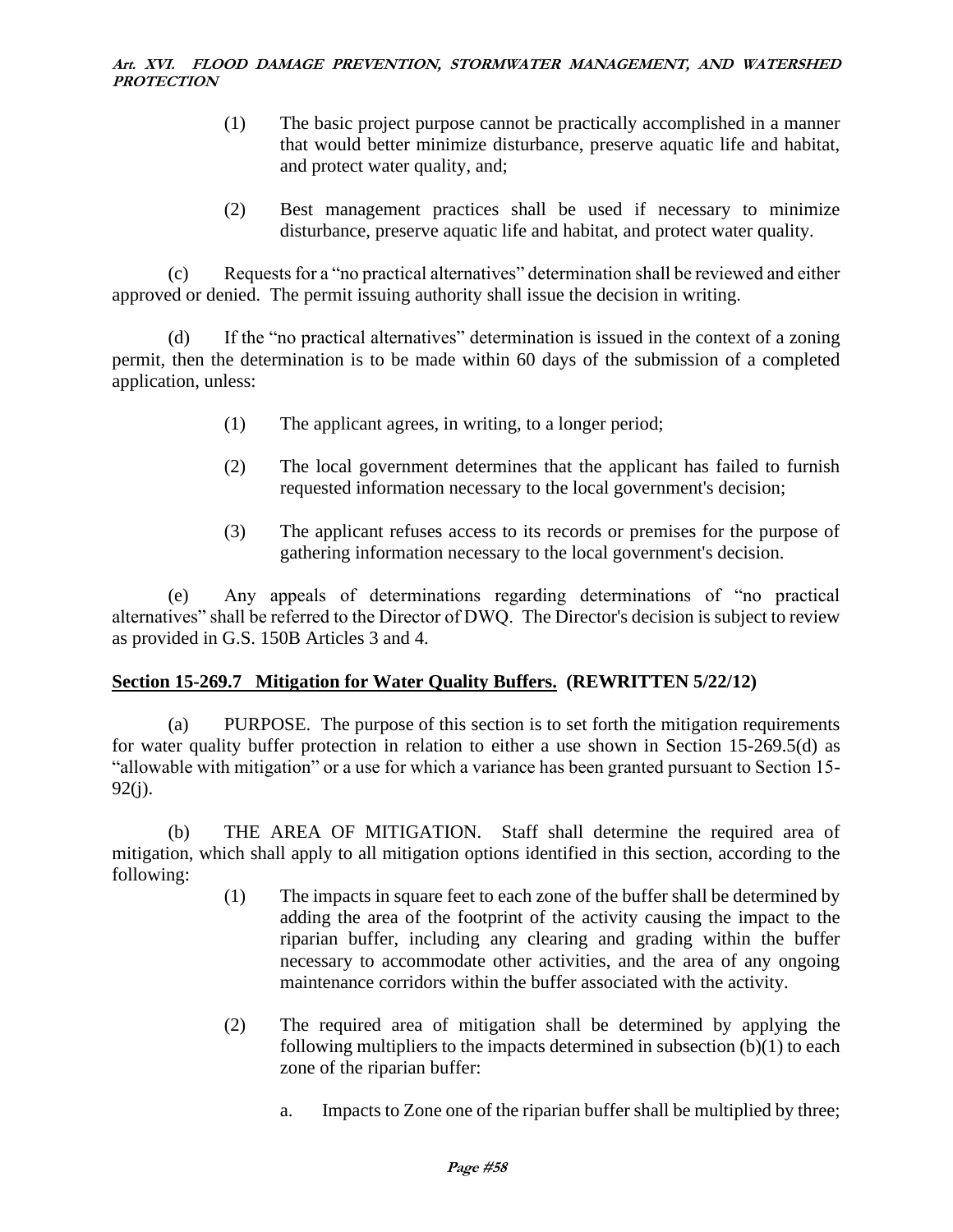b. Impacts to Zone two of the riparian buffer shall be multiplied by one and one-half.

(c) THE LOCATION OF MITIGATION. The mitigation effort shall be located within the Town's planning jurisdiction, and as close to the location of the impact as feasible.

(d) OPTIONS FOR MEETING THE MITIGATION DETERMINATION. (**AMENDED 5/22/12)**

- (1) For impacts to buffers on intermittent and perennial streams, payment of a compensatory mitigation fee to the Riparian Buffer Restoration Fund (pursuant to 15A NCAC 02B .0269, Jordan Water Supply Nutrient Strategy: Riparian Mitigation Fees to the NC Ecosystem Enhancement Program), contingent upon acceptance of payments by the NC Ecosystem Enhancement Program, or to a private mitigation bank so long as the mitigation programs alternative to the Riparian Buffer Restoration Fund comply with the most current banking requirements of the US Army Corps of Engineers and the most current applicable trading criteria associated with water quality mitigation. For impacts to ephemeral streams, payment may be made only to the Town's Water Quality Enhancement Fund.
- (2) Donation of real property or of an interest in real property pursuant to subsection (f) of this Section;
- (3) Riparian buffer enhancement, or riparian buffer restoration. This shall be accomplished by the applicant after submittal and approval of a restoration plan pursuant to subsection (g) of this Section.

(e) PAYMENT TO THE WATER QUALITY ENHANCEMENT FUND. Persons who choose to satisfy their mitigation determination by paying a compensatory mitigation fee to the Water Quality Enhancement Fund as allowed here shall use the following procedure:

- (1) The Town shall establish annually, and include on the Miscellaneous Fees and Charges Schedule, a per square foot buffer mitigation fee. The fee shall be based upon a reasonable estimate of the per square foot cost of accomplishing riparian buffer restoration.
- (2) The amount of the compensatory mitigation fee due shall be determined by multiplying the area in square feet of mitigation calculated in accordance with subsection (b) by the per square foot buffer mitigation fee.
- (3) The required fee shall be submitted to the Town prior to construction plan approval.

(f) DONATION OF PROPERTY. Persons who choose to satisfy their mitigation determination by donating real property or an interest in real property to the Town shall meet the following requirements: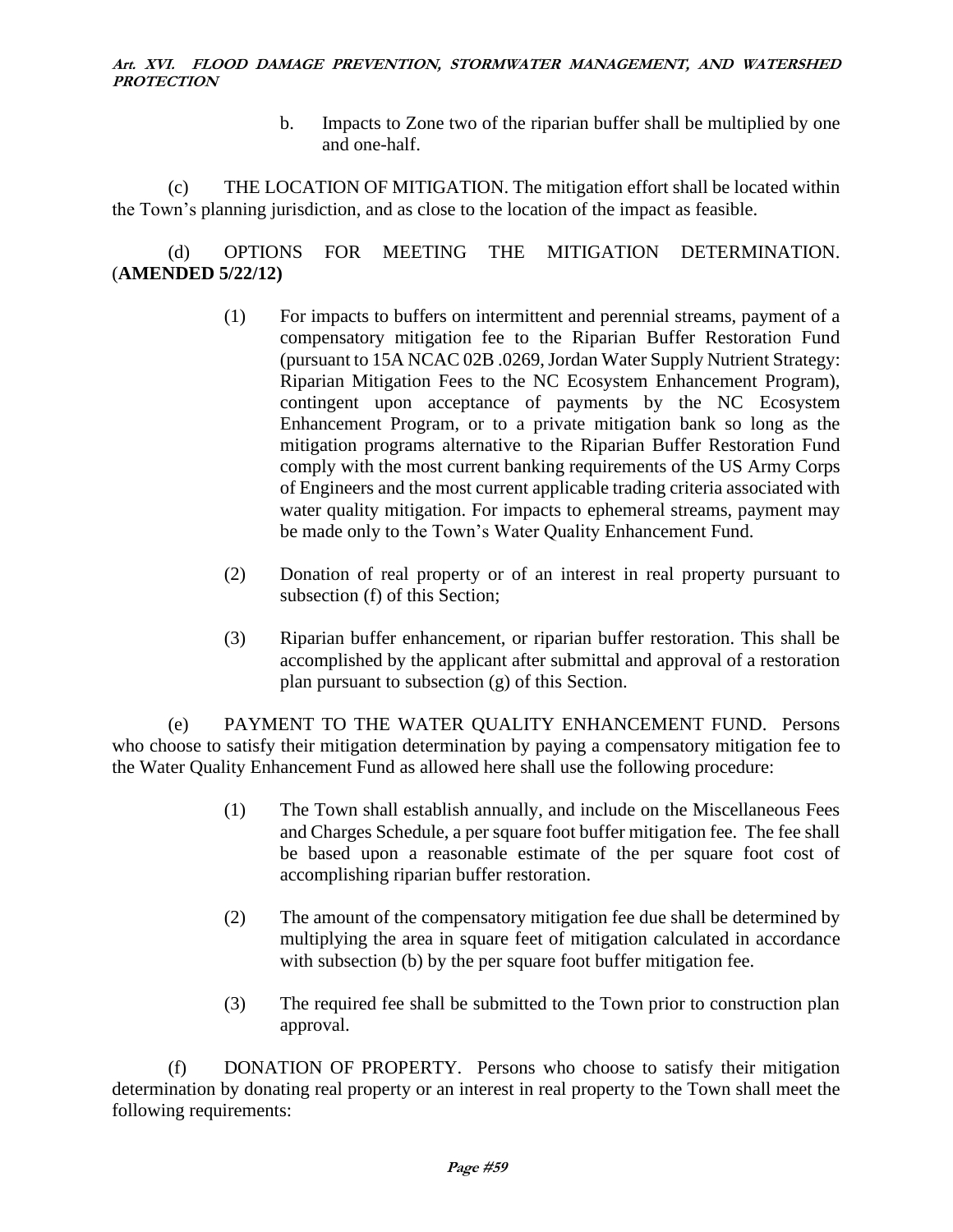- (1) The donation of real property interests may be used to either partially or fully satisfy the payment of a compensatory mitigation fee to the Riparian Buffer Restoration Fund, the Water Quality Enhancement Fund, or another alternative, private mitigation bank. The value of the property interest shall be determined by an appraisal performed in accordance with subsection (f)(4)d of this Section. The donation shall satisfy the mitigation determination if the appraised value of the donated property interest is equal to or greater than the required fee. If the appraised value of the donated property interest is less than the required fee, the applicant shall pay the remaining balance due.
- (2) The donation of conservation easements to satisfy compensatory mitigation requirements shall be accepted only if the conservation easement is granted in perpetuity.
- (3) Donation of real property interests to satisfy the mitigation determination shall be accepted only if such property meets all of the following requirements:
	- a. The property shall be located within an area that is identified as a priority for restoration in, or is otherwise consistent with the goals of the Basinwide Wetlands and Riparian Restoration Plan for the Cape Fear River Basin developed by the NC Division of Water Quality.
	- b. The property shall contain riparian buffers not currently protected by the State's riparian buffer protection program that are in need of restoration.
	- c. The restorable riparian buffer on the property shall have a minimum length of 1000 linear feet along a surface water and a minimum width of 50 feet as measured horizontally on a line perpendicular to the surface water.
	- d. The size of the restorable riparian buffer on the property to be donated shall equal or exceed the acreage of riparian buffer required to be mitigated under the mitigation responsibility determined pursuant to Item (b) of this Section.
	- e. The property shall not require excessive measures for successful restoration, such as removal of structures or infrastructure. Restoration of the property shall be capable of fully offsetting the adverse impacts of the requested use.
	- f. The property shall be suitable to be successfully restored, based on existing hydrology, soils, and vegetation.
	- g. The estimated cost of restoring and maintaining the property shall not exceed the value of the property minus site identification and land acquisition costs.
	- h. The property shall not contain any building, structure, object, site, district that is listed in the National Register of Historic Places established pursuant to Public Law 89-665, 16 U.S.C. 470 as amended.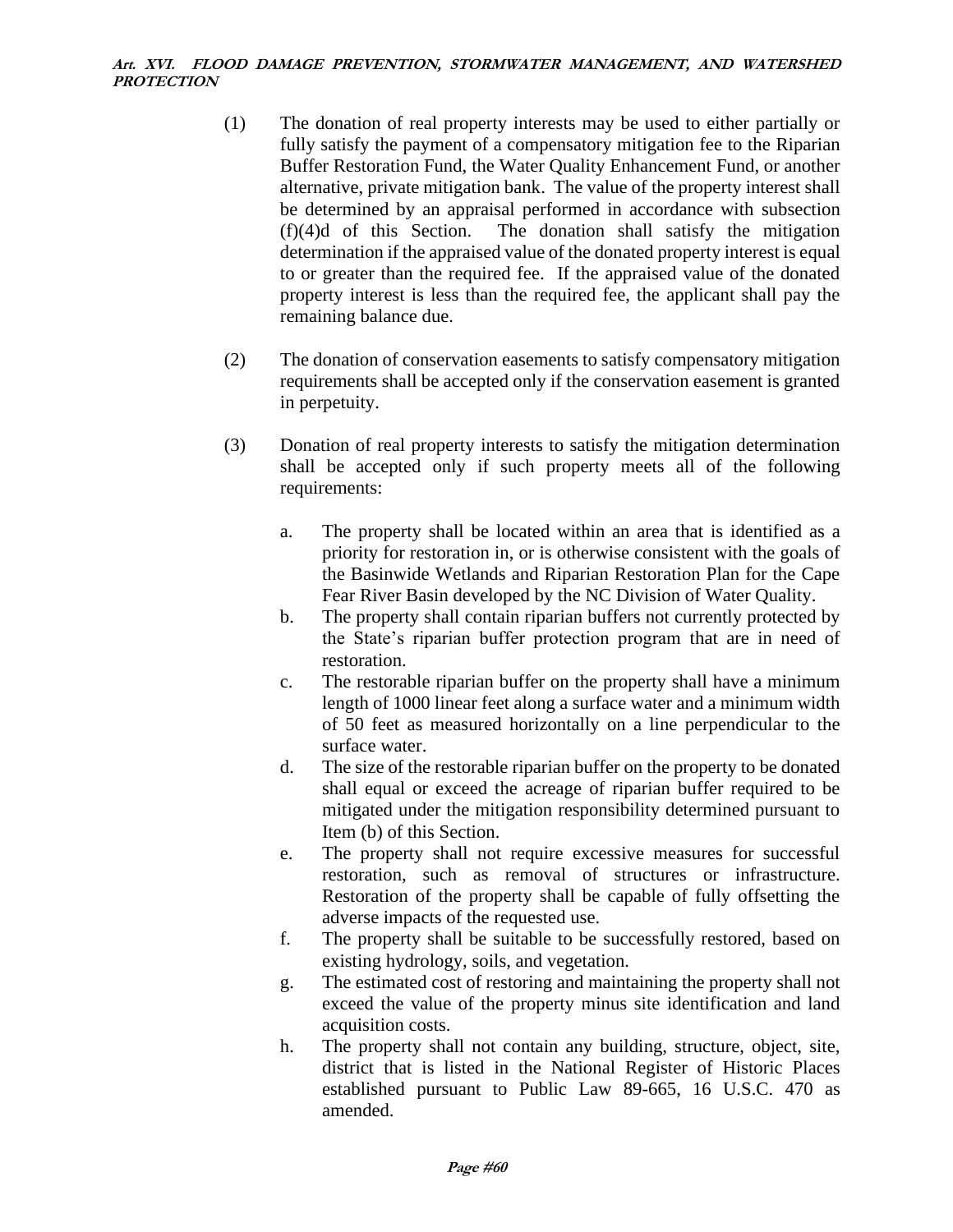- i. The property shall not contain any hazardous substance or solid waste.
- j. The property shall not contain structures or materials that present health or safety problems to the general public. If wells, septic, water or sewer connections exist, they shall be filled, remediated or closed at owner's expense in accordance with state and local health and safety regulations.
- k. The property and adjacent properties shall not have prior, current, and known future land use that would inhibit the function of the restoration effort.
- l. The property shall not have any encumbrances or conditions on the transfer of the property interests.
- (4) At the expense of the applicant or donor, the following information shall be submitted to the Town with any proposal for donations or dedications of interest in real property:
	- a. Documentation that the property meets the requirements laid out in subsection (f)(3) of this Section;
	- b. USGS Survey 1:24,000 scale topographic map, county tax map, USDA Natural Resource Conservation Service County Soil Survey Map, and county road map showing the location of the property to be donated along with information on existing site conditions, vegetation types, presence of existing structures and easements;
	- c. A current property survey performed in accordance with the procedures of the North Carolina Department of Administration, State Property Office as identified by the State Board of Registration for Professional Engineers and Land Surveyors in "Standards of Practice for Land Surveying in North Carolina." Copies may be obtained from the North Carolina State Board of Registration for Professional Engineers and Land Surveyors, 3620 Six Forks Road, Suite 300, Raleigh, North Carolina 27609;
	- d. A current appraisal of the value of the property performed in accordance with the procedures of the North Carolina Department of Administration, State Property Office as identified by the Appraisal Board in the "Uniform Standards of Professional North Carolina Appraisal Practice." Copies may be obtained from the Appraisal Foundation, Publications Department, P.O. Box 96734, Washington, D.C. 20090-6734; and
	- e. A title certificate from a licensed NC attorney.
- (5) The deed conveying the real property interest must be delivered to the Town prior to final plat approval (for mitigation that is required in connection with a subdivision) or to the issuance of a certificate of occupancy (for mitigation that is required in connection with an unsubdivided development) **(AMENDED 5/22/12).**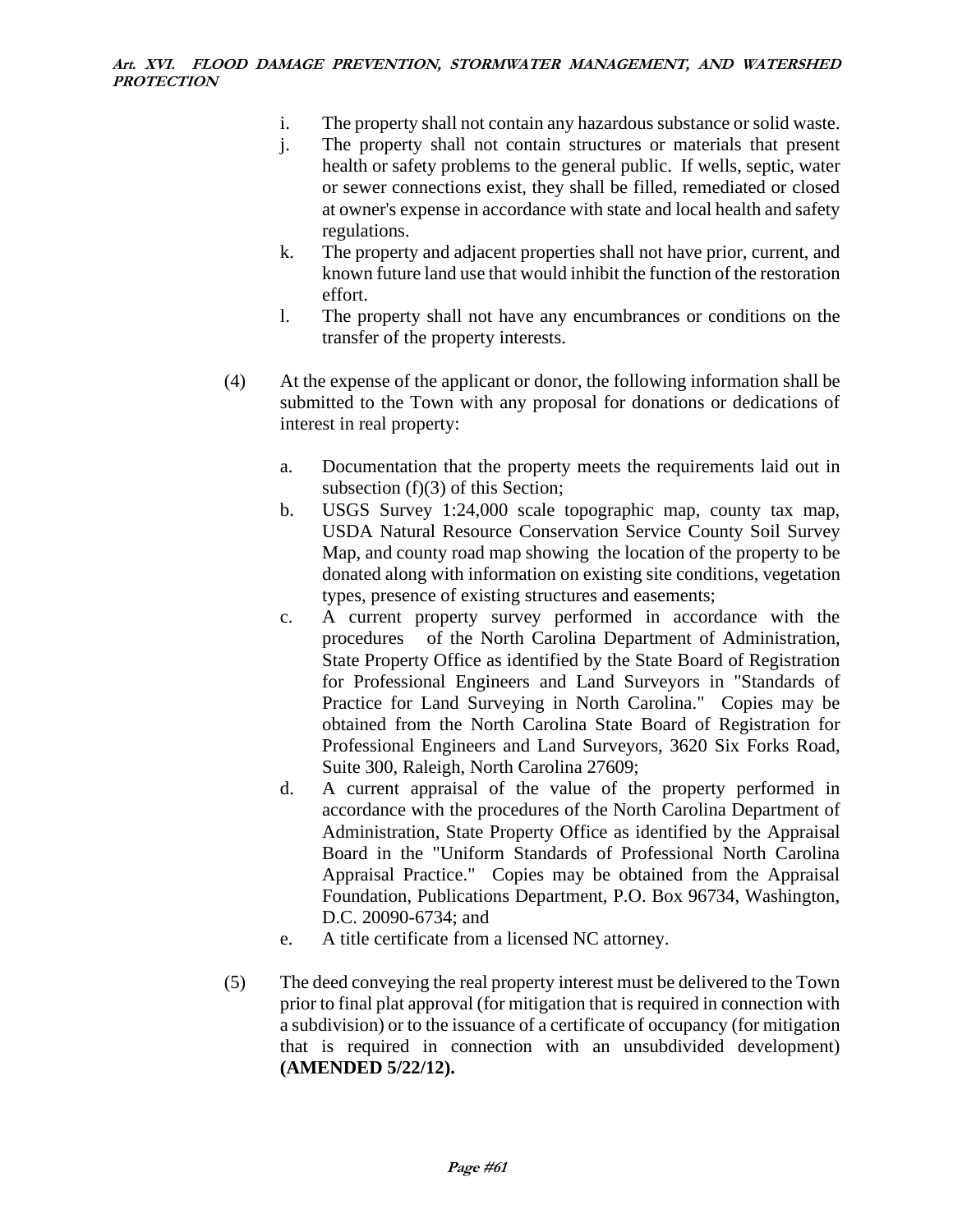(g) RIPARIAN BUFFER RESTORATION OR ENHANCEMENT. Persons who choose to meet their mitigation requirement through riparian buffer restoration or enhancement shall meet the following requirements:

- (1) The applicant may restore or enhance a non-forested riparian buffer if either of the following applies:
	- a. The area of riparian buffer restoration is equal to the required area of mitigation determined pursuant to subsection (b) of this Section; or
	- b. The area of riparian buffer enhancement is three times larger than the required area of mitigation determined pursuant to subsection (b) of this Section.
- (2) The location of the riparian buffer restoration or enhancement shall comply with the requirements in subsection (d) of this Section.
- (3) The width of the riparian buffer restoration or enhancement site shall comply with Section 15-269.3 as measured horizontally on a line perpendicular to the surface water.
- (4) The applicant shall submit a restoration or enhancement plan for approval. The restoration or enhancement plan shall contain the following:
	- a. A map of the proposed restoration or enhancement site;
	- b. A vegetation plan. The vegetation plan shall include a minimum of at least two native hardwood tree species planted at a density sufficient to provide 320 trees per acre at maturity;
	- c. A grading plan. The site shall be graded in a manner to ensure diffuse flow through the riparian buffer;
	- d. A fertilization plan; and
	- e. A schedule for implementation.
- (5) Within one year after the permit issuing authority has approved the restoration or enhancement plan, the applicant shall present proof that the riparian buffer has been restored or enhanced. If proof is not presented within this timeframe, then the person shall be in violation of the riparian buffer protection program.
- (6) The mitigation area shall be placed under a perpetual conservation easement that will provide for protection of the property's nutrient removal and other water quality enhancement functions.
- (7) The applicant shall submit annual reports for a period of five years after the restoration or enhancement showing that the trees planted have survived and that diffuse flow through the riparian buffer has been maintained. The applicant shall replace trees that do not survive and restore diffuse flow if needed during that five-year period.